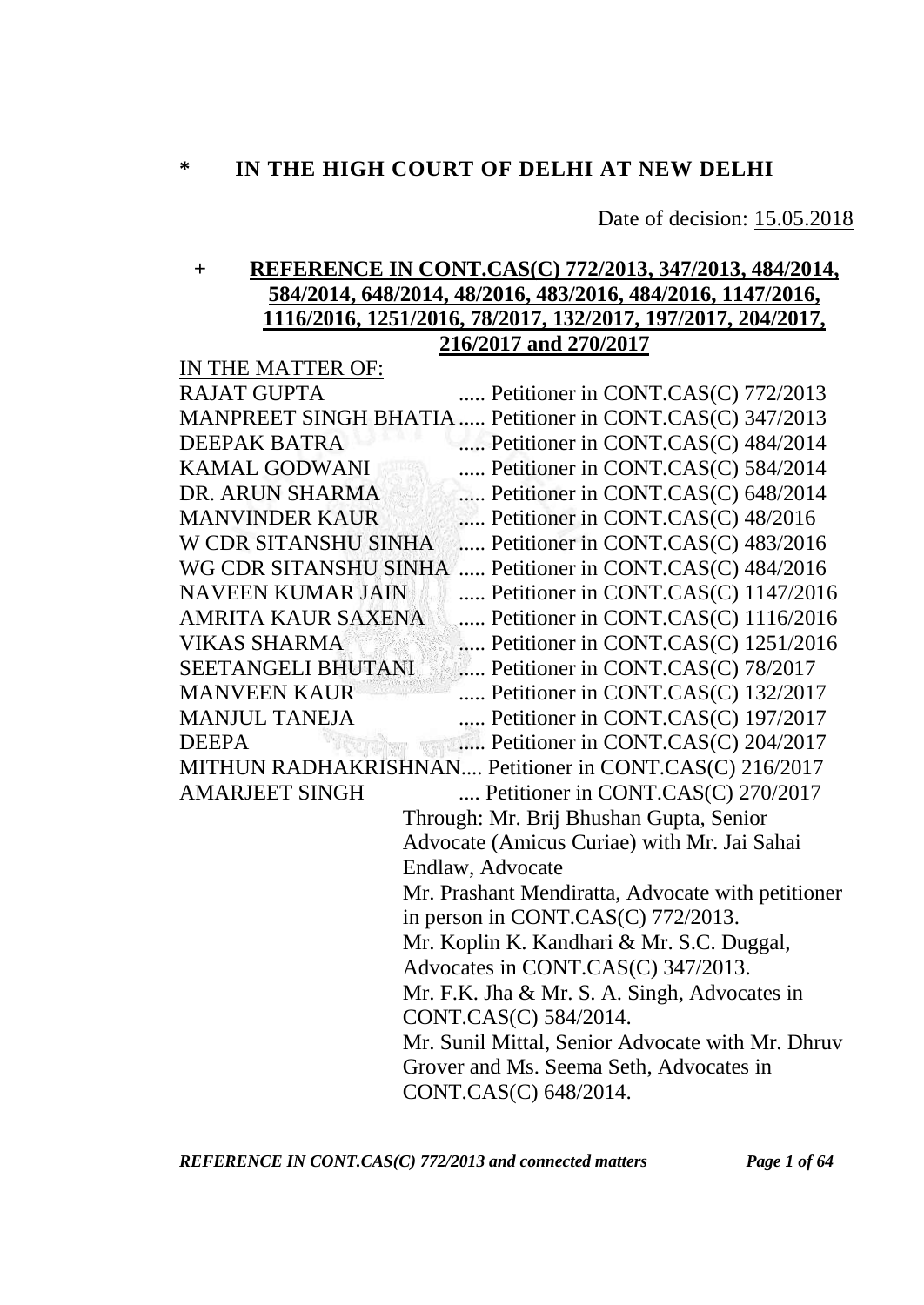Mr. Ashish Virmani and Ms. Paridhi Dixit, Advocates in CONT.CAS(C) 483-484/2016. Mr. C. Rajaram and Ms. T. Kanniappan, Advocates in CONT.CAS(C) 1147/2016. Ms. Chandrani Prasad, Mr. Chirag Mahalwal and Mr. Sugam Kr. Jha, Advocates in CONT.CAS(C) 78/2017. Mr. Neeraj K. Sharma and Ms. Nidhi Agarwal, Advocates in CONT.CAS(C) 216/2017.

versus

| <b>RUPALI GUPTA</b>             | Respondent in CONT.CAS(C) 772/2013              |
|---------------------------------|-------------------------------------------------|
| <b>SMT SUMITA BHATIA</b>        | Respondent in CONT.CAS(C) 347/2013              |
| <b>SWATI BATRA</b>              | Respondent in CONT.CAS(C) 484/2014              |
| <b>ANNU BHARTI</b>              | Respondent in CONT.CAS(C) 584/2014              |
| POOJA SHARMA                    | Respondent in CONT.CAS(C) 648/2014              |
| BIKRAMJEET SINGH SOKHI AND ANR. |                                                 |
|                                 | Respondent in CONT.CAS(C) 48/2016               |
| PRACHI SINGH alias PRACHI SINHA |                                                 |
|                                 | Respondent in CONT.CAS(C) 483/2016              |
| PRACHI SINGH alias PRACHI SINHA |                                                 |
|                                 | Respondent in CONT.CAS(C) 484/2016              |
| <b>INDU JAIN</b>                | Respondent in CONT.CAS(C) 1147/2016             |
| <b>GAURAV SAXENA</b>            | Respondent in CONT.CAS(C) 1116/2016             |
| <b>SHALINI CHHABRA</b>          | Respondent in CONT.CAS(C) 1251/2016             |
| <b>AJAY BHUTANI</b>             | Respondent in CONT.CAS(C) 78/2017               |
| <b>NIPUR KAPUR</b>              | Respondent in CONT.CAS(C) 132/2017              |
| <b>SUMAN BASWAL</b>             | Respondent in CONT.CAS(C) 197/2017              |
| <b>KAMAL SINGH</b>              | Respondent in CONT.CAS(C) 204/2017              |
| <b>AASTHA SAHDEV</b>            | Respondent in CONT.CAS(C) 216/2017              |
| <b>GEETANJALI</b>               | Respondent in CONT.CAS(C) 270/2017              |
|                                 | Through: Ms. S. Chaudhary and Ms. Aarzoo Aneja, |
|                                 | Advocates in CONT.CAS(C) 772/2013.              |
|                                 | Mr. Rajat Aneja and Ms. Chandrika Gupta,        |
|                                 | Advocates in CONT.CAS(C) 347/2013.              |
|                                 | Ms. Renu Verma, Adv.in CONT.CAS(C) 484/2014     |

*REFERENCE IN CONT.CAS(C) 772/2013 and connected matters Page 2 of 64*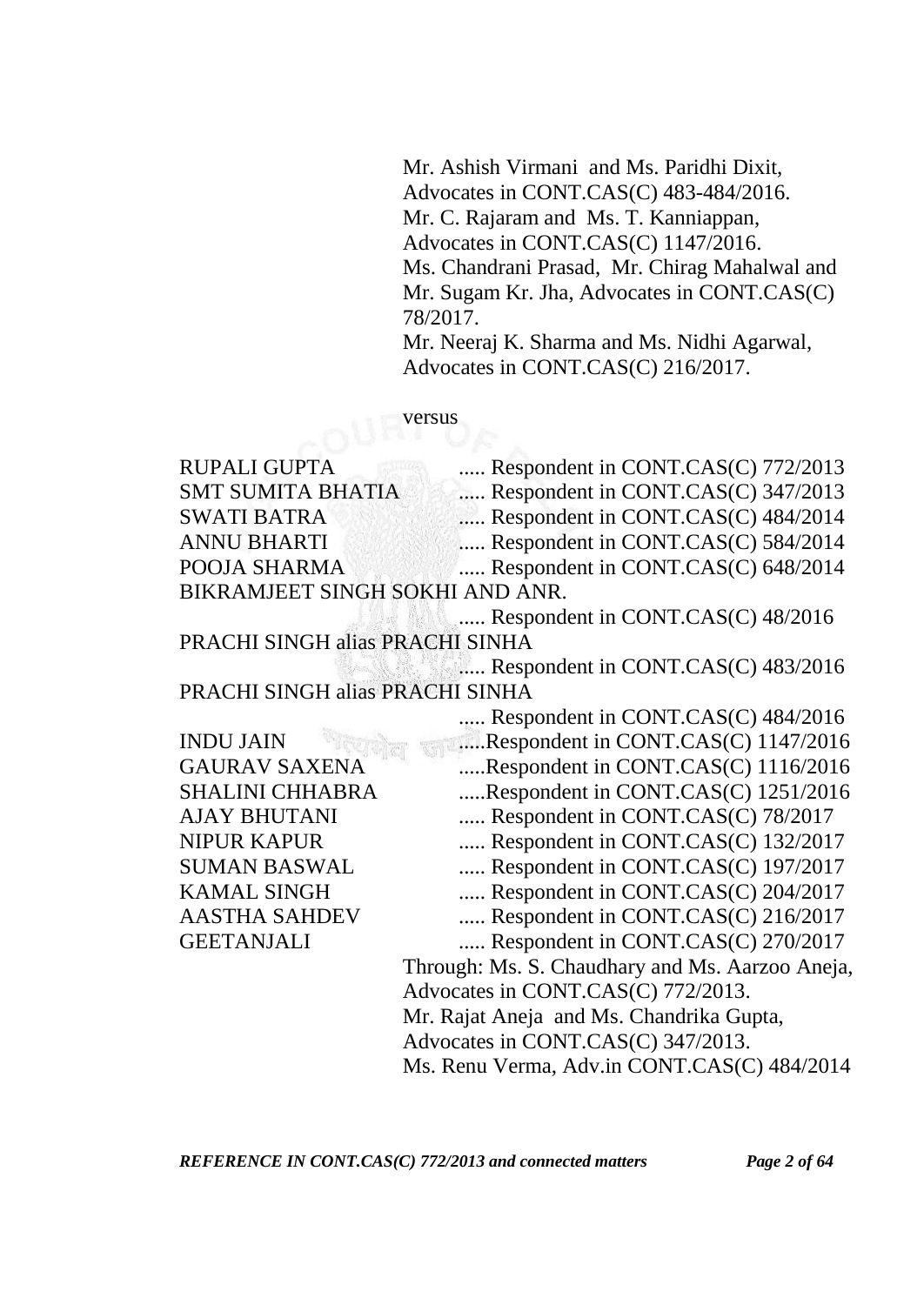Mr. Prashant Mendiratta, Adv. in CONT.CAS(C) 648/2014. Ms. Sunieta Ojha, Advocate in CONT.CAS(C)

483-484/2016.

Mr. Ashisht Bhagat and Mr. Akhil Suri, Advocates in CONT.CAS(C) 78/2017. Mr. Vivek Singh and Mr. Randhir Kumar, Advs. in CONT.CAS(C) 197/2017.

Respondent in person in CONT.CAS(C) 270/2017.

## **CORAM: HON'BLE MS. JUSTICE HIMA KOHLI HON'BLE MS. JUSTICE DEEPA SHARMA**

## **HIMA KOHLI, J.**

1. These matters have been placed before this Bench by Hon"ble the Acting Chief Justice in terms of an order dated 09.01.2017, passed by a learned Single Judge of this Court in the captioned contempt petitions wherein the following four questions of law have been framed for consideration:-

*―A) Whether a party, which has under a settlement agreement decreed by a Court undertaken to file a petition under Section 13B(1) or a motion under Section 13B(2) of the Act, 1955 or both and has also undertaken to appear before the said Court for obtaining divorce "can be held liable for contempt", if the said party fails to file or appear in the petition or motion or both to obtain divorce in view of the option to reconsider/renege the decision of taking divorce by mutual consent under Section 13B(2) of the Act?* 

*B) Whether by undertaking before a Court to file a second motion under Section 13B(2) of the Act, 1955 at Section 13B(1) stage or by giving an undertaking to a Court to that effect in a separate court proceeding, a party waives its right to* 

*REFERENCE IN CONT.CAS(C) 772/2013 and connected matters Page 3 of 64*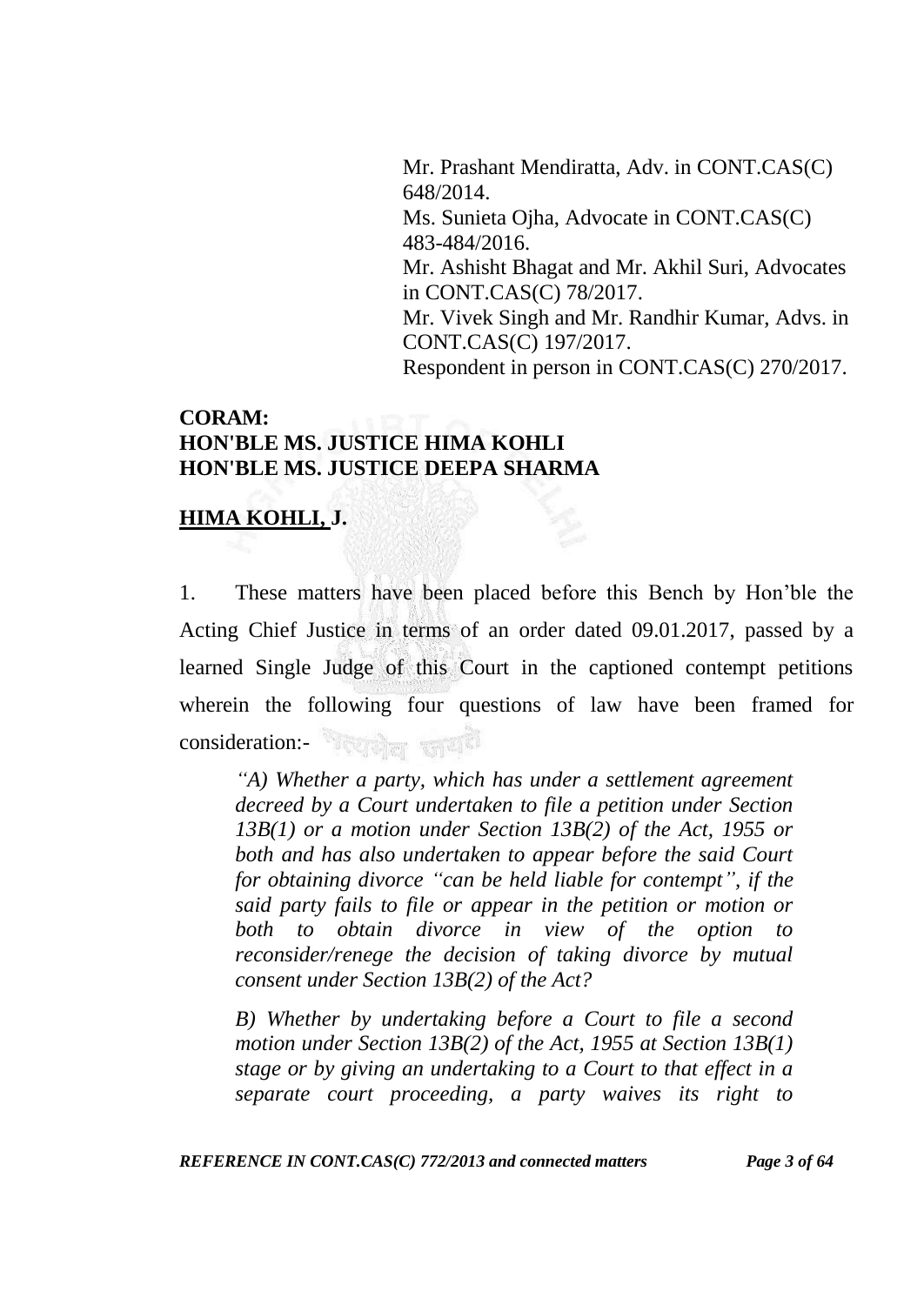*rethink/renege under 13B(2) of the Act, 1955? If yes, whether such right can be waived by a party under Section 13B(2) of the Act, 1955?* 

*C) Whether any guidelines are required to be followed by the Court while recording the undertaking/agreement of the parties with respect to a petition under Section 13B(1) or a motion under Section 13B(2) of the Act, 1955 or both for obtaining divorce?* 

*D) Whether the judgment in Avneesh Sood (supra) and Shikha Bhatia (supra) are good law in view of the doubts expressed by this Court in paras 19 to 28 and in view of the Division Bench judgment in Dinesh Gulati (supra).*"

- 2. We may clarify that the reference made to the three decisions referred to in para (D) above, is as follows:-
	- (i) **CONT.CAS(C) 559/ 2011** entitled Avneesh Sood Vs. Tithi Sood decided on 30.04.2012 reported as **2012 SCC Online 2445**.
	- (ii) Shikha Bhatia Vs. Gaurav Bhatia & Ors. reported as **178** (**2011**) **DLT 128***.*
	- (iii) **MAT. APP. (F.C.) 70/2016** entitled Dinesh Gulati Vs. Ranjana Gulati decided on 02.08.2016.

# **FACTUAL MATRIX**

3. The backdrop in which the reference has been made by the learned Single Judge on the four questions of law extracted above, is that a batch of contempt petitions were placed before the said Court, alleging *inter alia* willful disobedience of the undertaking given by a spouse to appear, sign and file, both, the Section 13B(1) petition and the Section 13(B)(2) motion under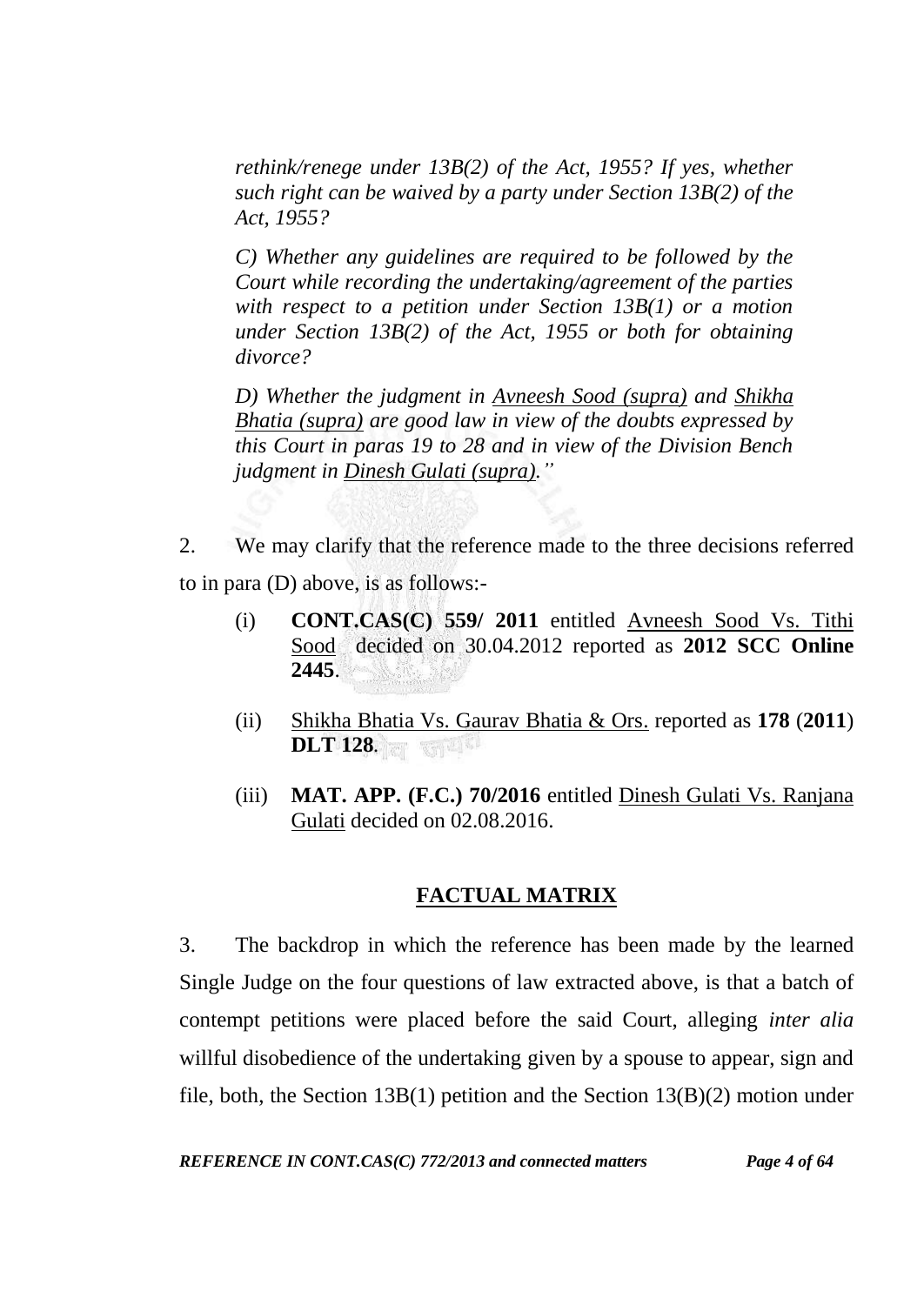the Hindu Marriage Act, 1955 (in short "**the Act**"). The undertakings given by the spouses were accepted by the Court either at the stage of filing the Section 13B(1) petition or were incorporated in a consent decree. It was noted that except in CONT.CAS(C) 1147/2016 and 1251/2016, the undertakings in all the remaining cases, as furnished to the concerned courts and duly accepted, were against consideration. Following is a tabulated statement of the factual status of each case in these batch of petitions:-

| Sr.<br>No.     | Case No.                                                                                 | Who is the<br>petitioner?<br>(Husband<br>or Wife) | Was<br>there<br>a<br>settlement<br>mutual<br>seeking divorce by<br>consent?                                           | Did the<br>parties file a<br><b>First</b><br><b>Motion?</b>                                                  | <b>Stage</b><br>of<br><b>of</b><br>filing<br>contempt, is<br>before<br>it<br><b>First motion</b><br>or after first<br>motion? |
|----------------|------------------------------------------------------------------------------------------|---------------------------------------------------|-----------------------------------------------------------------------------------------------------------------------|--------------------------------------------------------------------------------------------------------------|-------------------------------------------------------------------------------------------------------------------------------|
| $\mathbf{1}$   | Cont.<br>CAS(C)<br>772/13- Rajat<br>Gupta vs<br>Rupali Gupta                             | Husband                                           | Yes. Joint statement<br>dated 16.10.2012<br>recorded in a<br>petition $u/S$ 13(1)(i-<br>a) of HMA Act.<br>- In Court. | Yes. First<br>Motion<br>allowed vide<br>order dated<br>03.11.2012                                            | <b>After First</b><br>Motion and<br>before<br>Second<br>motion.                                                               |
| $\overline{2}$ | Cont. CAS (C)<br>347/2013-<br>Manpreet<br>Singh Bhatia<br>v. Smt Sumita<br><b>Bhatia</b> | Husband<br>kan l                                  | Yes. MOU dated<br>08.11.2012.<br>- Outside Court                                                                      | Yes. First<br>Motion<br>allowed vide<br>order dated<br>08.11.2012                                            | <b>After First</b><br>Motion and<br>before<br>Second<br>motion.                                                               |
| 3              | Cont. Cas $(C)$<br>484/14<br>Deepak Batra<br>Vs. Swati<br><b>Batra</b>                   | Husband                                           | Yes. Settlement<br>recorded by<br>Mediation Centre,<br>Saket on<br>17.10.2013.<br>- In Court                          | <b>After First</b><br>motion was<br>moved, then<br>it was<br>withdrawn<br>vide order<br>dated<br>05.05.2014. | <b>After First</b><br>motion was<br>moved.                                                                                    |
| $\overline{4}$ | Cont. CAS (C)<br>584/2014-<br>Kamal                                                      | Husband                                           | Yes. Settlement<br>recorded by<br>Mediation Centre,                                                                   | Yes. First<br>motion<br>allowed vide                                                                         | <b>After First</b><br>motion<br>before                                                                                        |

*REFERENCE IN CONT.CAS(C) 772/2013 and connected matters Page 5 of 64*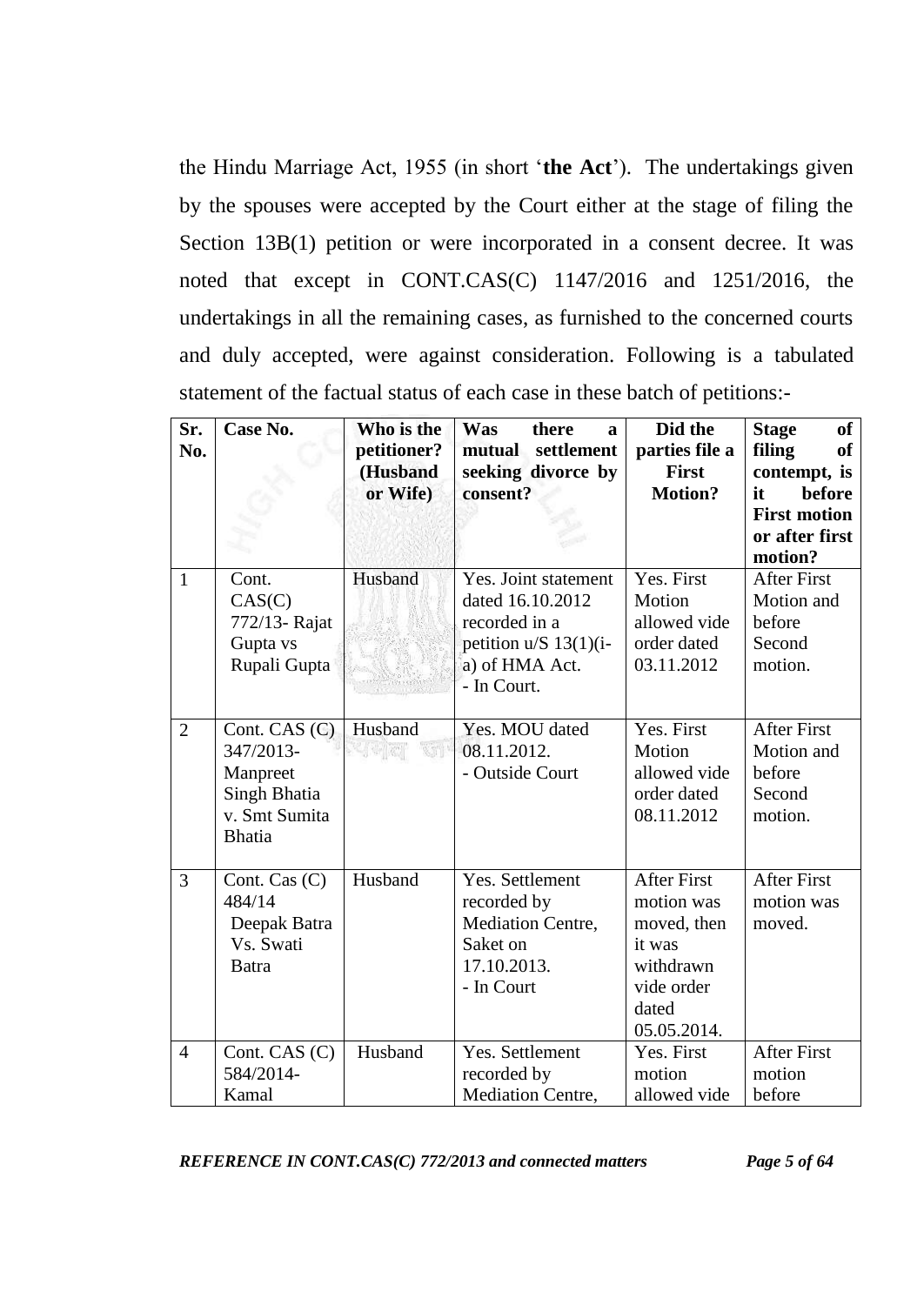|    | Godwani v.<br>Annu Bharti                                                                              |         | KKD on<br>18.12.2012.<br>- In Court.                                                                                                      | order dated<br>01.08.2013.                                                       | second<br>motion.                                               |
|----|--------------------------------------------------------------------------------------------------------|---------|-------------------------------------------------------------------------------------------------------------------------------------------|----------------------------------------------------------------------------------|-----------------------------------------------------------------|
| 5. | Cont.<br>CAS(C)<br>648/14-Dr.<br>Arun Sharma<br>vs. Pooja<br>Sharma                                    | Husband | $\overline{Y}$ es. Joint statement<br>of settlement<br>recorded on<br>01.12.2012 before<br>Family Court,<br>Patiala House.<br>- In Court. | No. First<br><b>Motion</b> was<br>not signed by<br>wife.                         | <b>Before First</b><br>motion.                                  |
| 6  | Cont.<br>CAS(C)<br>$48/16 -$<br>Manvinder<br>Kaur vs.<br>Bikramjit<br>Singh Sokhi<br>and Anr.          | Wife    | Yes. Settlement<br>recorded by<br><b>Mediation Centre</b><br>dated 29.05.2015.<br>- In Court.                                             | No. First<br>Motion was<br>not signed.                                           | <b>Before First</b><br>motion.                                  |
| 7. | Cont. CAS $(C)$<br>483/2016 W<br><b>CDR</b> Sitanshu<br>Sinha vs.<br>Prachi Singh<br>@ Prachi<br>Sinha | Husband | Yes-Settlement<br>Agreement dated<br>05.05.2015.<br>- Outside Court                                                                       | Yes.<br><b>First Motion</b><br>was allowed<br>vide order<br>dated<br>01.06.2015. | <b>After First</b><br>motion,<br>before<br>Second<br>motion     |
| 8. | Cont. CAS (C)<br>484/2016 WG<br><b>CDR</b> Sitanshu<br>Sinha vs.<br>Prachi Singh<br>@ Prachi<br>Sinha  | Husband | <b>Yes-Settlement</b><br>Agreement dated<br>05.05.2015.<br>- Outside Court                                                                | Yes.<br><b>First Motion</b><br>was allowed<br>vide order<br>dated<br>01.06.2015. | <b>After First</b><br>motion,<br>before<br>Second<br>motion     |
| 9. | Cont Cas $(C)$<br>1147/16<br>Naveen<br>Kumar Jain<br>Vs. Indu Jain                                     | Husband | Yes. Settlement<br>Deed dated<br>26.05.2015<br>- Outside Court                                                                            | Yes. First<br>Motion<br>allowed vide<br>order dated<br>06.06.2015.               | <b>After First</b><br>Motion and<br>before<br>Second<br>motion. |
| 10 | Cont.<br>CAS(C)<br>1116/16-<br>Amrita Kaur<br>Saxena vs.                                               | Wife    | Yes. MOU dated<br>12.02.2015.<br>- Outside Court                                                                                          | Yes. First<br>Motion<br>allowed vide<br>order dated<br>24.03.2015.               | <b>After First</b><br>motion<br>before<br>Second<br>motion.     |

*REFERENCE IN CONT.CAS(C) 772/2013 and connected matters Page 6 of 64*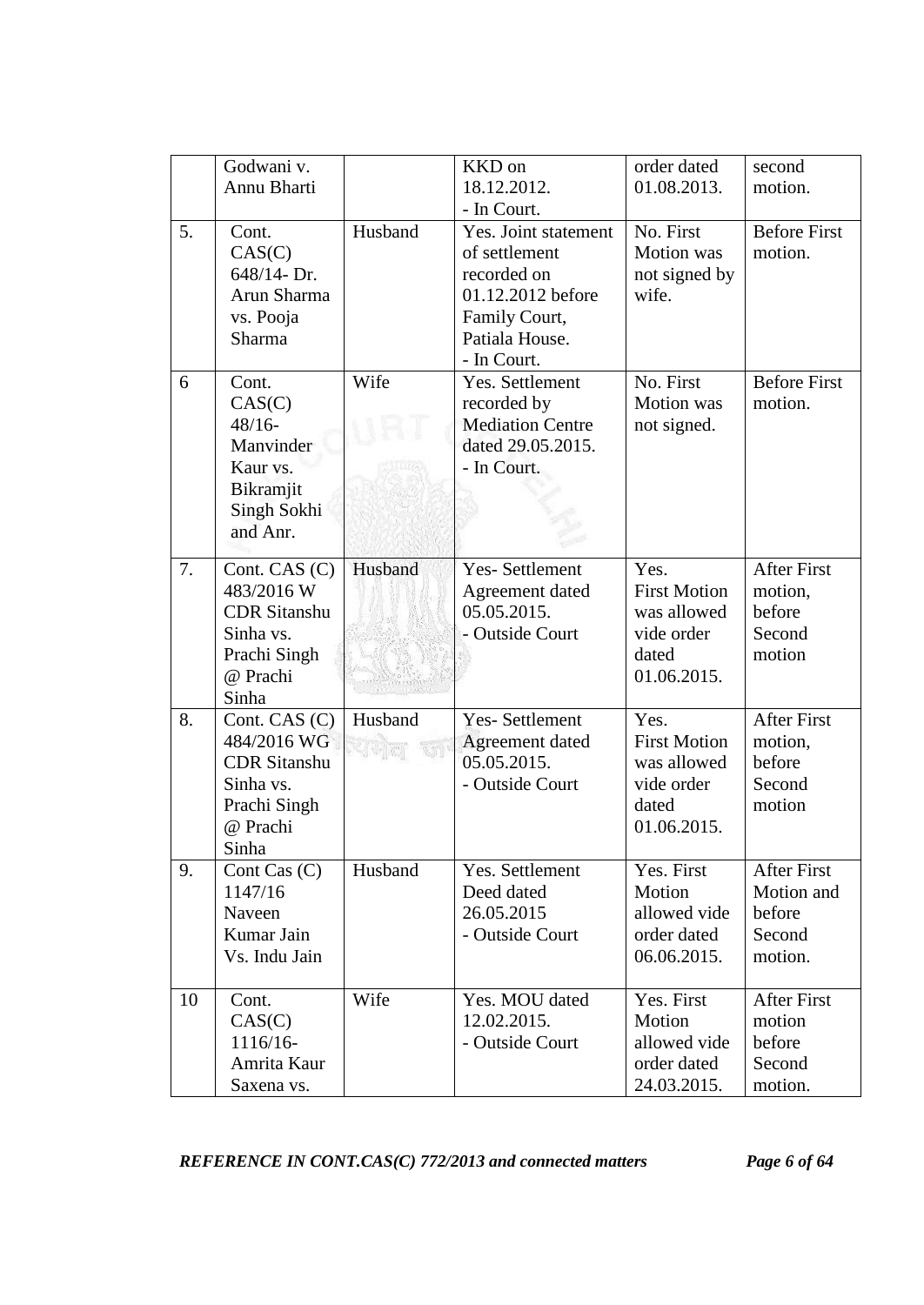|    | Gaurav<br>Saxena                                                               |         |                                                                                                               |                                                                    |                                                                 |
|----|--------------------------------------------------------------------------------|---------|---------------------------------------------------------------------------------------------------------------|--------------------------------------------------------------------|-----------------------------------------------------------------|
| 11 | Cont.<br>CAS(C)<br>1251/2016-<br>Vikas Sharma<br>vs. Shalini<br>Chhabra        | Husband | Yes. Memorandum<br>of Understanding<br>dated 24.09.2015.<br>- Outside Court                                   | Yes. First<br>Motion<br>allowed vide<br>order dated<br>22.02.2016. | <b>After First</b><br>motion<br>before<br>Second<br>motion.     |
| 12 | Cont.<br>CAS(C)<br>78/2017-<br>Seetangeli<br>Bhutani vs.<br>Ajay Bhutani       | Wife    | Yes. MOU dated<br>02.04.2015.<br>- Outside Court                                                              | Yes. First<br>Motion<br>allowed vide<br>order dated<br>20.05.2016. | <b>After First</b><br>Motion and<br>before<br>Second<br>motion. |
| 13 | Cont.<br>CAS(C)<br>132/2017-<br>Smt.<br>Manyeen<br>Kaur vs.<br>Nipun Kapur     | Wife    | Yes- Joint<br>statement dated<br>16.09.2015 recorded<br>in First Motion<br>petition.<br>- In Court.           | Yes. First<br>Motion<br>allowed vide<br>order dated<br>16.09.2015  | <b>After First</b><br>Motion and<br>before<br>Second<br>motion. |
| 14 | Cont.<br>CAS(C)<br>197/2017-<br>Manjul<br>Taneja vs.<br>Suman<br><b>Baswal</b> | Husband | Yes. Memorandum<br>of Settlement dated<br>01.09.2016 recorded<br>by Counselor,<br>Family Court.<br>- In Court | Yes. First<br>Motion<br>allowed vide<br>order dated<br>02.09.2016. | <b>After First</b><br>motion and<br>before<br>Second<br>motion. |
| 15 | Cont.CAS(C)<br>204/17<br>Deepa Vs.<br><b>Kamal Singh</b>                       | Wife    | Yes. Settlement<br>Agreement dated<br>26.03.2014 recorded<br>by Mediation<br>Centre.<br>- In Court.           | Yes, First<br>Motion<br>allowed vide<br>order dated<br>06.12.2014. | <b>After First</b><br>motion<br>before<br>second<br>motion.     |
| 16 | Cont. CAS(C)<br>216/2017-<br>Mithun<br>Radhakrishnan<br>vs. Aastha<br>Sahdev   | Husband | Yes. Memorandum<br>of Settlement dated<br>30.04.2015.<br>- Outside Court                                      | Yes. First<br>Motion<br>allowed vide<br>order dated<br>02.05.2015. | <b>After First</b><br>motion<br>before<br>Second<br>motion.     |

*REFERENCE IN CONT.CAS(C) 772/2013 and connected matters Page 7 of 64*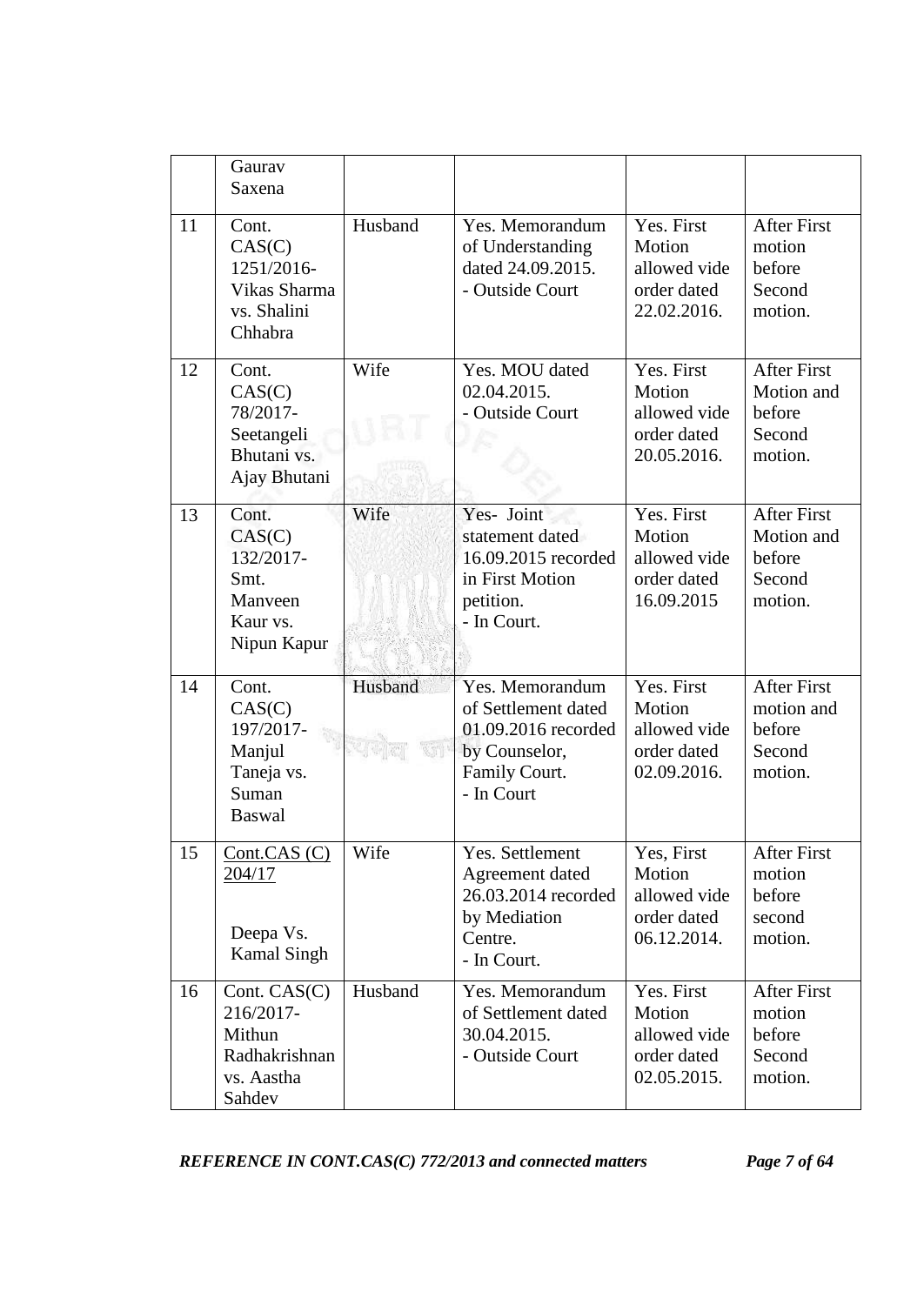| Cont.<br>CAS(C)<br>$270/17-$<br>Amarjeet<br>Singh vs.<br>Geetanjali | Husband | Yes. MOU dated<br>02.02.2016 in<br><b>Mediation Centre.</b><br>- In Court | Yes. First<br>Motion<br>allowed vide<br>order dated<br>07.04.2016. | <b>After First</b><br>motion<br>before<br>Second<br>motion. |
|---------------------------------------------------------------------|---------|---------------------------------------------------------------------------|--------------------------------------------------------------------|-------------------------------------------------------------|
|                                                                     |         |                                                                           |                                                                    |                                                             |

4. Confronted with the differing stands taken by both sides where on the one hand, learned counsels for the petitioners had urged that contempt is attracted for breach of the undertaking accepted by the court to file a Section 13B(1) petition as well as a Second motion under Section 13B(2) of the Act for divorce and it should be treated as a willful breach of the undertaking given to the court, and on the other hand, the stand of the learned counsels for the respondents was that refusal on the part of a spouse to join/give consent for recording a statement under Section 13B(2) of the Act, for the Family Court to pass a decree of divorce based on mutual consent, as contemplated under Section 13B of the Act, cannot constitute contempt and the court does not have the jurisdiction to go into the *bonafides* or reasonableness of the withdrawal of the consent, the learned Single Judge had examined the provisions of Section 13B of the Act and the judicial precedents cited by both sides and noticed that two learned Single Judges of this Court in the cases of Shikha Bhatia (supra) and Avneesh Sood (supra), had opined that a spouse, who gives an undertaking to the court to abide by the consent given in the First motion for dissolution of marriage under Section 13B(1) of the Act and for moving a Second motion petition, cannot be permitted to resile from such an undertaking on the basis of an agreement arrived at between the parties and any attempt to resile therefrom would

*REFERENCE IN CONT.CAS(C) 772/2013 and connected matters Page 8 of 64*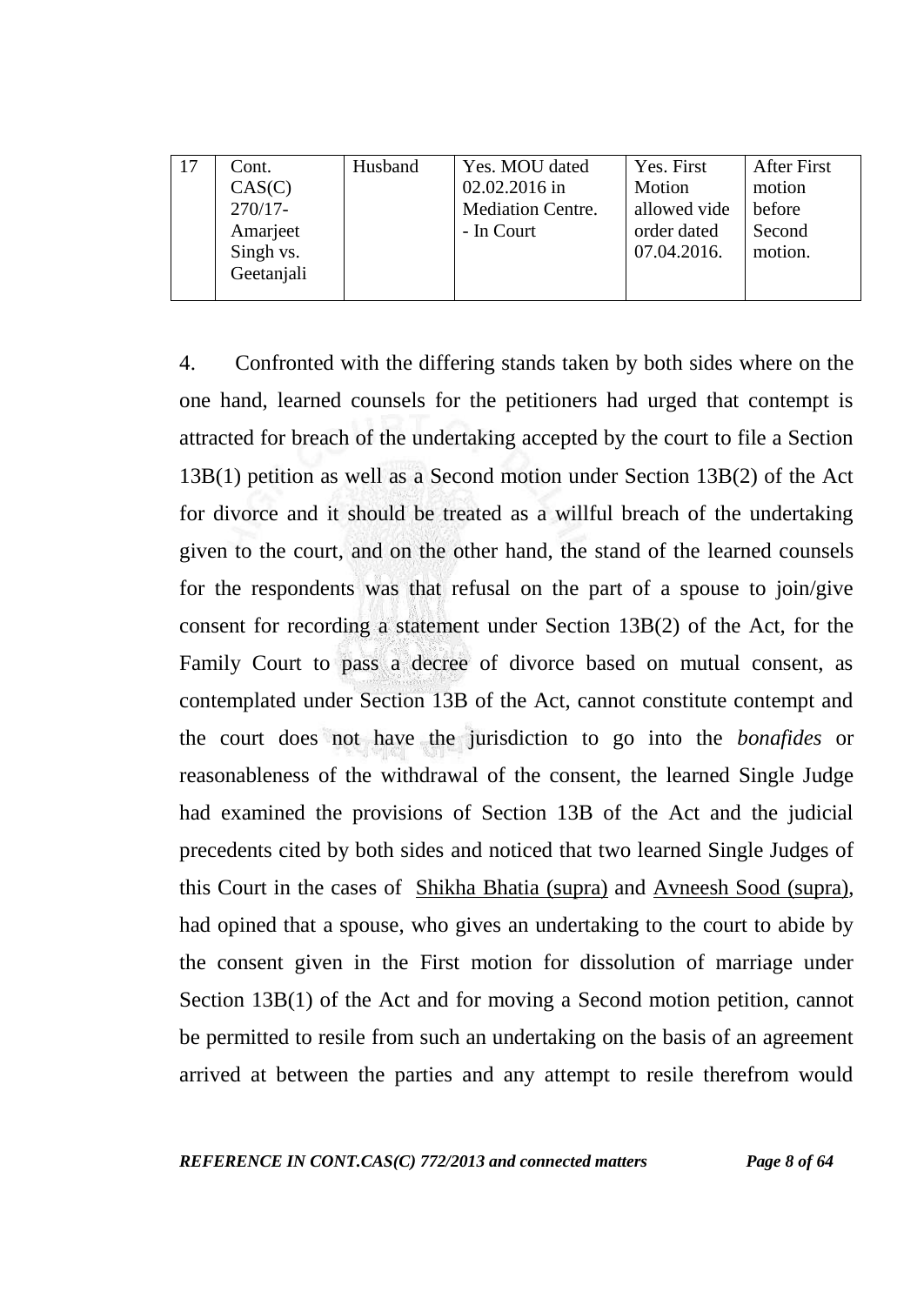amount to a breach of the undertaking accepted by the court and therefore, attract contempt proceedings.

5. The decision of the Division Bench of this Court in the case of Dinesh Gulati (supra) was also brought the notice of the learned Single Judge, wherein recourse to contempt proceedings against the respondent/wife by the appellant/husband on a grievance that despite a mutual consent recorded before the Family Court to dissolve their marriage, the wife was not cooperating with the husband, was questioned and further, *suo moto* contempt proceedings initiated by the learned Family Court against the husband for non-compliance of the consent order and joint statement recorded by the parties earlier thereto, were quashed. The Division Bench held that such an order of initiating *suo moto* contempt proceedings neglects the mutuality aspect provided for under Section 13B of the Act and once the parties were unable to or did not wish to proceed with the agreement for mutual consent divorce, then the only recourse was to restore the original divorce petition. Counsels for some of the petitioners had urged that that the decision in the case of Dinesh Gulati (supra) is *per incuriam* as it has not taken note of the judgments of the learned Single Judges in the cases of Shikha Bhatia (supra) and Avneesh Sood (supra),

6. Recording the submissions of the learned counsels for the parties, the learned Single Judge expressed a view that the Division Bench had taken a diametrically different view in the case of Dinesh Gulati (supra) vis-à-vis that expressed by the two learned Single Judges of this Court in the cases of Shikha Bhatia (supra) and Avneesh Sood (supra) and accordingly proceeded to frame four questions of law extracted above, inviting a decision by a

*REFERENCE IN CONT.CAS(C) 772/2013 and connected matters Page 9 of 64*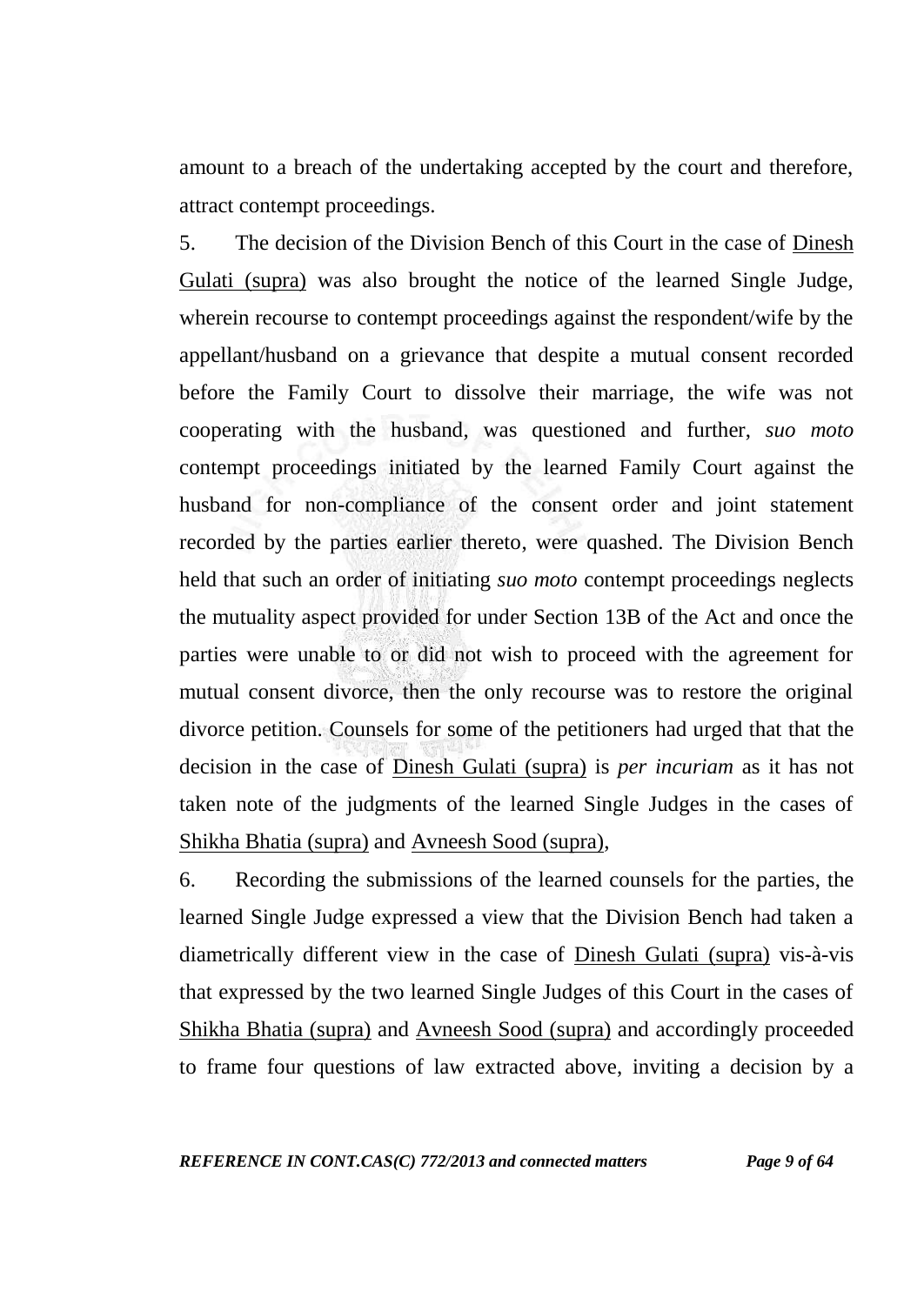Division Bench. It is in the aforesaid factual background that these matters have been placed before this Bench.

### **RELEVANT STATUTORY PROVISIONS**

7. The relevant provisions of the Hindu Marriage Act, 1955 and the Contempt of Courts Act, 1971 are extracted below:-

# *―THE HINDU MARRIAGE ACT, 1955 Section 13B Divorce by mutual consent. —*

*[\(1\)](https://indiankanoon.org/doc/371870/) Subject to the provisions of this Act a petition for dissolution of marriage by a decree of divorce may be presented to the district court by both the parties to a marriage together, whether such marriage was solemnised before or after the commencement of the Marriage Laws (Amendment) Act, 1976 (68 of 1976), on the ground that they have been living separately for a period of one year or more, that they have not been able to live together and that they have mutually agreed that the marriage should be dissolved.*

*[\(2\)](https://indiankanoon.org/doc/1108159/) On the motion of both the parties made not earlier than six months after the date of the presentation of the petition referred to in sub-section (1) and not later than eighteen months after the said date, if the petition is not withdrawn in the meantime, the court shall, on being satisfied, after hearing the parties and after making such inquiry as it thinks fit, that a marriage has been solemnised and that the averments in the petition are true, pass a decree of divorce declaring the marriage to be dissolved with effect from the date of the decree.*

*XXX XXX XXX* 

#### *23 Decree in proceedings .—*

*[\(1\)](https://indiankanoon.org/doc/1447949/) In any proceeding under this Act, whether defended or not, if the court is satisfied that—*

| $\left(a\right)$ | <b>YYY</b> | YYY | YYY |
|------------------|------------|-----|-----|
| (b)              | YYY        | YYY | YYY |

*REFERENCE IN CONT.CAS(C) 772/2013 and connected matters Page 10 of 64*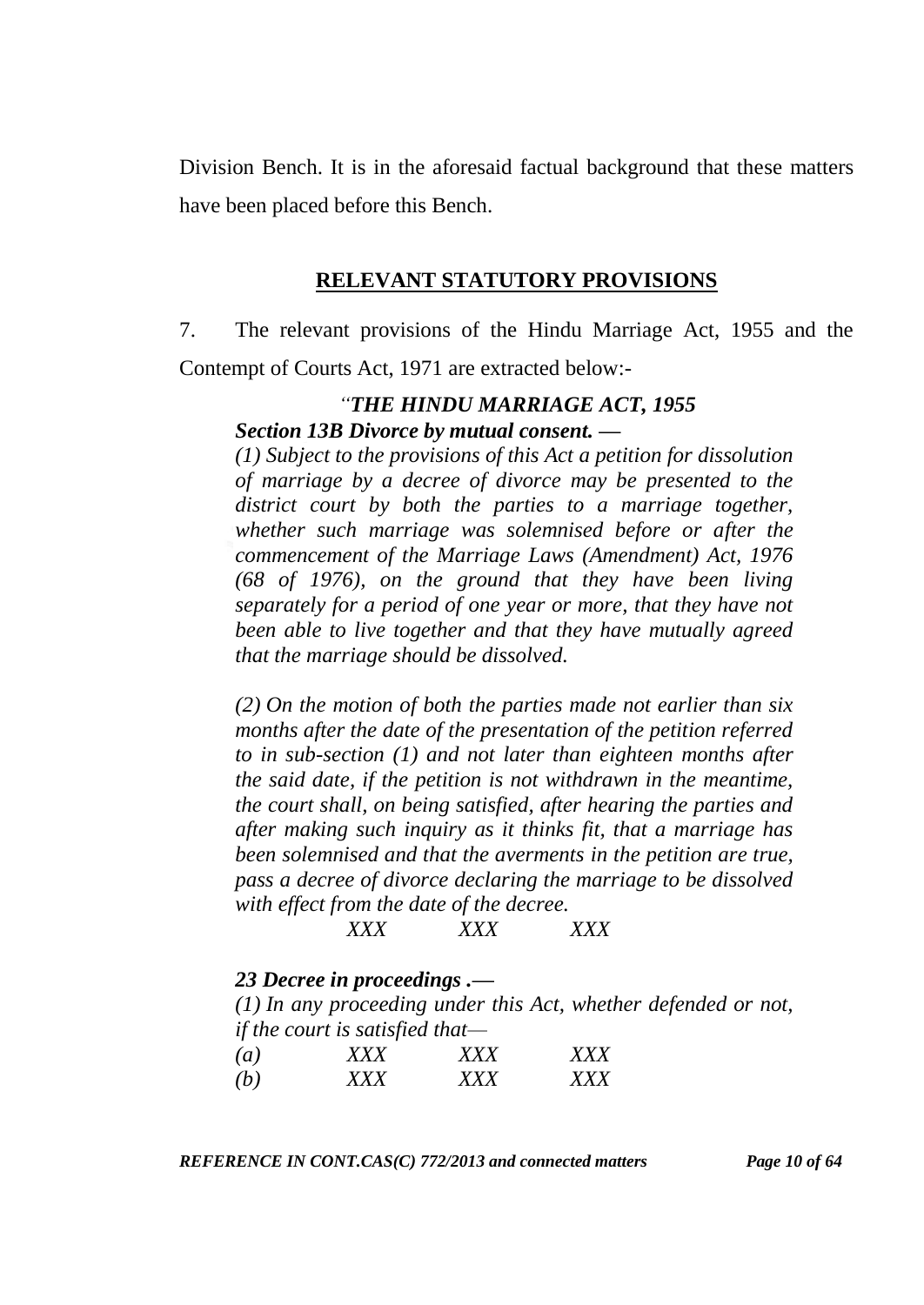*[\[\(bb\)](https://indiankanoon.org/doc/721867/) when a divorce is sought on the ground of mutual consent, such consent has not been obtained by force, fraud or undue influence, and]*

| (c) | <i>XXX</i> | <b>XXX</b> | <i>XXX</i> |
|-----|------------|------------|------------|
| (d) | <i>xxx</i> | <i>XXX</i> | <i>XXX</i> |
| (e) | <i>xxx</i> | <i>XXX</i> | <i>xxx</i> |

*[\(2\)](https://indiankanoon.org/doc/1464280/) Before proceeding to grant any relief under this Act, it shall be the duty of the court in the first instance, in every case where it is possible so to do consistently with the nature and circumstances of the case, to make every endeavour to bring about a reconciliation between the parties:*

*[Provided that nothing contained in this sub-section shall apply to any proceeding wherein relief is sought on any of the grounds specified in clause (ii), clause (iii), clause (iv), clause (v), clause (vi) or clause (vii) of sub-section (1) of section 13.] XXX XXX XXX* 

#### *CONTEMPT OF COURTS ACT, 1971*

*2. Definitions - In this Act, unless the context otherwise requires, -*

*(a) XXX XXX XXX*

*(b) ―civil contempt‖ means wilful disobedience to any judgment, decree, direction, order, writ or other process of a court or wilful breach of an undertaking given to a court;*

*10. Power of High Court to punish contempts of subordinate courts. - Every High Court shall have and exercise the same jurisdiction, powers and authority, in accordance with the same procedure and practice, in respect of contempt of courts subordinate to it as it has and exercises in respect of contempts of itself:* 

*Provided that no High Court shall take cognizance of a contempt alleged to have been committed in respect of a court subordinate to it where such contempt is an offence punishable under the Indian Penal Code (45 of 1860).*

*11. Power of High Court to try offences committed or offenders found outside jurisdiction. - A High Court shall have* 

*REFERENCE IN CONT.CAS(C) 772/2013 and connected matters Page 11 of 64*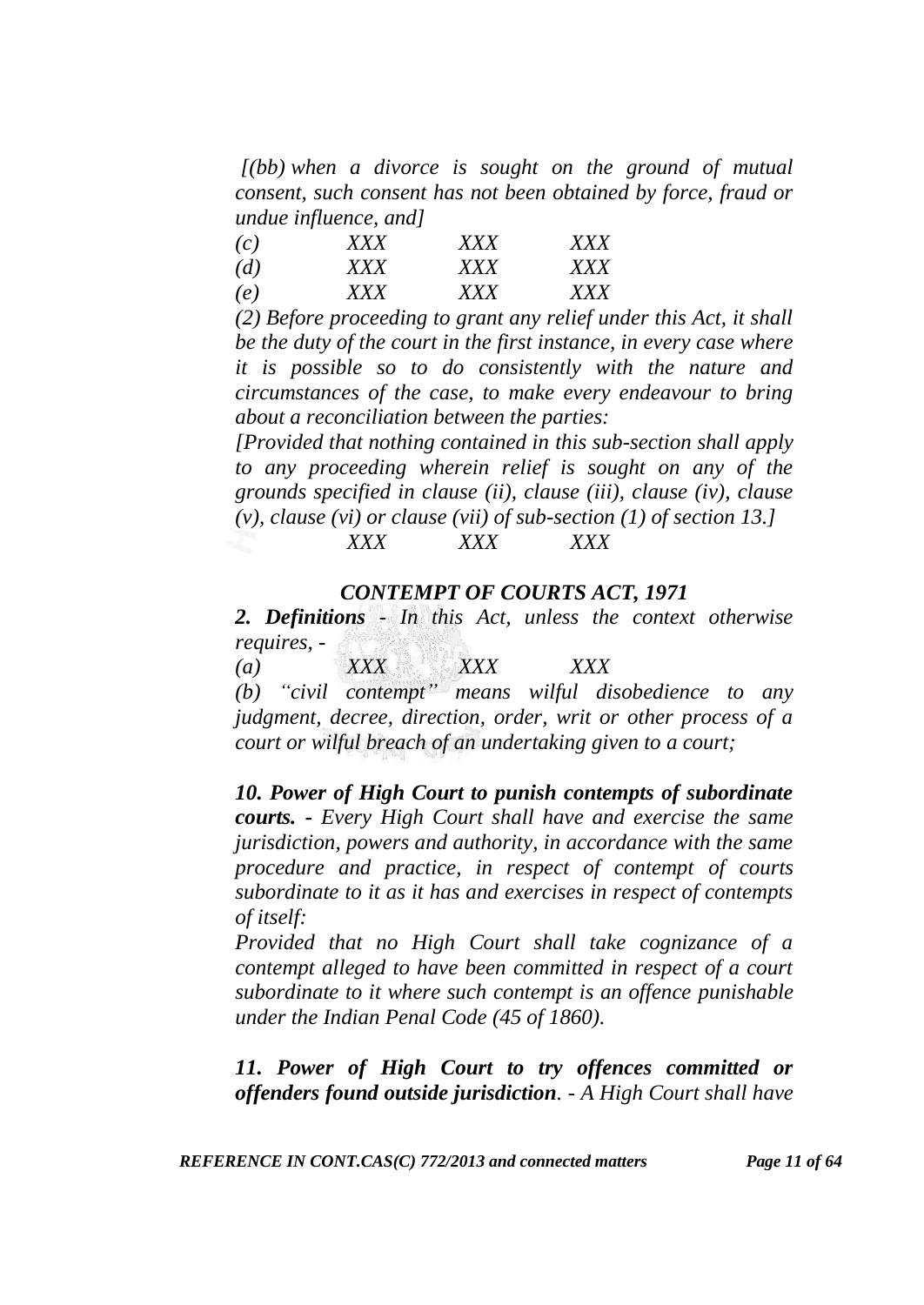*jurisdiction to inquire into or try a contempt of itself or of any court subordinate to it, whether the contempt is alleged to have been committed within or outside the local limits of its jurisdiction, and whether the person alleged to be guilty of contempt is within or outside such limits.* 

*12. Punishment for contempt of court. - (1) Save as otherwise expressly provided in this Act or in any other law, a contempt of court may be punished with simple imprisonment for a term which may extend to six months, or with fine which may extend to two thousand rupees, or with both:* 

*Provided that the accused may be discharged or the punishment awarded may be remitted on apology being made to the satisfaction of the court.* 

*Explanation. - An apology shall not be rejected merely on the ground that it is qualified or conditional if the accused makes it bona fide.* 

*(2) Notwithstanding anything contained in any law for the time being in force, no court shall impose a sentence in excess of that specified in sub-section (1) for any contempt either in respect of itself or of a court subordinate to it.* 

*(3) Notwithstanding anything contained in this section, where a person is found guilty of a civil contempt, the court, if it considers that a fine will not meet the ends of justice and that a sentence of imprisonment is necessary shall, instead of sentencing him to simple imprisonment, direct that he be detained in a civil prison for such period not exceeding six months as it may think fit.* 

*XXX XXX XXX*

*13. Contempts not punishable in certain cases.- Notwithstanding anything contained in any law for the time being in force,-*

*(a) no court shall impose a sentence under this Act for a contempt of court unless it is satisfied that the contempt is of such a nature that it substantially interferes, or tends substantially to interfere with the due course of justice;*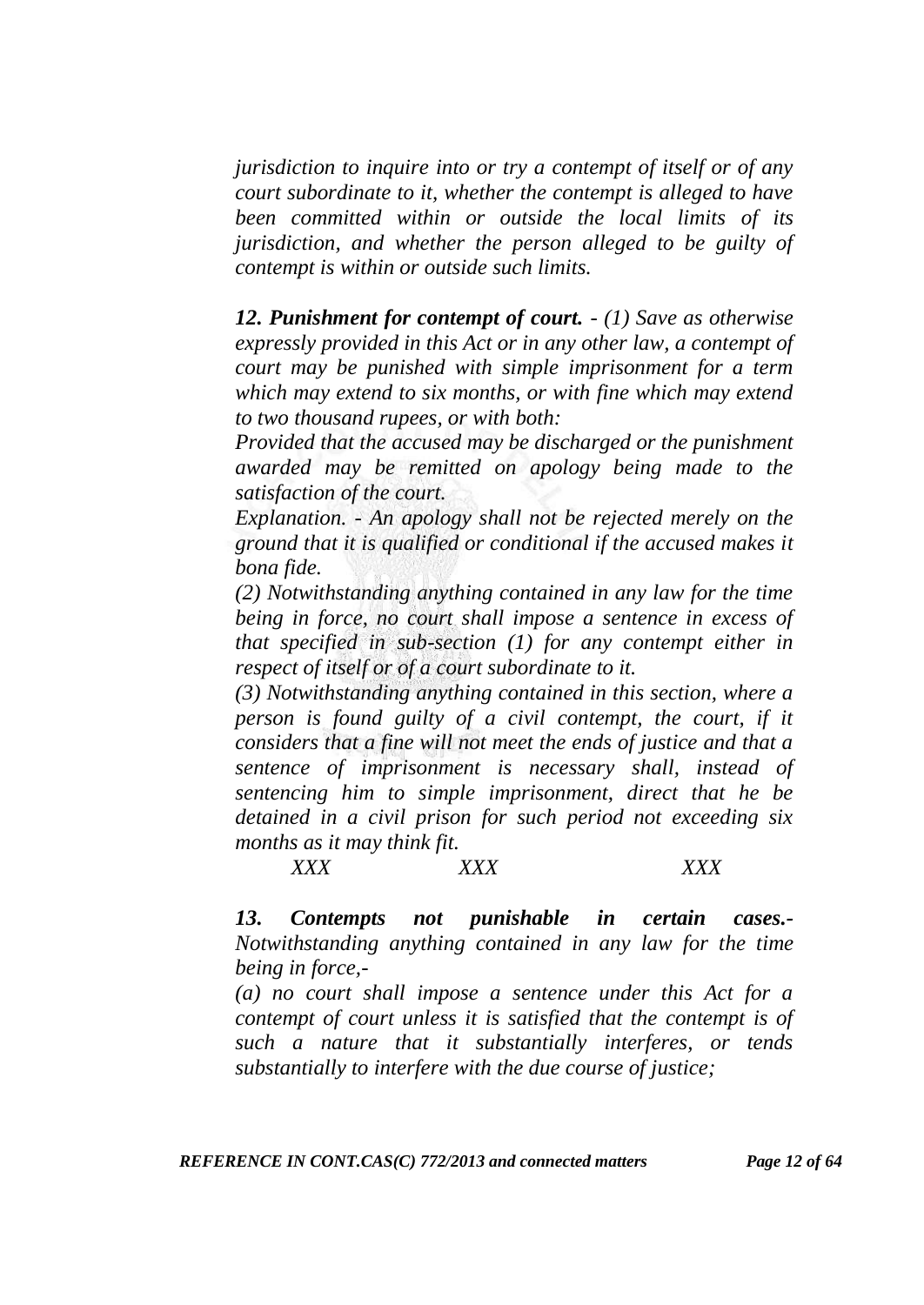*(b) the court may permit, in any proceeding for contempt of court, justification by truth as a valid defence if it is satisfied that it is in public interest and the request for invoking the said defence is bonafides.‖*

## **DECISIONS IN SHIKHA BHATIA (SUPRA), AVNEESH SOOD (SUPRA) AND DINESH GULATI (SUPRA)**

8. We now proceed to examine the facts of Shikha Bhatia (supra) and Avneesh Sood (supra), which are stated to be inconsistent with the decision of the Division Bench in the case of Dinesh Gulati (supra).

9. In the case of Shikha Bhatia (supra), during the pendency of the petition filed before the High Court for anticipatory bail in a FIR registered against him and his parents, the respondent/husband had entered into an agreement with the petitioner/wife, wherein he had agreed to pay a quantified amount to her in full and final satisfaction of all her claims and in consideration thereof, the wife had agreed to sign the First motion for grant of divorce by mutual consent and then the petition under Section 13B(2) of the Act. In terms of the said settlement, the wife had also agreed not to object to quashing of the FIR registered against the respondent. When the husband refused to abide by the undertaking given to the wife by making over the payments etc., she filed contempt proceedings with a grievance that the respondent No.1 had willfully violated the undertaking given before the court. The learned Single Judge observed that the husband having taken advantage of the agreement entered into with the wife in terms of the settlement, he could not withdraw the same to her detriment. It was thus held that the husband had willfully and deliberately disregarded the settlement

*REFERENCE IN CONT.CAS(C) 772/2013 and connected matters Page 13 of 64*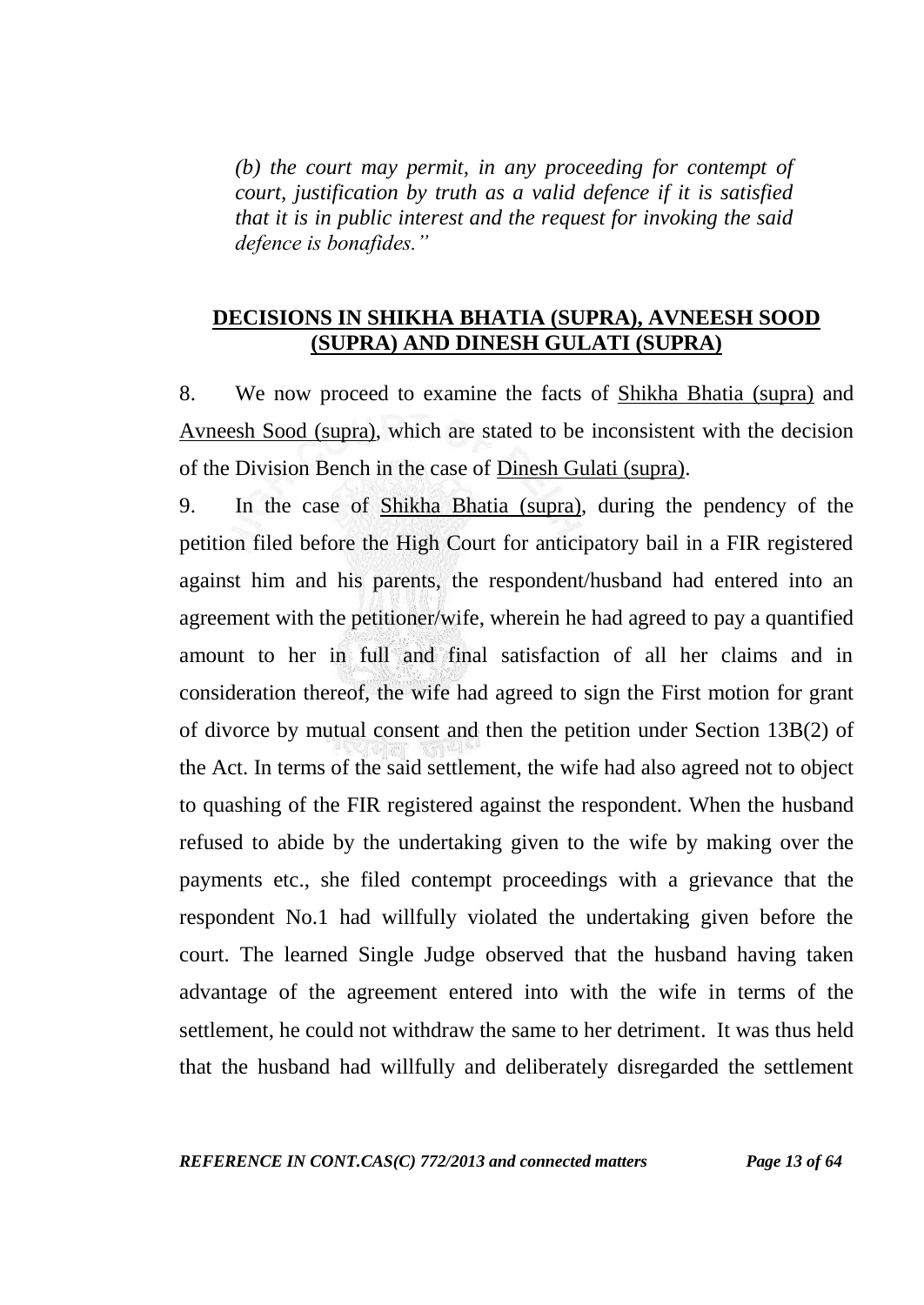recorded in court on his own representation and accordingly declared him guilty of contempt. For holding so, reliance was placed on the decision of the Supreme Court in the case of [Kapildeo Prasad Sah vs. State of Bihar](https://www.casemine.com/judgement/in/5609ad5fe4b0149711411365) reported as **(1999) 7 SCC 569**, that had highlighted the fact that for holding a party guilty of civil contempt, the element of willful disobedience of the judgment or order of the court must be established.

10. In the case of Avneesh Sood (supra), disputes and differences had arisen between the parties after a decade of their marriage and they had executed a Memorandum of Understanding (MOU) agreeing *inter alia* to seek divorce by mutual consent. The said MOU had recorded several terms and conditions for a one time settlement wherein the husband had agreed to pay a quantified amount to the wife, in installments. There were other terms and conditions laid down in the MOU, relating to the custody of their minor child. After execution of the MOU, the parties had filed a joint petition for dissolution of marriage by mutual consent under Section 13B(1) of the Act and had incorporated therein the terms and conditions of settlement, which were duly accepted by the court during the First motion proceedings. Later on, when the wife refused to cooperate with the husband for moving the Second motion petition under Section 13B(2) of the Act, he filed a contempt petition against the respondent/wife on the ground that she had withdrawn from the undertaking given by her to the court at the time of filing the petition for mutual divorce under Section 13B(1) of the Act before the Family Court. Relying on the decision of the Single Judge in the case of Shikha Bhatia (supra) and of the Karnataka High Court in the case of S. Balasubramaniyam v. P. Janakaraju & Anr. reported as **2004 (5) Kar. LJ 338** 

*REFERENCE IN CONT.CAS(C) 772/2013 and connected matters Page 14 of 64*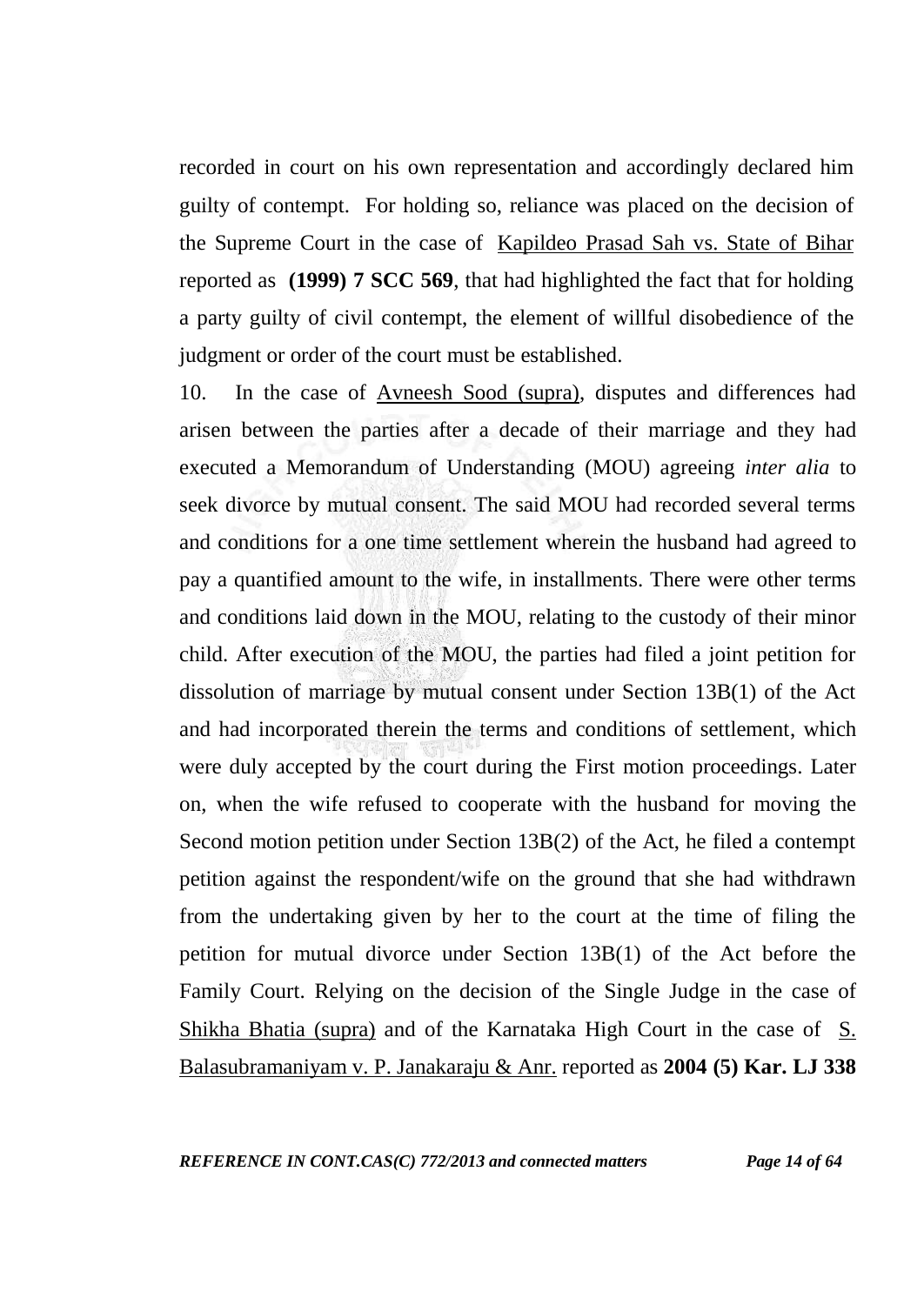**(DB)**, the learned Single Judge held the wife guilty of contempt of court for having breached the undertaking given to the learned ADJ in the First motion divorce proceedings under Section 13B(1) of the Act and issued a notice to show cause to her as to why she should not be punished for contempt of court, particularly when she had derived benefits from the husband in terms of the MOU.

11. Coming next to the decision of the Division Bench in the case of Dinesh Gulati (supra), in the said case, the appellant/husband and the respondent/wife had made a joint statement before the Family Court on 22.07.2014, stating that they had resolved all their matrimonial disputes including disputes relating to dowry/*Stridhan* articles and permanent alimony and they had decided to dissolve their marriage by mutual consent. One of the terms of settlement between the parties was that the husband would transfer an immovable property in the name of his wife within one month and pay her a particular sum of money on or before the Second motion was moved by the parties under Section 13B(2) of the Act. After about two years from the date their joint statement was recorded before the Family Court, the husband filed an application for initiating contempt proceedings against the wife on the ground of non-compliance of the order dated 22.07.2014, stating *inter alia* that she was not coming forth to file a joint petition under Section 13B(1) of the Act for obtaining a decree of divorce by mutual consent. The wife had countered the said submission by pointing out to the Family Court that the husband had not complied with his part of the obligations undertaken in the joint statement, having failed to transfer the immovable property in her name, within the agreed timeline.

*REFERENCE IN CONT.CAS(C) 772/2013 and connected matters Page 15 of 64*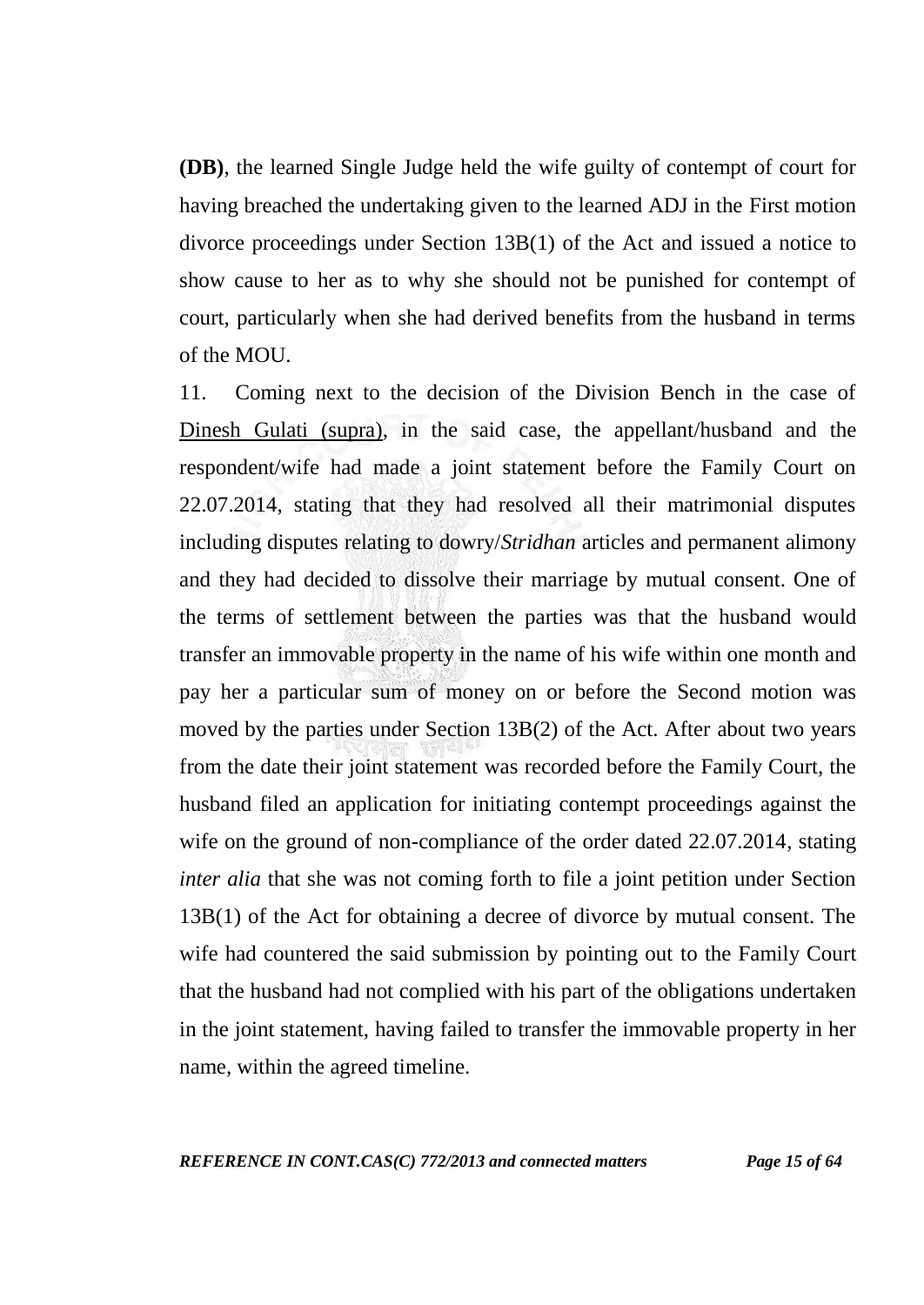12. On hearing the parties and perusing their joint statement recorded on 22.07.2014 and noting the resistance on the part of the husband to transfer the immovable property in favour of the wife despite the terms and conditions stipulated in the settlement forming a part of the joint statement, the learned Family Court declined to initiate contempt proceedings against the wife and dismissed the husband"s application. It then proceeded to issue a notice to show cause to the husband calling upon him to explain why contempt proceedings should not be initiated against him for non-compliance of the settlement recorded in the joint statement dated 22.07.2014.

13. Aggrieved by the *suo moto* contempt proceedings initiated by the Family Court, the husband approached the High Court for relief. The Division Bench expressed a view that recourse to *suo moto* contempt proceedings in the circumstances of the case, neglects the mutuality aspect provided under Section 13B of the Act. The court opined that initiation of *suo moto* contempt proceedings was a coercive process, foreclosing the choice that the parties have in terms of the mechanism laid down under Section 13B of the Act, which mandates a mutuality for grant of consent decree of divorce, split into two stages. It was in the aforesaid context that the appeal filed by the husband was allowed, the order dated 04.04.2016, passed by the learned Family Court, ordering initiation of contempt proceedings against him, was set aside and the original divorce petition was restored for adjudication on merits as the parties did not wish to proceed further with their agreement for mutual consent divorce.

14. Questions No.(A) and (B) framed above require an interpretation of Section 13B of the Act in the context of maintainability of contempt

*REFERENCE IN CONT.CAS(C) 772/2013 and connected matters Page 16 of 64*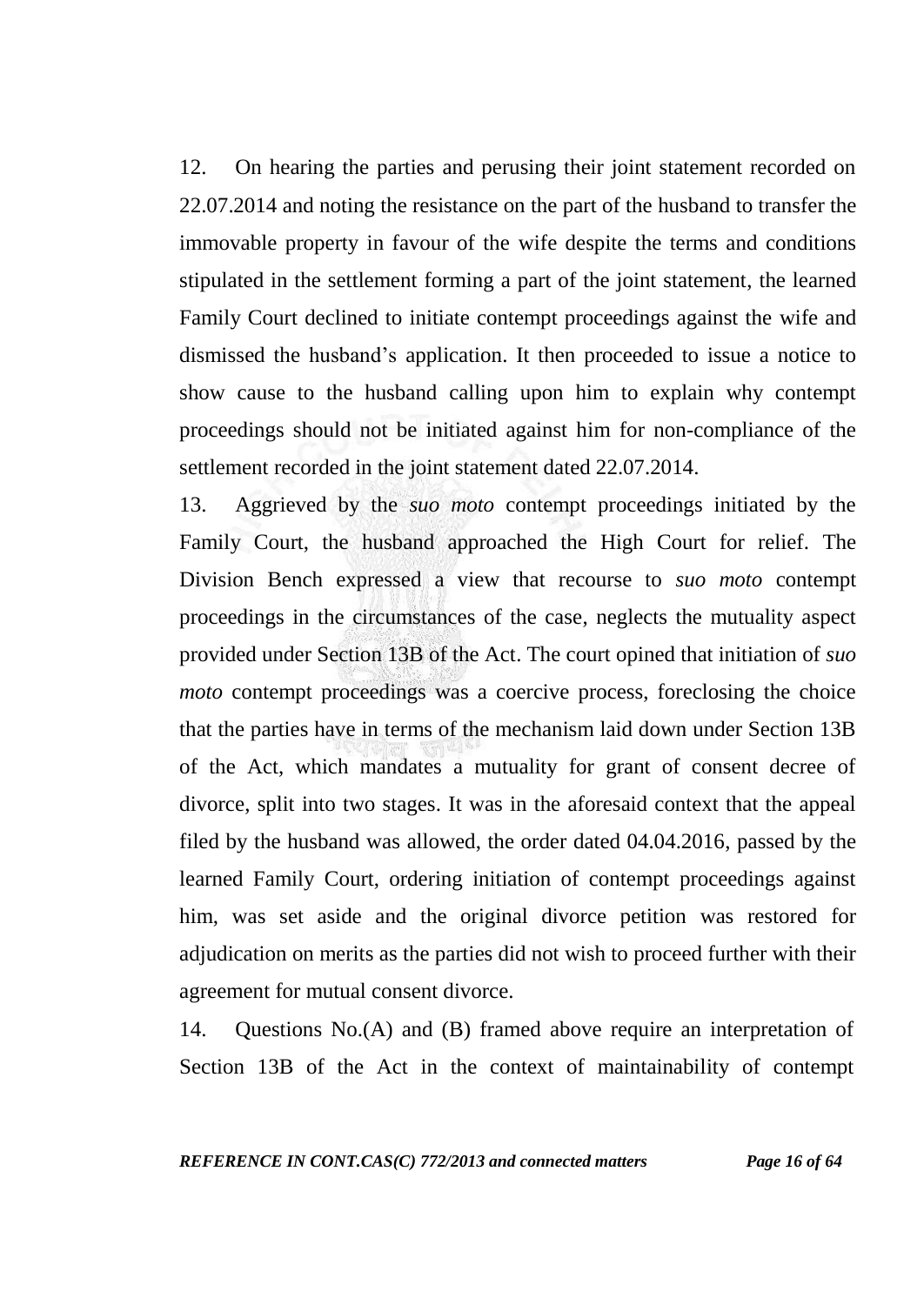proceedings in the event one party fails to file or appear for moving a petition under Section 13B(1) or a motion under Section 13B(2) of the Act or take both steps, to obtain divorce. We have also been called upon to express a view on the effect of furnishing an undertaking before a court, either at the two stages contemplated in Section 13B or in separate court proceedings and whether such an act will amount to waiving the rights of a party under Section 13B(2) of the Act. Question No.(C) formulated by the learned Single Judge invites guidelines, if any, to be followed by the courts at the time of recording undertakings/agreements of the parties with respect to the two stages contemplated under Section 13B of the Act, for obtaining divorce. Question No. (D) juxtaposes the views expressed by the two learned Single Judges in the cases of Shikha Bhatia (supra) and Avneesh Sood (supra), wherein the defaulting spouses were held guilty of contempt of court for breaching the undertakings given by them, for obtaining divorce by mutual consent, against the decision of the Division Bench in the case of Dinesh Gulati (supra), wherein *suo moto* contempt proceedings initiated by the Family Court against the husband for breaching the undertaking recorded in his statement made jointly with the wife before the Family court, were quashed and the original divorce petition restored to its original position.

#### **ARGUMENTS ADDRESSED BY COUNSELS FOR THE PARTIES**

15. Before proceeding to answer the aforesaid questions, we may note that vide order dated 25.4.2017, CONT.CAS(C) 772/2013 was made the lead matter for the purposes of addressing arguments and Mr. B.B. Gupta, Senior Advocate was appointed as an *Amicus Curiae* to assist the Court. The

*REFERENCE IN CONT.CAS(C) 772/2013 and connected matters Page 17 of 64*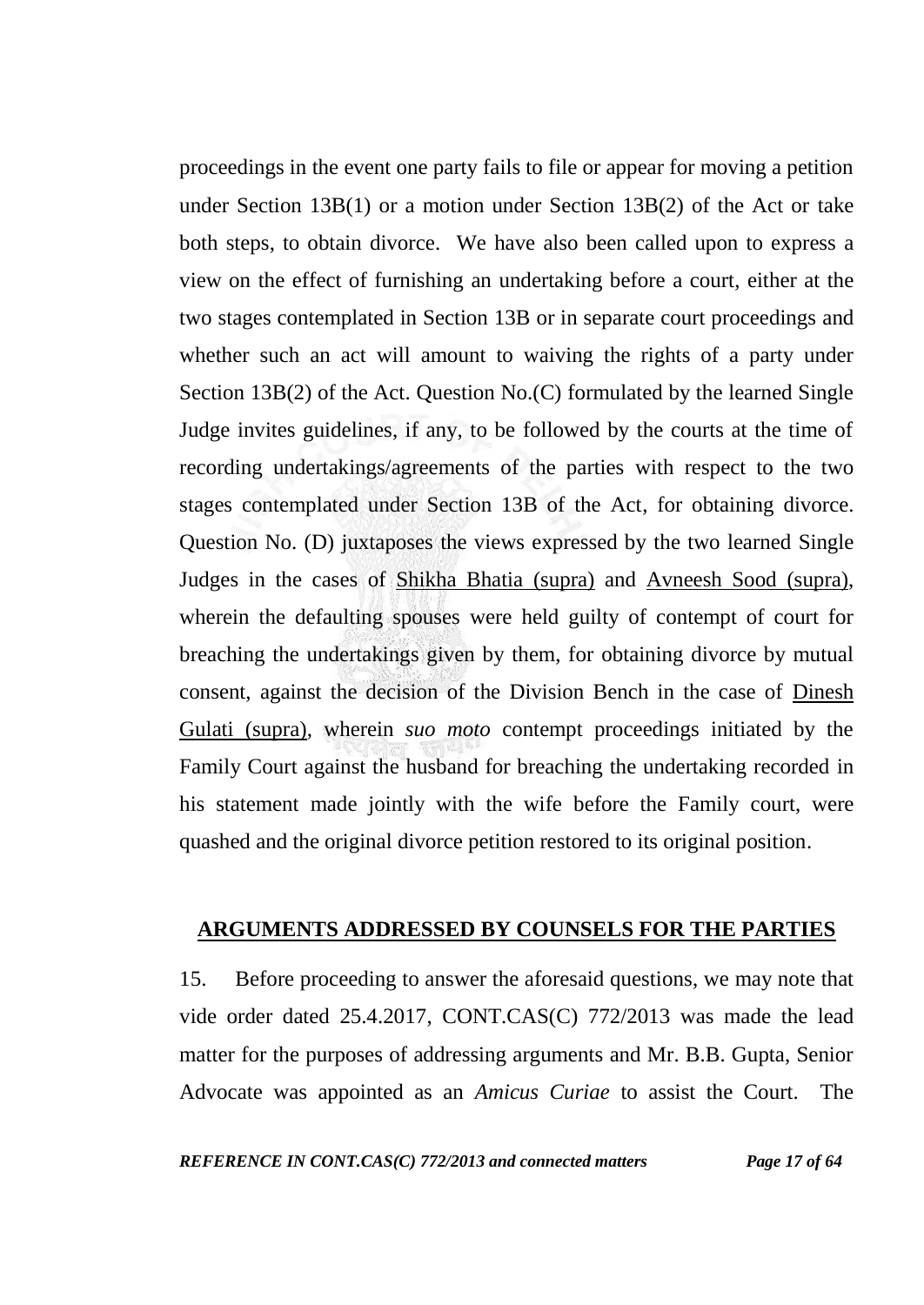contentions of the learned Amicus Curiae and the counsels for the parties were as follows:-

16. Mr. B.B. Gupta, the learned Amicus Curiae had made the following submissions:-

- (i) That mutual consent is a *sine qua non* for passing a decree of divorce and the said consent must be valid and subsisting until the time a final decree of divorce is passed. For the said proposition, reliance was placed on the judgment of the Supreme Court in the case of Sureshta Devi vs. Om Prakash reported as **(1991) 2 SCC 25**.
- (ii) That courts cannot presume consent of a party merely because both the parties are signatories to the First motion under Section 13B of the Act. Before passing a decree of divorce, the court remains under an obligation to satisfy itself as to whether the consent given by the parties is a valid one. For the said proposition, reliance was placed on Smruti Pahariya vs. Sanjay Paharia reported as **(2009) 13 SCC 338**, Anil Kumar Jain vs. Maya Jain reported as **(2009) 10 SCC 415** and Hitesh Bhatnagar vs. Deepa Bhatnagar reported as **AIR 2011 SC 1637**.
- (iii) That courts are empowered to enquire into the *bona fides* of the spouse who withdraws the consent after filing a petition under Section 13B of the Act. Reference was made to Rajesh R. Nair vs. Meera Babu reported as **AIR 2014 Kerala 44**, **Family Court Appeal No.61/2010**  Prakash Alumal Kalandari vs. Mrs. Jahnavi Prakash Kalandari decided by the Bombay High Court on 06.05.2011 reported as **AIR 2011 BOM 119**, and **Family Court Appeal No.230/2014** in Mrs. Ishita Kunal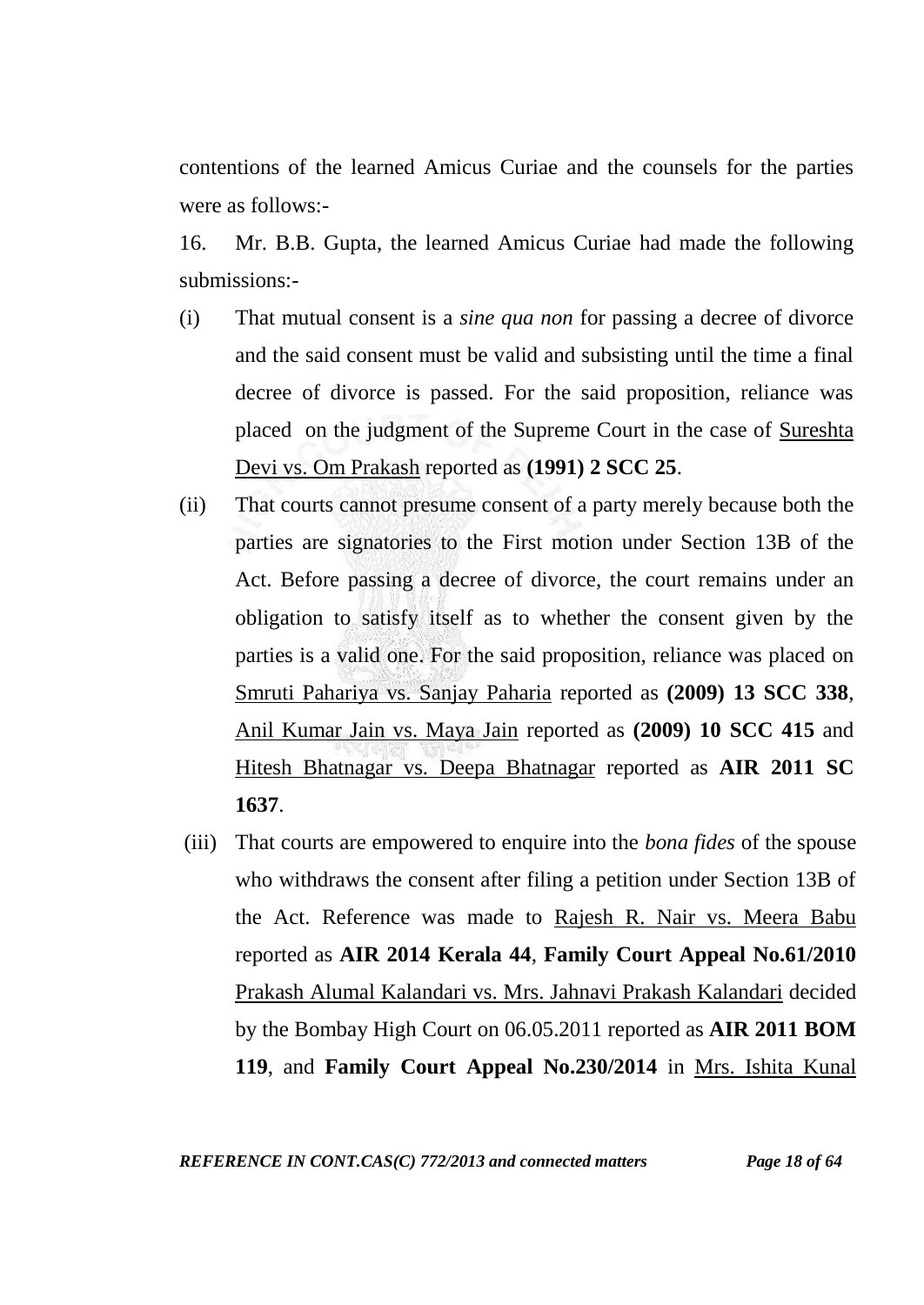Sangani vs. Kunal Sudhir Sangani decided by the Bombay High Court on 07.10.2014 reported as **2014 (6) ABR 767**.

- (iv) That violation or breach of an undertaking, which forms a part of the decree of the court, amounts to contempt of court, irrespective of whether it is open to the decree holder to execute the decree. In the said context, Rama Narang vs. Ramesh Narang and Anr. reported as **2006(11) SCC 114** was cited to understand the definition of the term *‗undertaking'* and the consequences of a breach thereof and Ashok Paper Kamgar Union vs. Dharam Godha and Ors. reported as **2003(11) SCC 1** was quoted wherein the Supreme Court had explained the definition of the terms, "*willful*" and "*civil contempt*". The legal options available for seeking enforcement of an interim/final decree including an undertaking given to the court was highlighted by placing reliance on Kanwar Singh Saini vs. High Court of Delhi reported as (**2012) 4 SCC 307.**
- (v) That a statutory right can be waived by a person subject to the condition that no public interest is involved therein. For this, reference was made to Krishna Bahadur vs. Purna Theatre and Ors. reported as **(2004) 8 SCC 229**.
- (vi) The decisions in the case of Hirabai Bharucha vs. Pirojshah Bharucha reported as **AIR (32) 1945 Bombay 537** and Jyoti vs. Darshan Nirmal Jain reported as **AIR 2013 Gujarat 2018** were cited, wherein marriage has been declared a matter of public policy. Reference was also made to Nagendrappa Natikar vs. Neelamma reported as **2014(14) SCC 452**, to state that the Supreme Court has held that the right to claim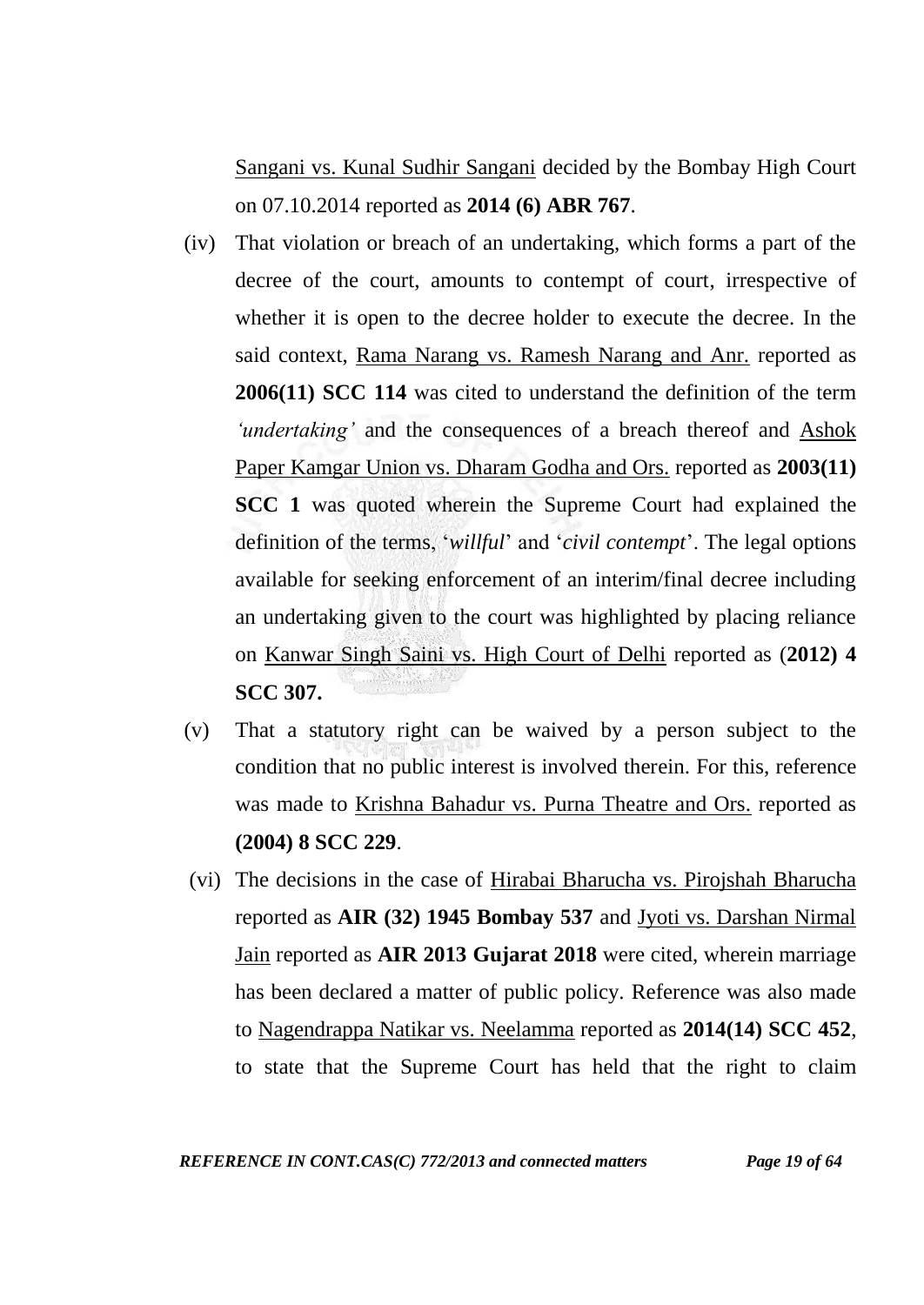maintenance cannot be waived by a wife, it being a social welfare legislation.

(vii) Lastly, reference was made to the judgment of a Division Bench of this Court in the case of Angle Infrastructure Pvt. Ltd. vs. Ashok Manchanda & Ors. reported as **2016(156) DRJ 290(DB),** wherein the mode and manner of seeking execution of a settlement agreement arrived at through the ADR process, was exhaustively examined.

17. Mr. Sunil Mittal, learned Senior Advocate had submitted that though marriage in Hindu law is treated as a sacrament and not a contract, on the introduction of Section 13B in the year 1976, the Act of 1955 provides an option for dissolution of a marriage by mutual consent. He canvassed that once the parties arrive at a settlement by invoking the Alternate Dispute Resolution (ADR) mechanism and the said mediated settlement is accepted by the court, it becomes a decree, which is executable and the provisions of Section 13B of the Act follow thereafter. In the event either of the parties to the settlement are allowed to renege from such a settlement arrived at either through mediation or out of court, then the entire object of ADR will be brought to a naught and in those circumstances, the law of contempt must be exercised to prevent a defaulting party from breaching the Settlement Agreement. Learned counsel further argued that Section 13B(1) of the Act embodies and implies the consent of both the parties, who cannot be permitted to renege and the underlying purpose of giving a window of six months to the spouses under Section 13B(2) of the Act, is only to enable them to reconcile their disputes, but not to withdraw from the consent already given and prolong the agony of the other spouse. Much emphasis was laid by

*REFERENCE IN CONT.CAS(C) 772/2013 and connected matters Page 20 of 64*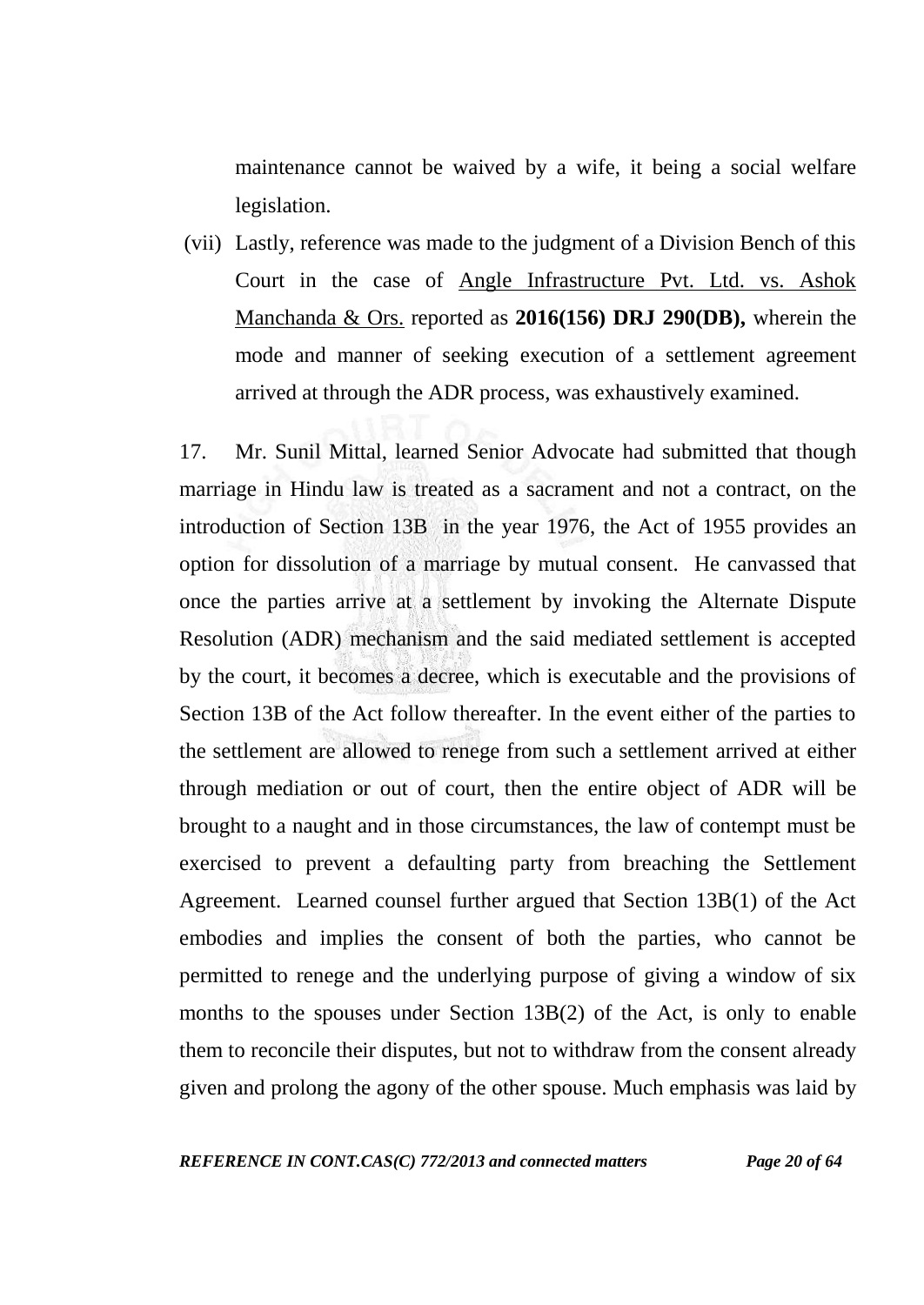learned counsel on the observations made in the case of Afcons Infrastructure Ltd. and Anr. vs. Cherian Varkey Construction Company Private Limited and Ors. reported as **(2010) 8 SCC 24**, where the alternate dispute resolution mechanism and execution of a settlement arrived at through the said mechanism, were delved into at length and explained by the Supreme Court.

18. The decision in the case of Dr. Keshaorao Krishnaji Londhe vs. Mrs. Nisha Londhe reported as **AIR 1984 BOMBAY 413** was cited by Mr. Mittal, Senior Advocate to urge that there has been a sea change in the concept of public policy inasmuch as prior to the year 1964, only judicial separation was permissible on the ground of cruelty but thereafter, divorce was permitted after waiting for a period of two years from the date of passing a decree of judicial separation, subject to certain conditions. Post the amendments to the Act of 1955, when Section 13B came to be enacted, the "*fault theory*" that was predominant for grant of a divorce or a judicial separation, was treated as outdated. The case of Shri Lachoo Mal vs. Radhey Shyam reported as **1971(1) SCC 619,** wherein the doctrine of waiver was interpreted by the Supreme Court, was cited to urge that unless there is any express prohibition against contracting out of a Statute, questions cannot be raised on anyone entering into such a contract in his private capacity, without infringing any public right or public policy. The decision in the case of Rajiv Chhikara vs. Sandhya Mathur reported as **2017 (161) DRJ 80 (DB)** was relied on to emphasize that resiling from a settlement agreement also constitutes mental cruelty.

19. A recent decision of the Supreme Court in the case of Amardeep Singh vs. Harveen Kaur reported as **(2017) 8 SCC 746** was quoted by the learned

*REFERENCE IN CONT.CAS(C) 772/2013 and connected matters Page 21 of 64*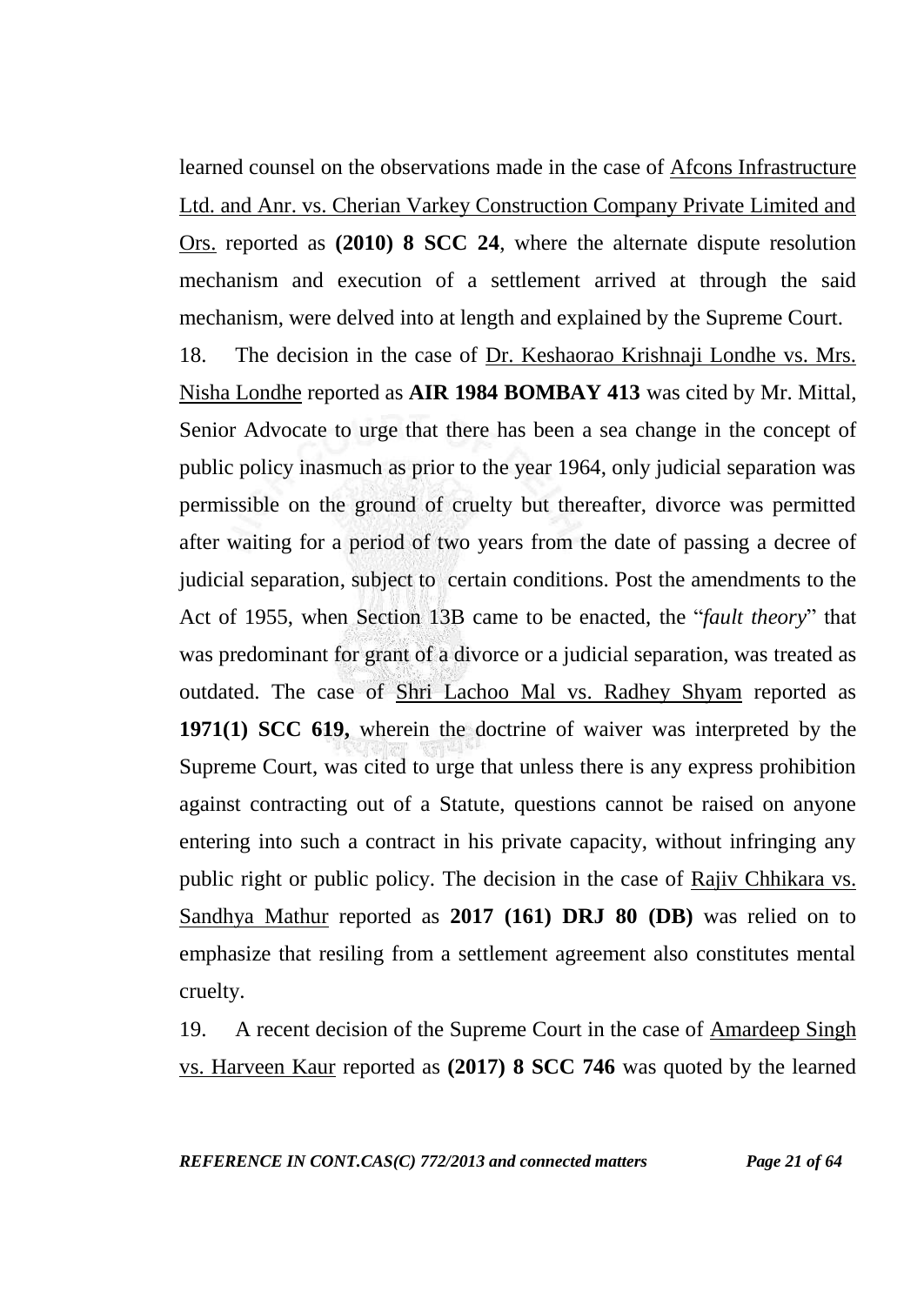counsel to buttress his argument that even the Supreme Court has acknowledged the change in public policy by permitting waiver of the statutory period of six months, contemplated in Section 13B of the Act, with the object of preventing a forcible perpetuation of the status of matrimony between unwilling partners. He concluded his arguments by stating that powers of contempt must be invoked by courts to prevent breach of contract and to curtail the prolonged agony of the parties by compelling them to remain joined in a dead marriage.

20. Mr. Ashish Virmani, learned counsel largely supported the arguments addressed by Mr. Sunil Mittal, Senior Advocate. He referred to Supreme Court Bar Association vs. Union of India and Anr. reported as **(1998) 4 SCC 409** and T. Sudhakar Prasad vs. Govt. of A.P. and Ors. reported as **(2001) 1 SCC 516** to urge that powers of contempt are inherent powers vested in the Supreme Court and the High Courts that cannot be whittled down or taken away by any legislative enactment subordinate to the Constitution of India. The said powers must be exercised in circumstances where one of the parties breaches the terms and conditions of the settlement for obtaining a decree of divorce by mutual consent as contempt proceedings operate in an entirely different field and do not stem either from the provisions of Section 13B(1) or Section 13B(2) of the Act. He stated that the consequences of non-filing of the joint motion for mutual divorce under Section 13B(2) of the Act cannot impinge on the courts' independent powers to initiate contempt proceedings, after it has examined whether an undertaking has been furnished by a spouse and if so, whether there is any justification for violating the said undertaking.

*REFERENCE IN CONT.CAS(C) 772/2013 and connected matters Page 22 of 64*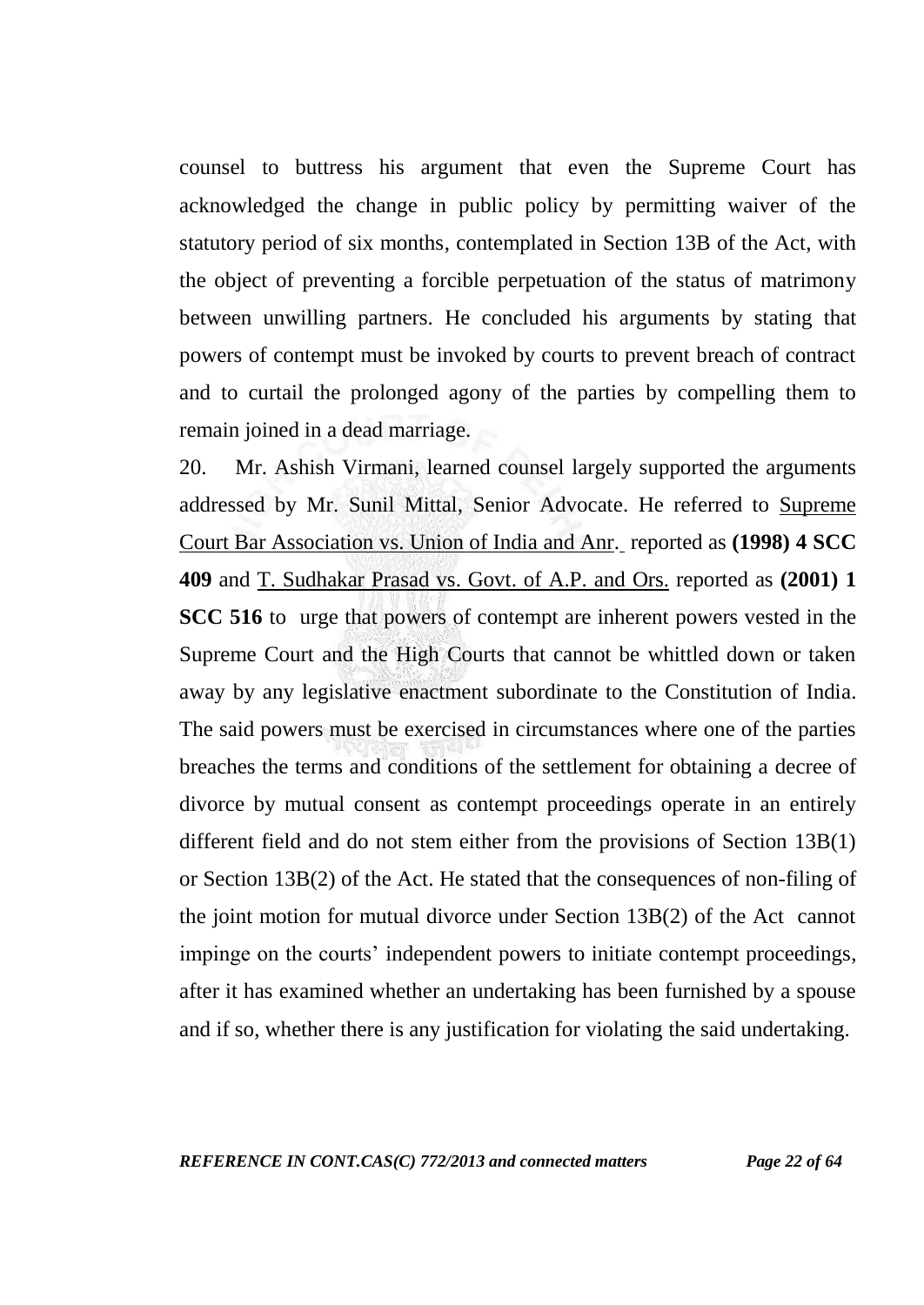21. Ms. Chandrani Prasad, learned counsel also endorsed the submissions made by Mr. Sunil Mittal, Senior Advocate and Mr. Ashish Virmani, Advocate. She particularly referred to the provisions of Section 23(1)(bb) of the Act to argue that only if a court is satisfied that a divorce is being sought on the ground of mutual consent and such a consent has not been obtained by exercising force, fraud or undue influence, irrespective of whether such a proceeding is defended or not, then in case of a breach of the agreement/undertaking given by a spouse, contempt proceedings will lie.

22. Mr. Prashant Mendiratta, learned counsel canvassed that it is a settled position of law that an undertaking given to the court and orders delivered by courts are to be complied with under all circumstances and a person can contract himself out of a statutory right intended for his/her benefit so long as such an act does not impinge upon a public policy. He submitted that a contract under which a person waives his right, is valid and enforceable and such an act of waiver is distinguishable from the doctrine of *estoppels*, as clarified in the case of Shri Lachoo Mal (supra) and Krishna Bahadur (supra); that a right can be waived by a party for whose benefit the said right exists, as held in Municipal Corporation of Greater Bombay vs. Dr. Hakimwadi Tenants" Association ad Ors. reported as **(1988) Supp. SCC 55** and Union of India vs. Pramod Gupta (Dead) By LRs and Ors. reported as **(2005) 12 SCC 1**; that an order of the court or an undertaking given to the Court must be obeyed by all the parties concerned till such an order is set aside, as held in S. Balasubramaniyam (supra); that a joint petition under Section 13B of the Act of 1955 cannot be withdrawn by a party for malafide and extraneous reasons as held in Rajesh vs. Mrs. Bhavna reported as

*REFERENCE IN CONT.CAS(C) 772/2013 and connected matters Page 23 of 64*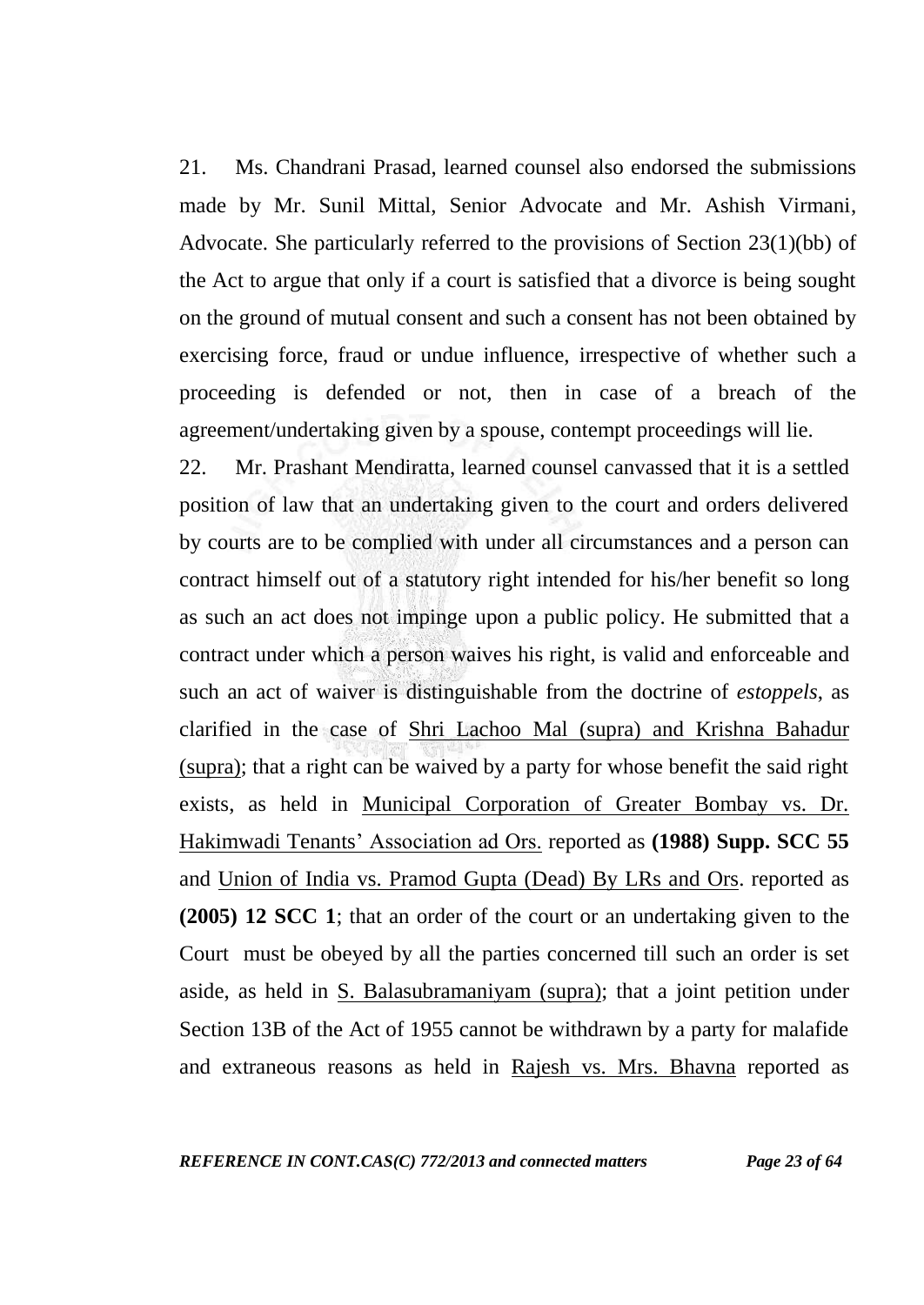**2008(6) Mh.L.J. 853**. To buttress his argument that the "cooling period" between a petition filed under Section 13B(1) and a joint motion filed under Section 13B(2) of the Act, is meant to explore reconciliation between the parties and a consent can be withdrawn by either spouse at any time before a decree is passed, he alluded to the decisions in the case of Sureshta Devi (supra), Anil Kumar Jain (supra) and Hitesh Bhatnagar (supra).

23. Per contra, Mr. Rajat Aneja, learned counsel laid much emphasis on the fact that a marriage is a sacrament in the Hindu Law and therefore, it has a public policy dimension. He cited Pirojshah Bharucha"s case (supra) and Jyoti"s case (supra) to submit that every effort must be made by the Courts to sustain the institution of marriage as prescribed in Section 23 of the Act, and Section 9 of the Family Courts Act. It was submitted that if a contract between the spouses recording the terms of settlement runs against the public policy, then it must be treated as void *ab initio* and unenforceable in law and in those circumstances, contempt proceedings cannot be resorted to. In the event of non-filing of a joint motion under Section 13B(2) of the Act, as may have been agreed upon by the parties, contempt proceedings will not lie as a statutory right vested in a party to rethink, cannot be waived. He canvassed that the consequences of non-compliance of the terms and conditions recorded in a settlement or an undertaking given by either spouse, can only result in restoration of status quo *ante*. Learned counsel stated that the decision of the Supreme Court in the case of Sureshta Devi (supra) remains good law. Reliance was placed by him on Inderjit Kaur vs. Rajinder Singh reported as **18 (1980) DLT 197** and Ashish Ranjan vs. Anupma Tandon and Anr. reported as **(2010) 14 SCC 274,** to state that if an agreement between

*REFERENCE IN CONT.CAS(C) 772/2013 and connected matters Page 24 of 64*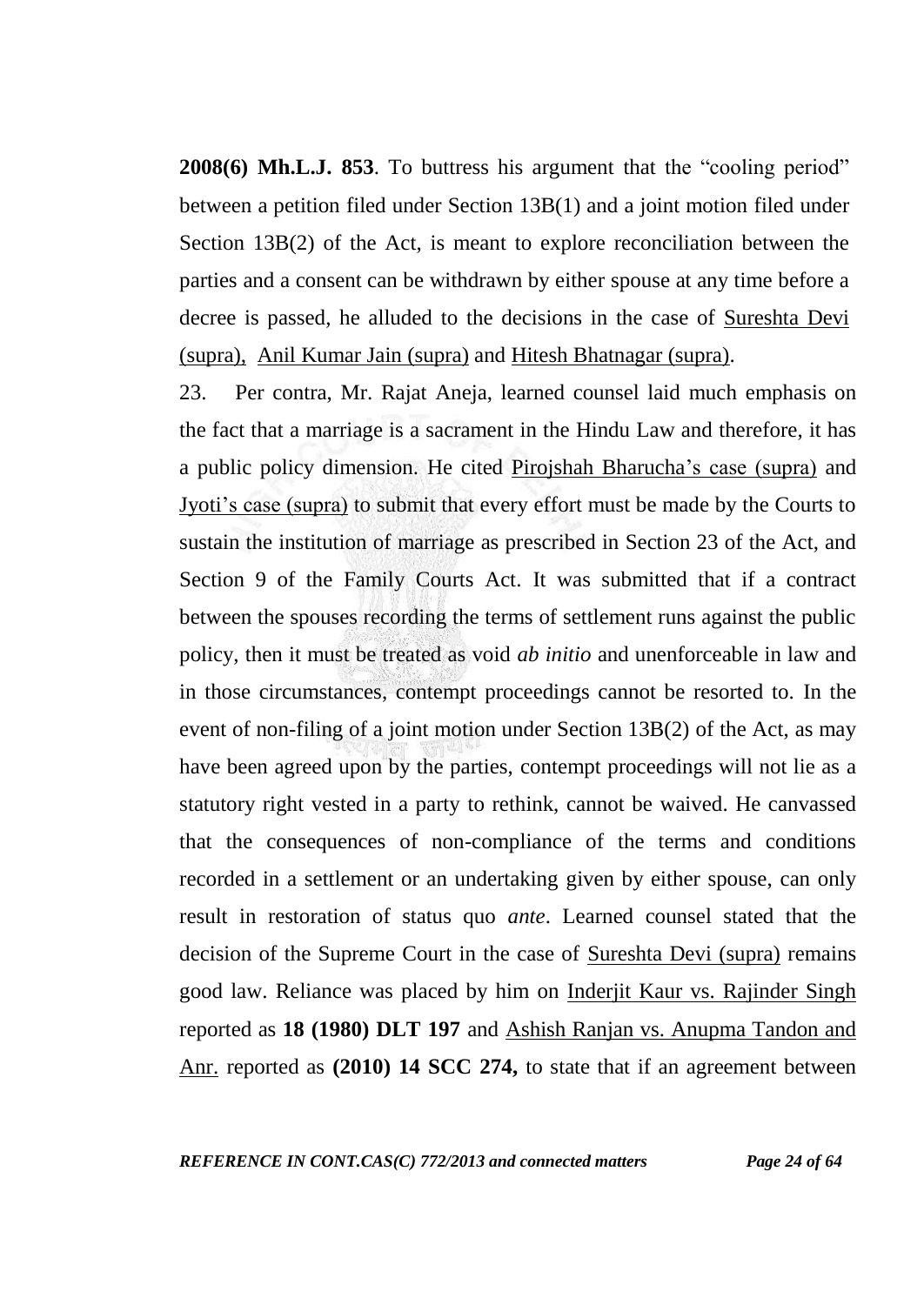the parties would result in defeating the provisions of a Statute or is in violation of an enactment, then it cannot result in any contempt proceedings and further, that a change in the circumstances of a case or subsequent developments must be taken into consideration for dropping contempt proceedings.

## **JUDICIAL PRONOUNCEMENTS ON THE SCOPE OF SECTION 13B OF THE HINDU MARRIAGE ACT, 1955 AND THE RIGHT TO WITHDRAW CONSENT**

24. First, a glance at the statutory provisions is necessary. Section 13B of the Act requires that a petition for divorce by mutual consent must be presented to the court jointly by both the parties. The said provision contemplates two stages. The first stage is of Section 13B(1) that lays down the essential requirements to be fulfilled by the parties as detailed below:-

- (i) That the petition for divorce must be presented to the District Court.
- (ii) That the said petition must be presented jointly, by both the parties to a marriage whether such a marriage was solemnized before or after the commencement of the Marriage Laws (Amendment) Act, 1976.
- (iii) That the parties have been living separately for a period of one year.
- (iv) That the parties have not been able to live together and
- (v) That the parties mutually agreed that the marriage should be dissolved.

It is clear from the aforesaid conditions prescribed in Section 13B(1) that it is mandatory in nature and certain specific jurisdictional facts must be in existence for the Family court to assume jurisdiction of the case and entertain a petition for divorce by mutual consent.

*REFERENCE IN CONT.CAS(C) 772/2013 and connected matters Page 25 of 64*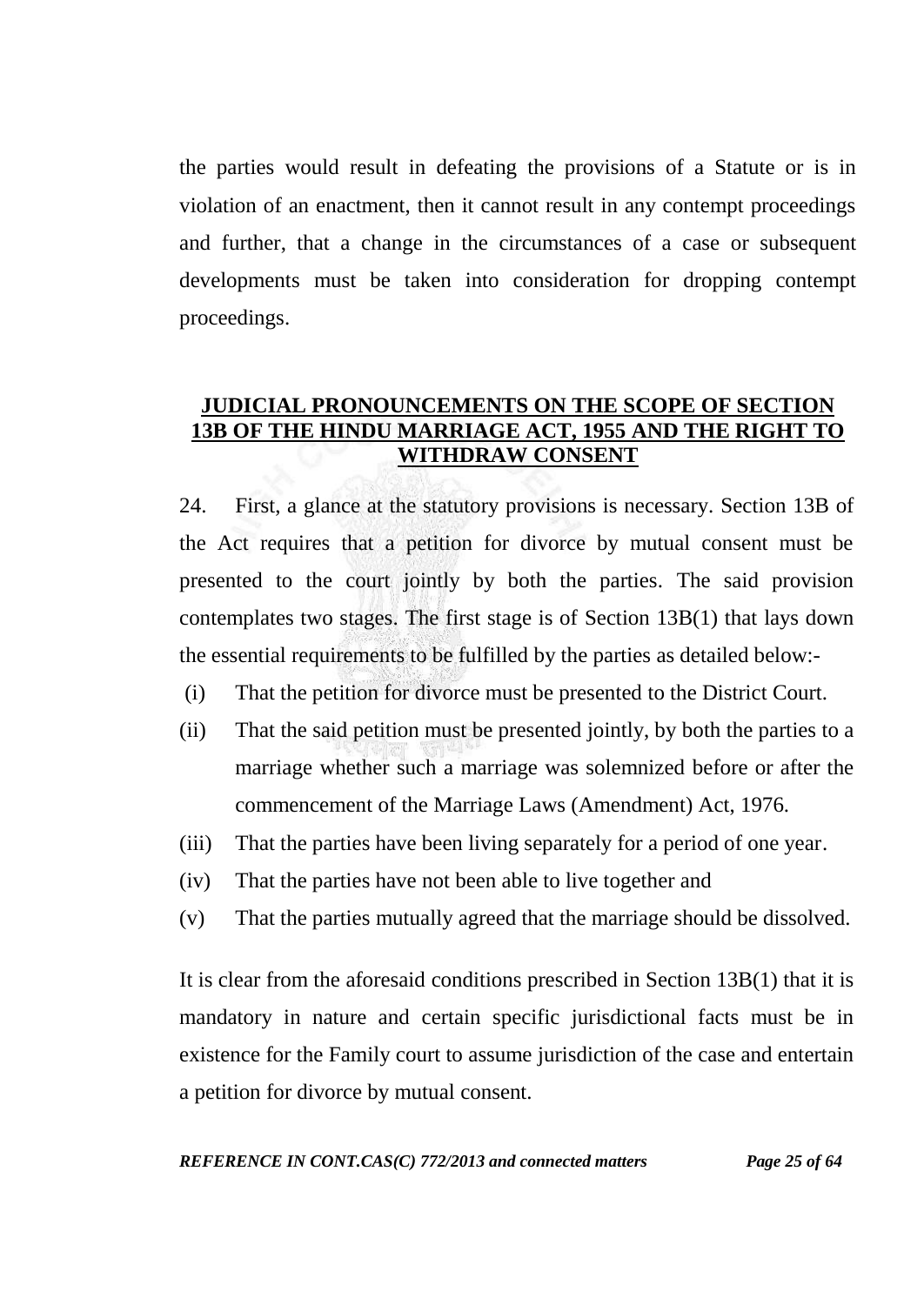25. The second stage is of Section 13B(2) that relates to the manner in which the court exercises its jurisdiction, provides that both the parties must again appear in the Second motion before the court. The parties are also required to make a joint motion not less than six months after the date of presentation of the first motion and not later than 18 months after the said date. It is at the stage of the Second motion that the court must conduct an enquiry as it may consider necessary, to satisfy itself as to the genuineness of the averments made in the petition and also to verify as to whether the said consent was not obtained by force, fraud or undue influence, as contemplated under Section 23(1)(bb) of the Act. The enquiry that the court is required to undertake, may include a hearing or the examination of the parties. Only when the court is satisfied after conducting an enquiry in the manner it thinks fit that the consent of the parties was not obtained by fraud, force or undue influence and that they had mutually agreed to dissolve the marriage, should a decree of divorce be passed.

26. In the case of Sureshta Devi (supra), the question that arose before the Supreme Court was as to whether it is open to one of the spouses at any time till a decree of divorce is passed, to withdraw the consent given to the petition filed under Section 13B of the Act. The Supreme Court noticed the divergent views expressed by different High Courts. The Bombay High Court, Delhi High Court and Madhya Pradesh High Court took a view that the critical time for the consent for divorce under Section 13B was when the first petition was filed and if the consent was given voluntarily, it was not possible for any party to withdraw the said consent. On the other hand, the

*REFERENCE IN CONT.CAS(C) 772/2013 and connected matters Page 26 of 64*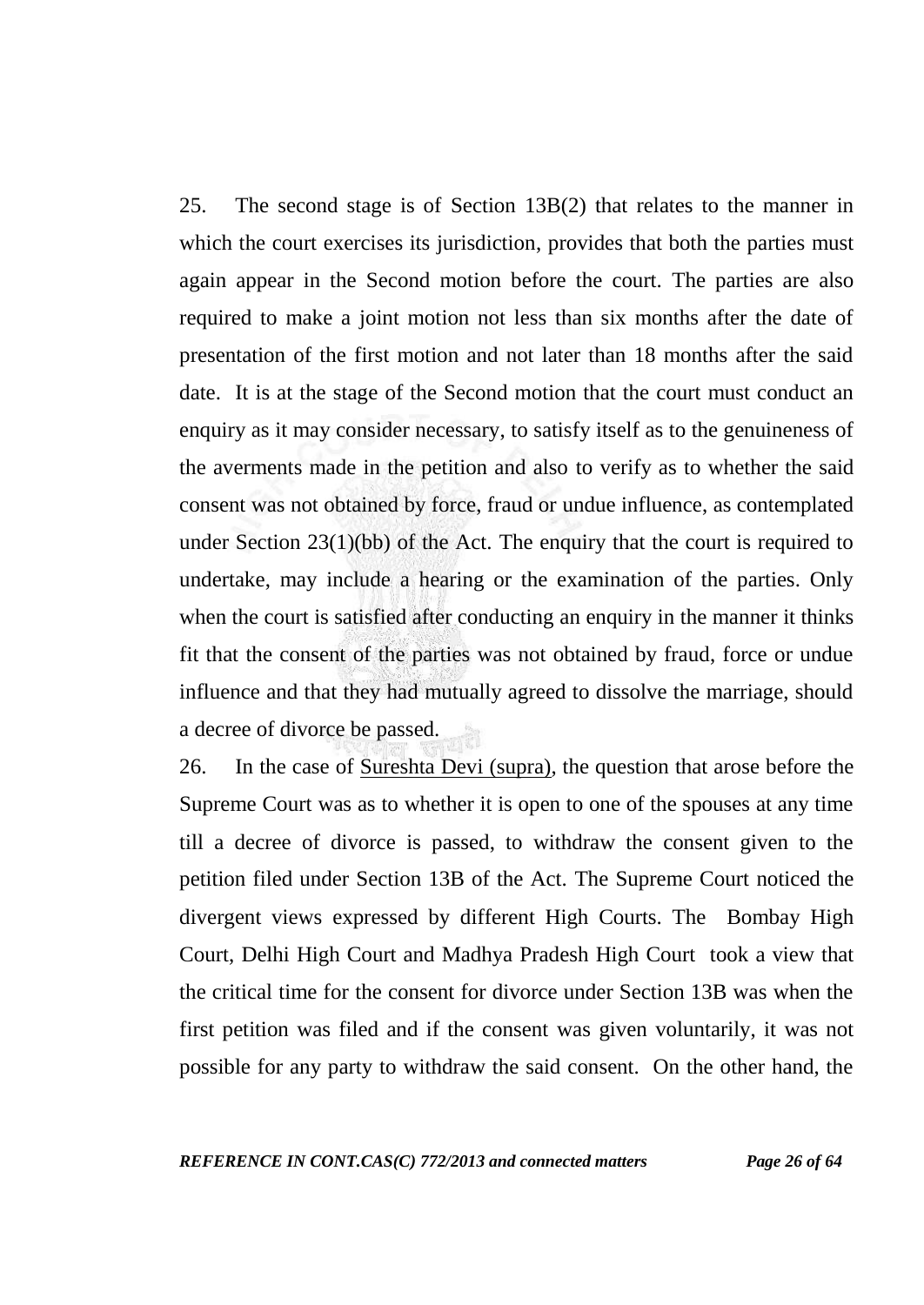Kerala High Court, Punjab and Haryana High Court and Rajasthan High Court held that it is open to one of the spouses to withdraw the consent given to the petition at any time before the court passes a decree of divorce. On interpreting Section 13B(2) of the Act and analyzing the divergent views expressed by different High Courts, the Supreme Court approved the view expressed by the High Courts of Kerala, Punjab & Haryana High Court and Rajasthan on the interpretation of Section 13 B(2) and held that:-

*―13. From the analysis of the Section, it will be apparent that the filing of the petition with mutual consent does not authorise the court to make a decree for divorce. There is a period of waiting from 6 to 18 months. This interregnum was obviously intended to give time and opportunity to the parties to reflect on their move and seek advice from relations and friends. In this transitional period one of the parties may have a second thought and change the mind not to proceed with the petition. The spouse may not be party to the joint motion under sub-section (2). There is nothing in the Section which prevents such course. The Section does not provide that if there is a change of mind it should not be by one party alone, but by both. The High Courts of Bombay and Delhi have proceeded on the ground that the crucial time for giving mutual consent for divorce is the time of filing the petition and not the time when they subsequently move for divorce decree. This approach appears to be untenable. At the time of the petition by mutual consent, the parties are not unaware that their petition does not by itself snap marital ties. They know that they have to take a further step to snap marital ties. Sub- section (2) of [Section 13-B](https://indiankanoon.org/doc/439618/) is clear on this point. It provides that "on the motion of both the parties‖ .... if the petition is not withdrawn in the meantime, the Court shall pass a decree of divorce What is significant in this provision is that there should also be mutual consent when they move the court with a request to pass a decree of divorce. Secondly, the Court shall be satisfied*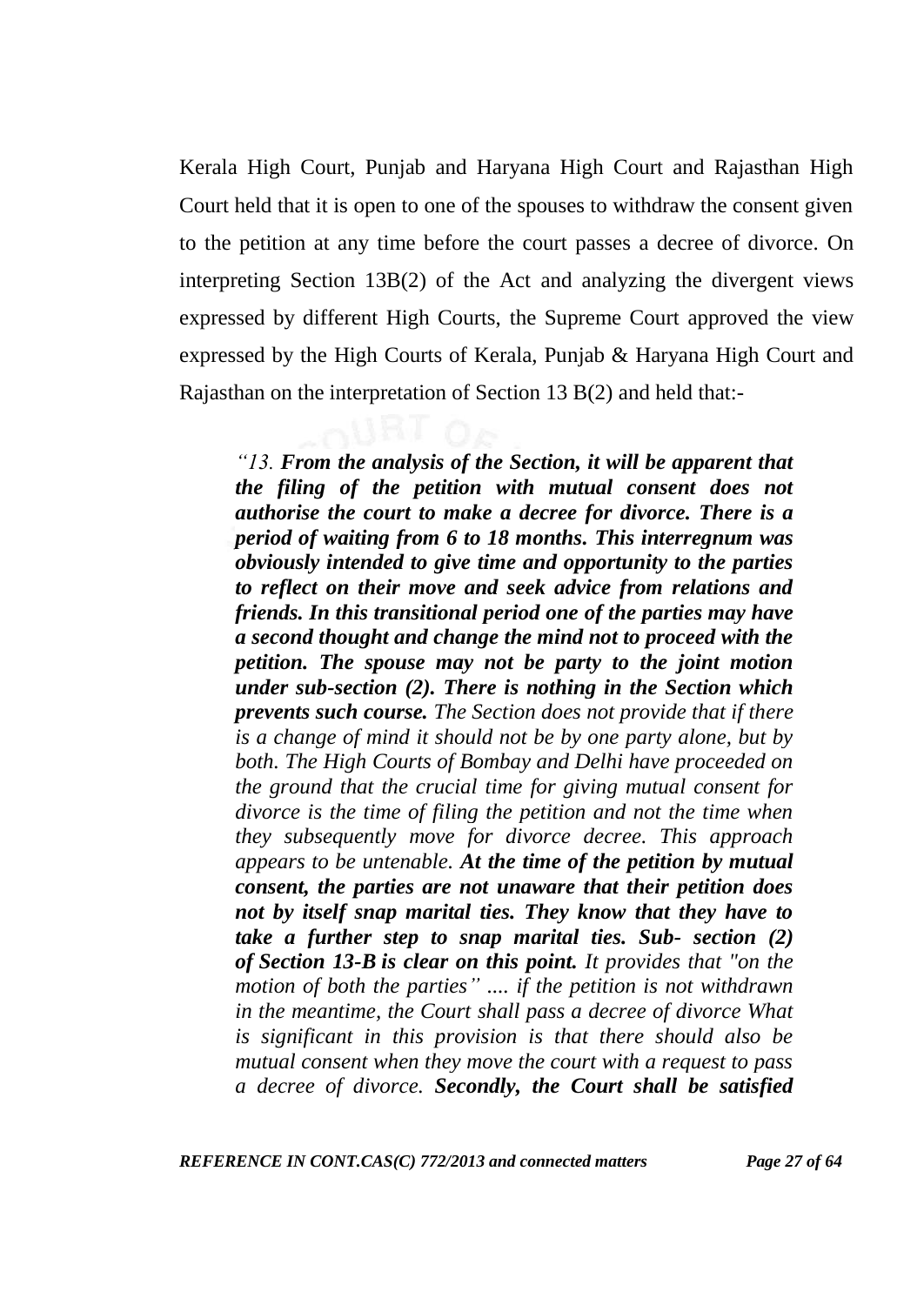*about the bonafides and the consent of the parties. If there is no mutual consent at the time of the enquiry, the court gets no jurisdiction to make a decree for divorce. If the view is otherwise, the Court could make an enquiry and pass a divorce decree even at the instance of one of the parties and against the consent of the other. Such a decree cannot be regarded as decree by mutual consent.‖* (emphasis added)

27. The decision in the case of Sureshta Devi (supra) was endorsed by a three Judge Bench of the Supreme Court in the case of Smruti Pahariya (supra) in the following words:-

*―42. We are of the view that it is only on the continued mutual consent of the parties that a decree for divorce under Section 13-B of the said Act can be passed by the court. If petition for divorce is not formally withdrawn and is kept pending then on the date when the court grants the decree, the court has a statutory obligation to hear the parties to ascertain their consent. From the absence of one of the parties for two to three days, the court cannot presume his/her consent as has been done by the learned Family Court Judge in the instant case and especially in its fact situation, discussed above. 43. In our view it is only the mutual consent of the parties which gives the court the jurisdiction to pass a decree for divorce under Section 13-B. So in cases under Section 13-B, mutual consent of the parties is a jurisdictional fact. The court while passing its decree under Section 13-B would be slow and circumspect before it can infer the existence of such jurisdictional fact. The court has to be satisfied about the existence of mutual consent between the parties on some tangible materials which demonstrably disclose such consent."* (emphasis added)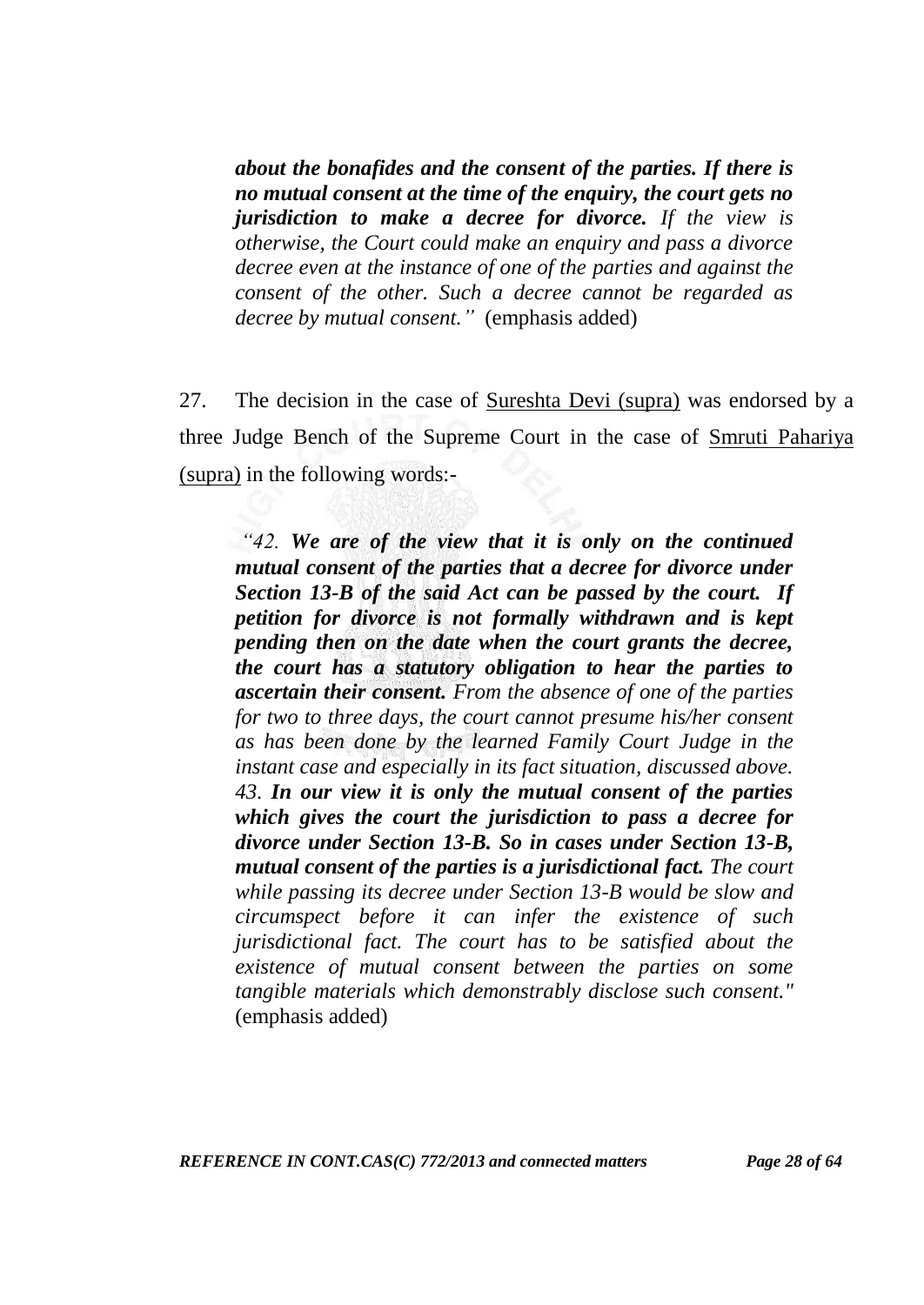28. Following the decision in the case of Sureshta Devi (supra), in the case of Anil Kumar Jain (supra), the Supreme Court had clarified that the doctrine of irretrievable breakdown of marriage is not available either to the High Court or the civil courts and only the Supreme Court can invoke its extraordinary jurisdiction under Article 142 of the Constitution of India to do complete justice to the parties, when faced with a situation where the marriage tie is completely broken and there is no possibility whatsoever of the spouses coming together again. It was further declared that under the existing laws, the consent given by the parties at the time of filing of the joint petition for divorce by mutual consent, must subsist till the second stage when the petition comes up for orders and a decree of divorce is finally passed.

29. Similarly, in the case of Hitesh Bhatnagar (supra), going by the language used in Section 13B(2) of the Act, the Supreme Court clarified that one of the parties may withdraw their consent at any time before passing of the decree of divorce and unless there is a complete agreement between the husband and wife for dissolution of the marriage and unless the court is completely satisfied that a free consent has been given by both the parties, a decree of divorce by mutual consent cannot be granted.

30. Interlinked with the aspect of free consent, is the question as to whether once a consent is given and later on, it is withdrawn by one of the parties, can the court enquire into the bonafides or otherwise of the withdrawal of the said consent. The said issue was examined by a Division Bench of the Kerala High Court in the case of Rajesh R. Nair (supra) and answered thus:-

*REFERENCE IN CONT.CAS(C) 772/2013 and connected matters Page 29 of 64*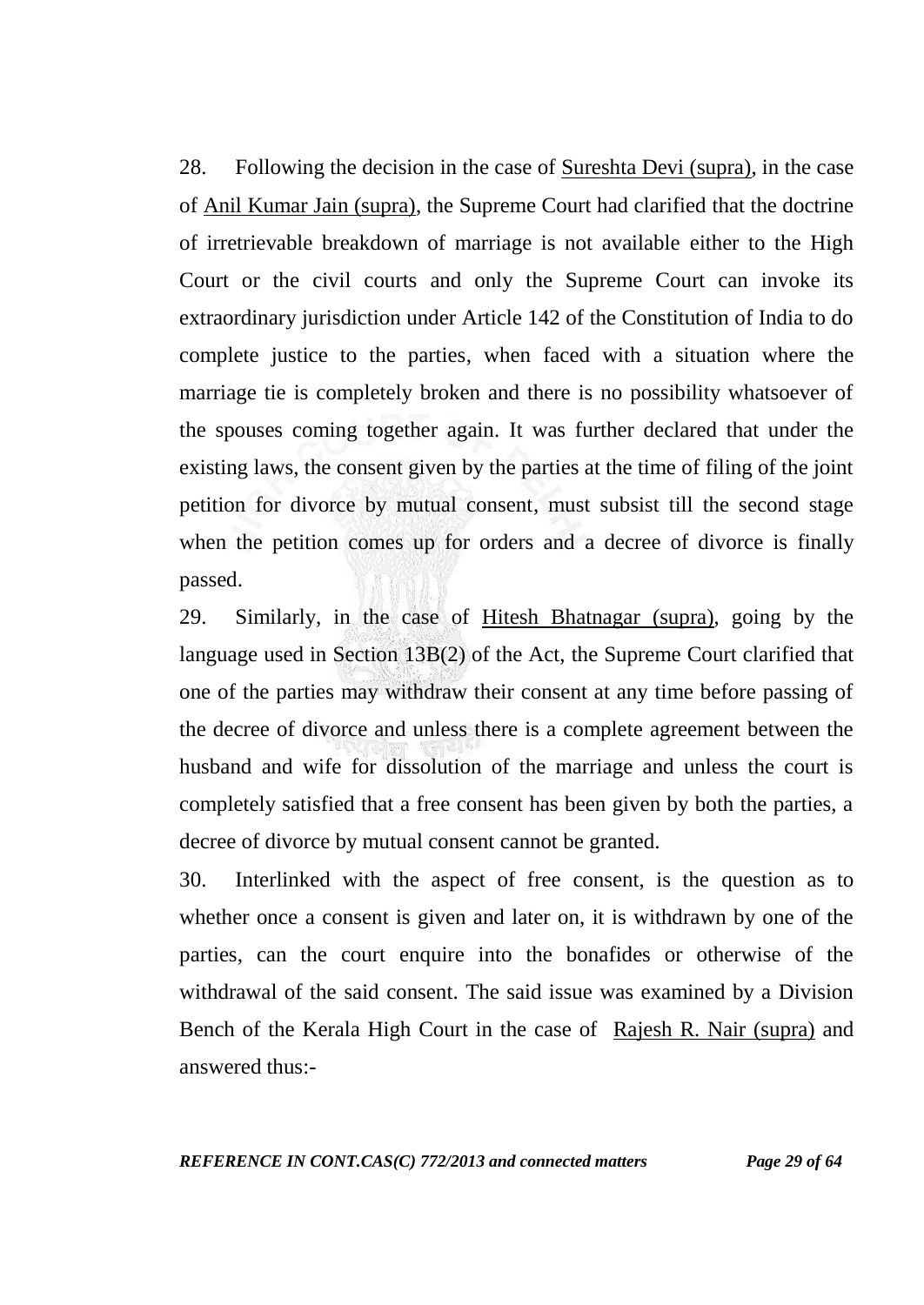*"19. The further question to be considered is whether once consent is given and is later withdrawn by one of the parties, whether the Court can enquire into the bona fides or otherwise of the withdrawal of the consent. By providing that the enquiry under S. 13B(2) shall be only if consent is not withdrawn, the statute specifically recognizes the right of the parties to withdraw the consent even at the stage of the enquiry contemplated under S. 13B(2). That right available to the parties is an unqualified right and for any reason whatsoever, if the parties or one of them, choose to withdraw their consent, such withdrawal of consent is in exercise of the right available under S. 13B(2). If that be so, it is not for the court to probe into the bona fides or reasonableness of withdrawal of consent and once consent is withdrawn, the only option available to the Court is to close the matter at that stage. If that be the legal position, we are unable to find any fault on the part of the Family Court in having dismissed the petition on the ground of non-compliance of the requirement of S. 13B(2) of the Act."* (emphasis added)

31. As against the above view, in the case of Prakash Alumal Kalandari (supra), a Division Bench of the Bombay High Court had observed that the appellant/husband therein did not have the right to withdraw his consent for granting divorce under Section 13B of the Act and held as follows:-

*"16. As aforesaid, if the Petition is filed "simplicitor under Section 13B of the Act" for divorce by mutual consent, the Court must satisfy itself that the consent given by the parties continues till the date of granting decree of divorce. Even if one party unilaterally withdraws his/her consent, the Court does not get jurisdiction to grant decree of divorce by mutual consent in view of the mandate of Section 13B of the Act. However, the situation would be different if the parties in the first instance resort to Petition for relief under Section 9 or 13 of the Act and during the pendency of such Petition, they decide to invite decree for divorce by mutual consent. On the basis of agreed arrangement, if the parties were to execute Consent* 

*REFERENCE IN CONT.CAS(C) 772/2013 and connected matters Page 30 of 64*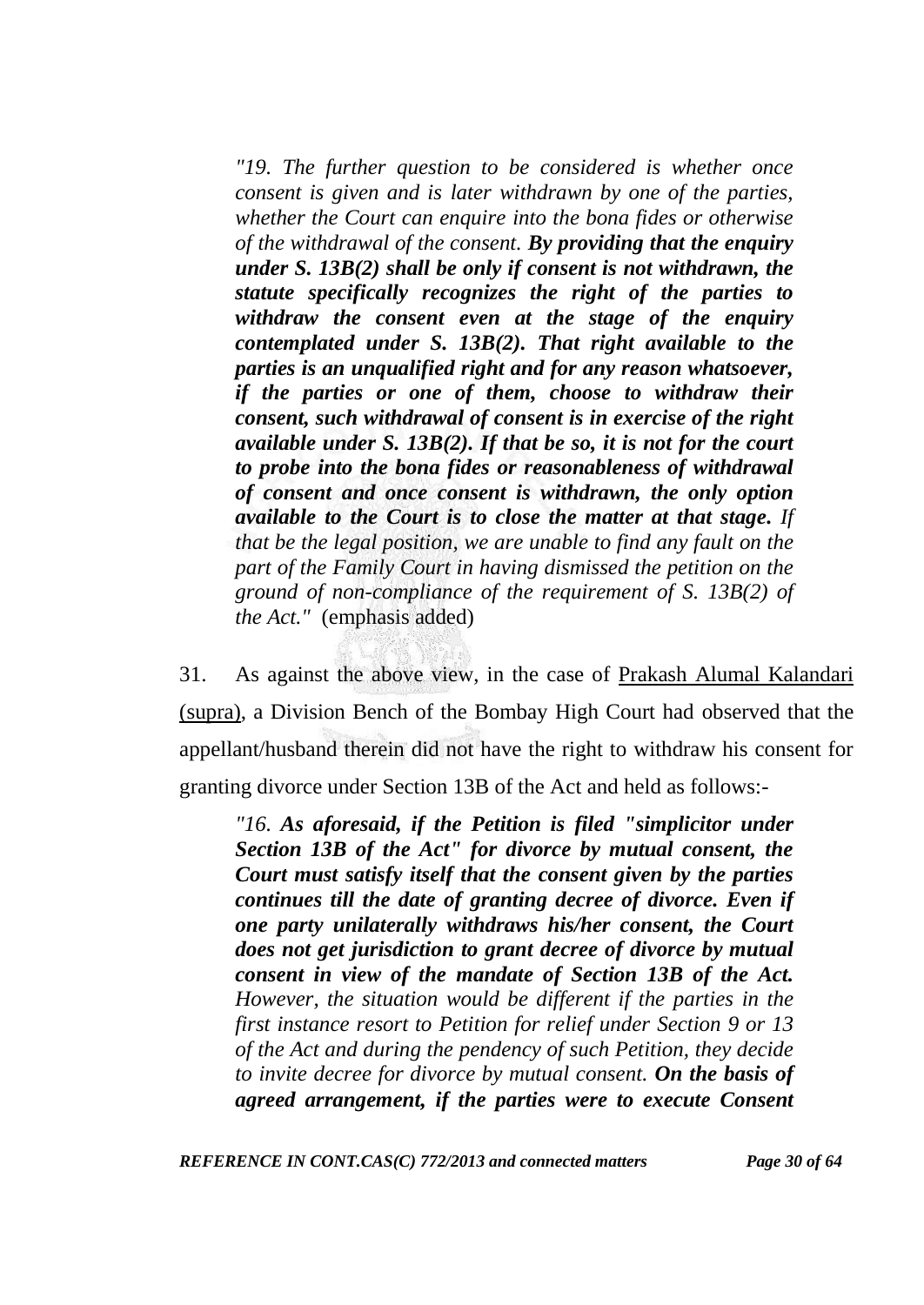*Terms and then file a formal Petition/Application to convert the pending Petition to be treated as having been filed under Section 13B of the Act to grant decree of divorce by mutual consent, then, in the latter proceedings, before the decree is passed, one party cannot be allowed to unilaterally withdraw the consent if the other party has already acted upon the Consent Terms either wholly or in part to his/her detriment. In other words, the Court will have to be satisfied that: (i) there is sufficient, good and just cause for allowing the party to withdraw his consent, lest, it results in permitting the party to approbate and reprobate; (ii) that the other party would not suffer prejudice which is irreversible, due to withdrawal of the consent. If this twin requirement is not satisfied, the Court should be loath to entertain the prayer to allow the party to unilaterally withdraw his/her consent."* (emphasis added)

32. We do not propose to examine the other judgment of the Bombay High Court in the case of Ishita Kunal Sangani (supra) cited before us as the same has since been quashed by the Supreme Court vide judgment dated 27.01.2015, reported as **MANU/SC/0406/2015**.

33. It can be seen from the above that the Supreme Court has held that mutual consent is an indispensable condition for passing a decree of divorce under Section 13B of the Act and such a mutual consent should continue from the time of filing the First motion petition, till the divorce decree is passed and the marital ties finally snapped. The underlying thread of Section 13B is the mutuality aspect, a factor that should remain in force from the starting point i.e., the date when the parties jointly file the First motion petition under Section 13B(1) to the stage when they file the Second motion petition under Section 13B(2), till a final decree for divorce by mutual consent is granted by the concerned court.

*REFERENCE IN CONT.CAS(C) 772/2013 and connected matters Page 31 of 64*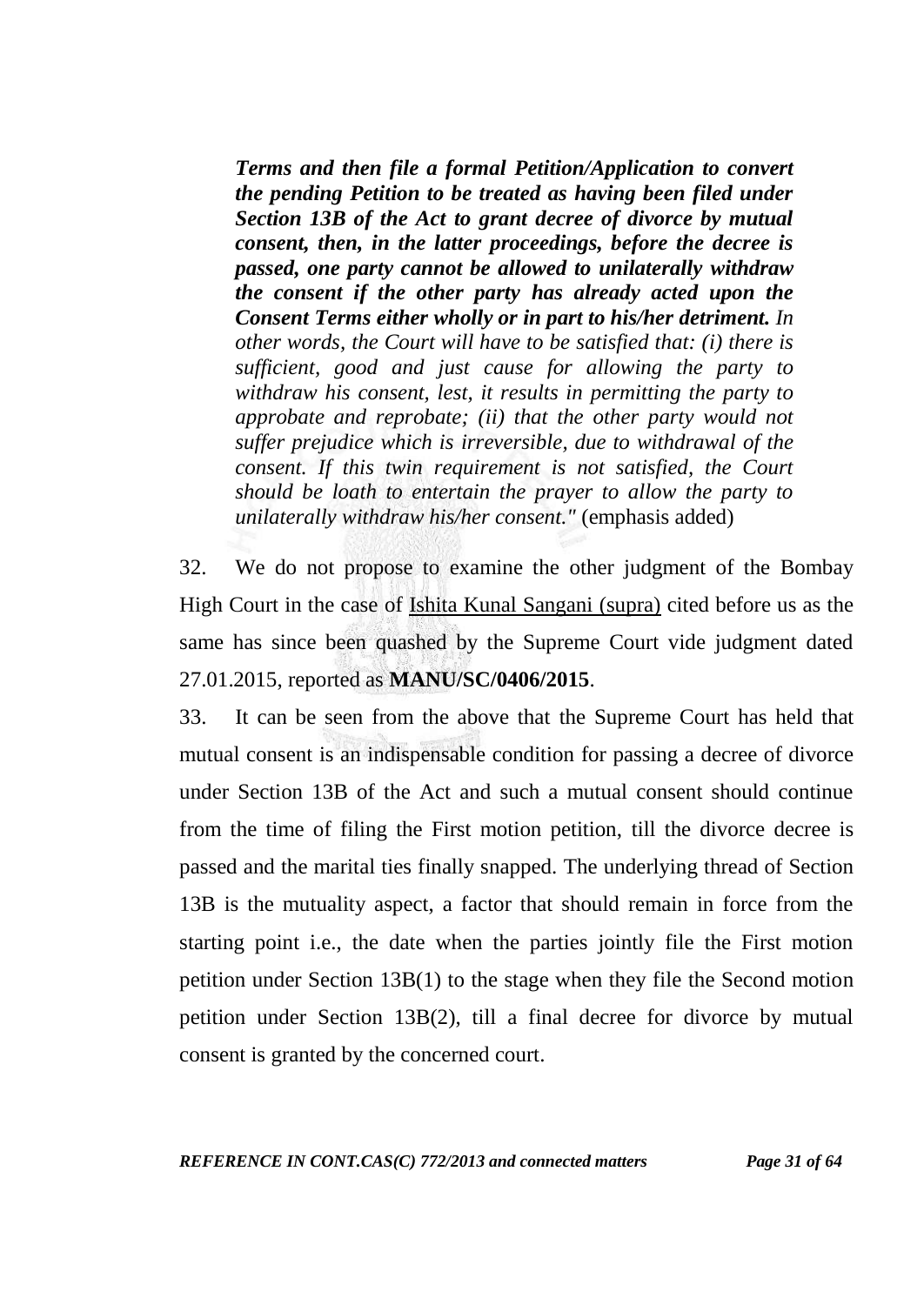# **WHETHER VIOLATION/BREACH OF UNDERTAKING/ SETTLEMENT AGREEMENT/CONSENT ORDER/DECREE WOULD AMOUNT TO CONTEMPT OF COURT**

34. Proceeding further, it is necessary to examine the judicial precedents on the aspect as to whether violation or breach of the undertaking forming a part of a settlement agreement/consent order or a decree of a court would amount to contempt of court.

35. In the case of Ashok Paper Kamgar Union (supra), the Supreme Court had examined the provision of Section 2(b) of the Contempt of Court Act that defines the term *‗civil contempt'* and held as follows:-

*"17. [Section 2\(b\)](https://indiankanoon.org/doc/654554/) of Contempt of Courts Act defines 'civil contempt' and it means willful disobedience to any judgment, decree, direction, order, writ or other process of a Court or willful breach of undertaking given to a Court. 'Wilful' means an act or omission which is done voluntarily and intentionally and with the specific intent to do something the law forbids or with the specific intent to fail to do something the law requires to be done, that is to say with bad purpose either to disobey or to disregard the law. It signifies a deliberate action done with evil intent or with a bad motive or purpose. Therefore, in order to constitute contempt the order of the Court must be of such a nature which is capable of execution by the person charged in normal circumstances. It should not require any extra ordinary effort nor should be dependent, either wholly or in part, upon any act or omission of a third party for its compliance. This has to be judged having regard to the facts and circumstances of each case. ....."* (emphasis added)

36. Coming to the powers of contempt where a consent order has been passed by the court or an undertaking given by the party to a court, in S. Balasubramaniyam (supra), the Karnataka High Court has held as follows:-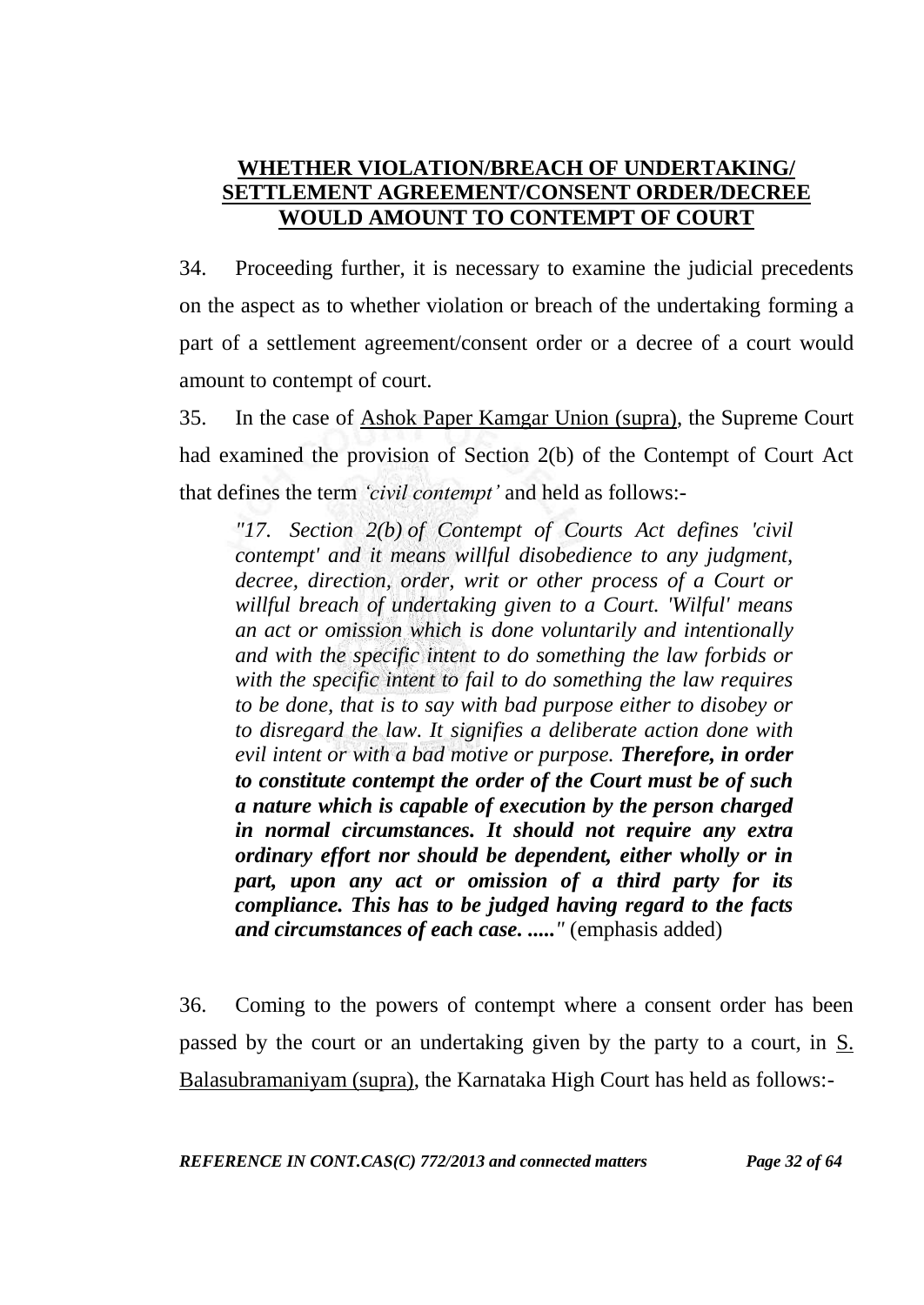*―19. Orders of Courts have to be obeyed unless and until they are set aside in appeal/revision. Alternatively in any proceedings for execution or in a collateral proceedings where an order is sought to be enforced or relied on, it is possible for a party to establish that the order is null and void. Then the Court considering the matter, if satisfied, will hold that the order is null and void and therefore not executable or enforceable. In this case, the order of eviction dated 6-8-1996 has been confirmed by the Revisional Court by order dated 18- 11-1996 which in turn has been confirmed by order dated 18- 12-1996 of this Court. These orders are not set aside. They have not been declared or held to be null and void in any proceedings. Therefore, the Respondents cannot assume for themselves that the undertaking given by them is not valid or that therefore they need not comply with it.*

*20. The principles relating to contempt are clear. The definition Civil Contempt includes willful breach of an undertaking given to a Court. Public interest requires that solemn undertakings given to a Court with the intention of obtaining any benefit should not be breached willfully. No litigant can be allowed to wriggle away from a solemn undertaking given to the Court, as it will open dangerous trends and defeat the very purpose of giving undertakings to Court. While Courts will not be vindictive, Courts cannot also allow themselves to be trifled with by violating the solemn undertakings given to them. Litigants ought to understand that once they given an undertaking to a Court, they should comply with it in all circumstances, the only exceptions being fraud or statutory bar. They cannot break an undertaking with impunity and then attempt to justify it. The breach of solemn undertaking given to a Court is a serious matter and will have to be dealt with seriously. Further, while execution of a decree is a matter between the decree holder and the judgment debtor, an undertaking to a Court is a matter between the Court and the person who gives the undertaking to the Court. The right of a landlord to get his tenant vacated in terms of an order of eviction has nothing to do with the solemn*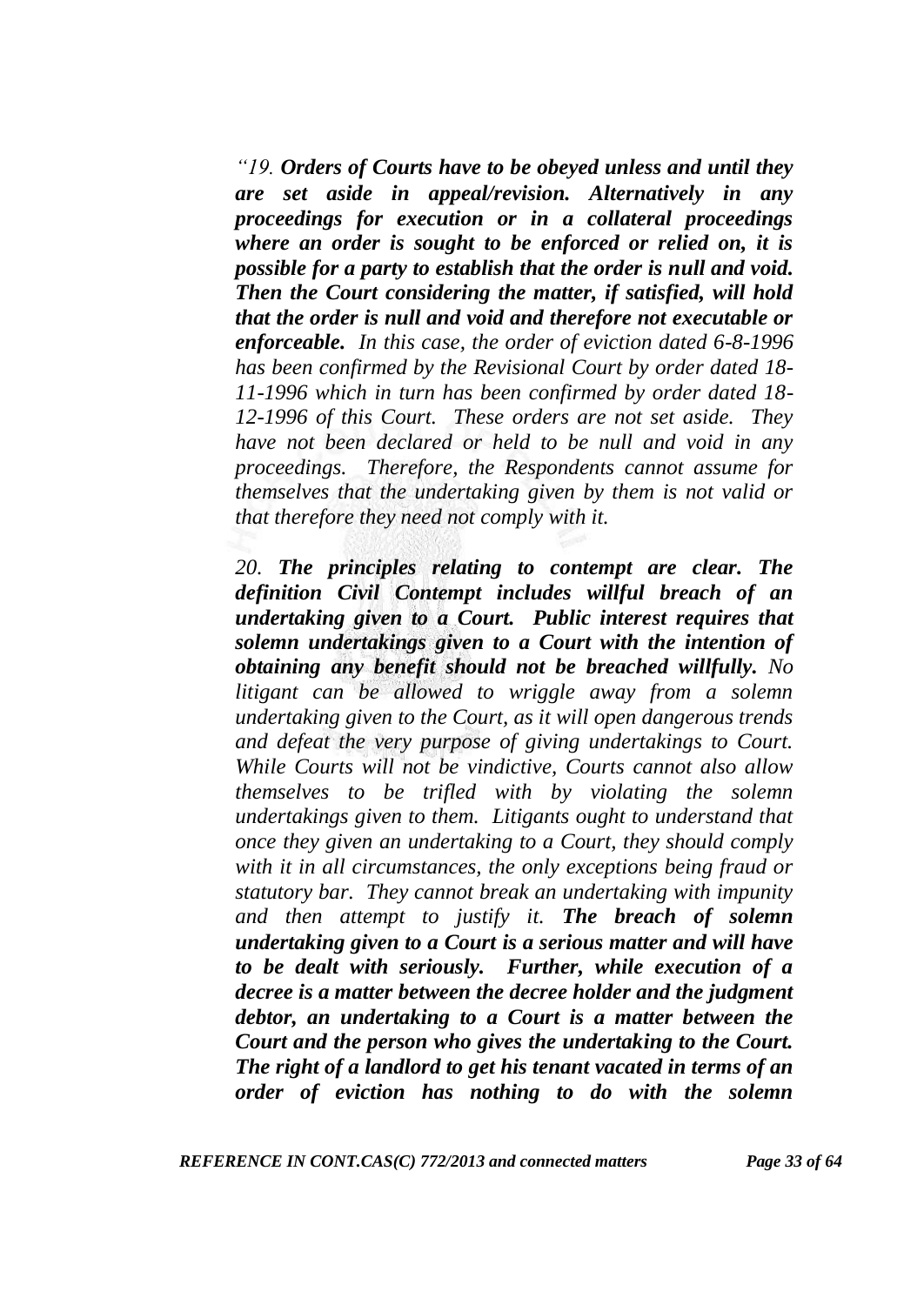*undertaking given by a tenant to the Court to vacate the premises to obtain the benefit of grant of time for vacating the premises. It therefore follows that even if the order of eviction becomes unexecutable for any reason, that will not absolve the person giving the undertaking to Court, from acting in terms of it.*

#### *XXX XXX XXX*

*22. We are of the view that the validity of order of eviction, has nothing to do with a contempt action taken for any willful breach of solemn undertaking given by a litigant to the Court to vacate the premises. Reliance placed on the decision rendered with reference to disobedience of orders passed without jurisdiction, as noticed above, may not be relevant, as the contempt alleged is not willful disobedience of any order/judgment, but willful breach of an undertaking given to this Court. We, therefore, hold that irrespective of the fact that an order of eviction is executed or unexecutable, it will not absolve the respondents from their liability and responsibility to act in terms of the solemn undertaking given to the Court. Failure to vacate the premises as undertaken by the tenants – respondent is clearly a willful breach of undertaking given to the Court which is a civil contempt punishable under the Act.‖* (emphasis added)

37. Taking the discussion further, it is also considered necessary to discuss the power of the court to punish for contempt. In the case of Supreme Court Bar Association vs. Union of India & Anr. reported as **(1998) 4 SCC 409,** the Supreme Court had the occasion to dwell on the constitutional powers vested in it under Article 129 read with Article 142(2) of the Constitution of India and the power of the High Court under Article 215 of the Constitution to punish for contempt and held as follows:-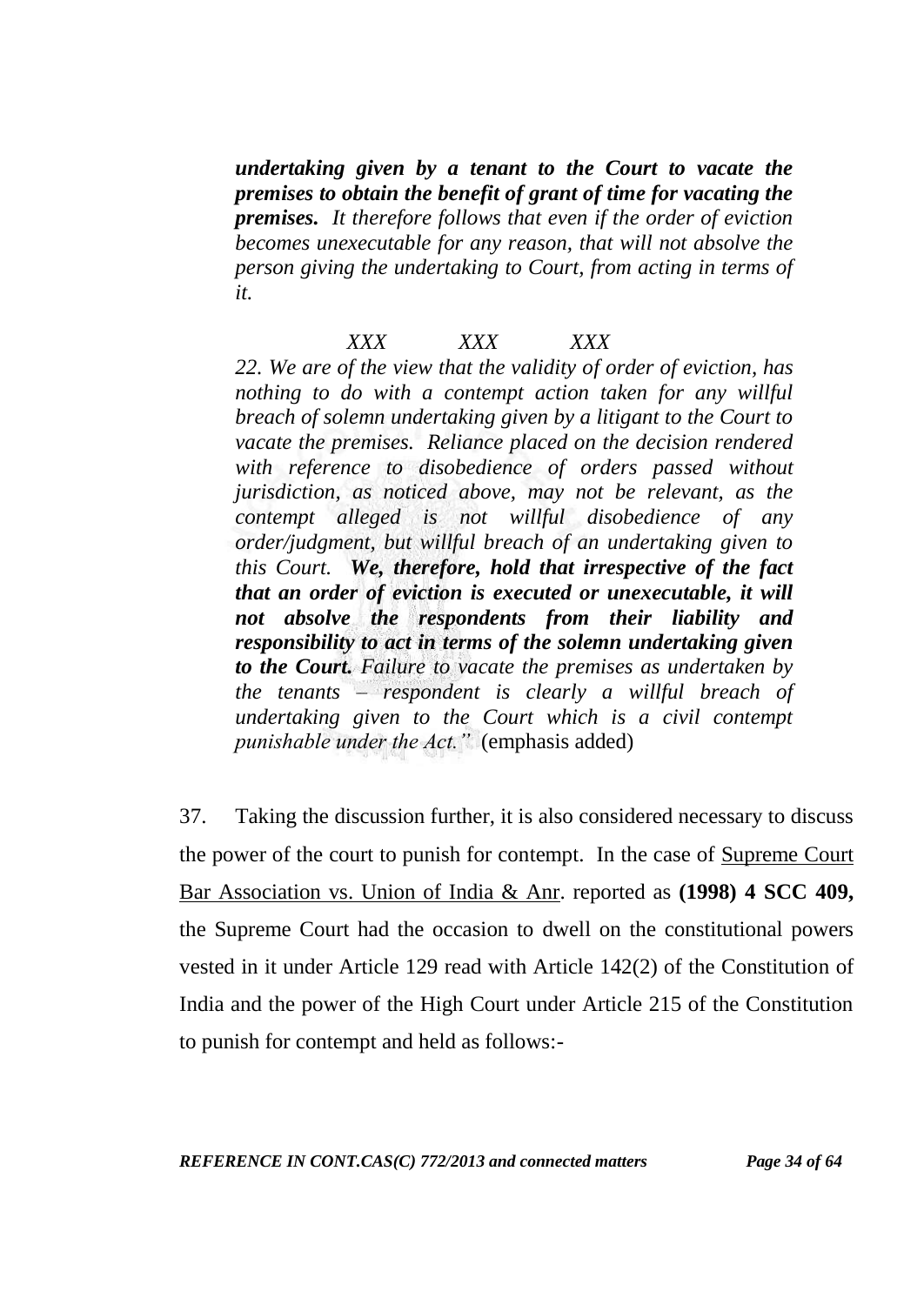*21. It is, thus, seen that the power of this court in respect of investigation or punishment of any contempt including contempt of itself, is expressly made 'subject to the provisions of any law made in this behalf by the parliament' by [Article](https://indiankanoon.org/doc/614338/)  [142\(2\).](https://indiankanoon.org/doc/614338/) However, the power to punish for contempt being inherent in a court of record, it follows that no act of parliament can take away that inherent jurisdiction of the Court of Record to punish for contempt and the Parliament's power of legislation on the subject cannot, therefore, be so exercised as to stultify the status and dignity of the Supreme Court and/or the High Courts, though such a legislation may serve as a guide for the determination of the nature of punishment which this court may impose in the case of established contempt. Parliament has not enacted any law dealing with the powers of the Supreme Court with regard to investigation and punishment of contempt of itself. (We shall refer to [Section 15](https://indiankanoon.org/doc/1005928/) of the [Contempt of Courts Act,](https://indiankanoon.org/doc/1396751/) 1971, later on) and this Court, therefore exercises the power to investigate and punish for contempt of itself by virtue of the powers vested in it under Articles 129 and 142(2) of the Constitution of India.*" (emphasis added)

38. In the case of T. Sudhakar Prasad (supra), reiterating the view expressed in Supreme Court Bar Association (supra), the Supreme Court once again declared that the powers of contempt are inherent in nature and the provisions of the Constitution only recognize the said pre-existing situation. The observations made in para 9 and 10 are apposite and are reproduced hereinbelow:-

*9. Articles 129 and 215 of the Constitution of India declare Supreme Court and every High Court to be a Court of Record having all the powers of such a court including the power to punish for contempt of itself. These articles do not confer any new jurisdiction or status on the Supreme Court and the High Courts. They merely recognise a pre-existing situation that the* 

*REFERENCE IN CONT.CAS(C) 772/2013 and connected matters Page 35 of 64*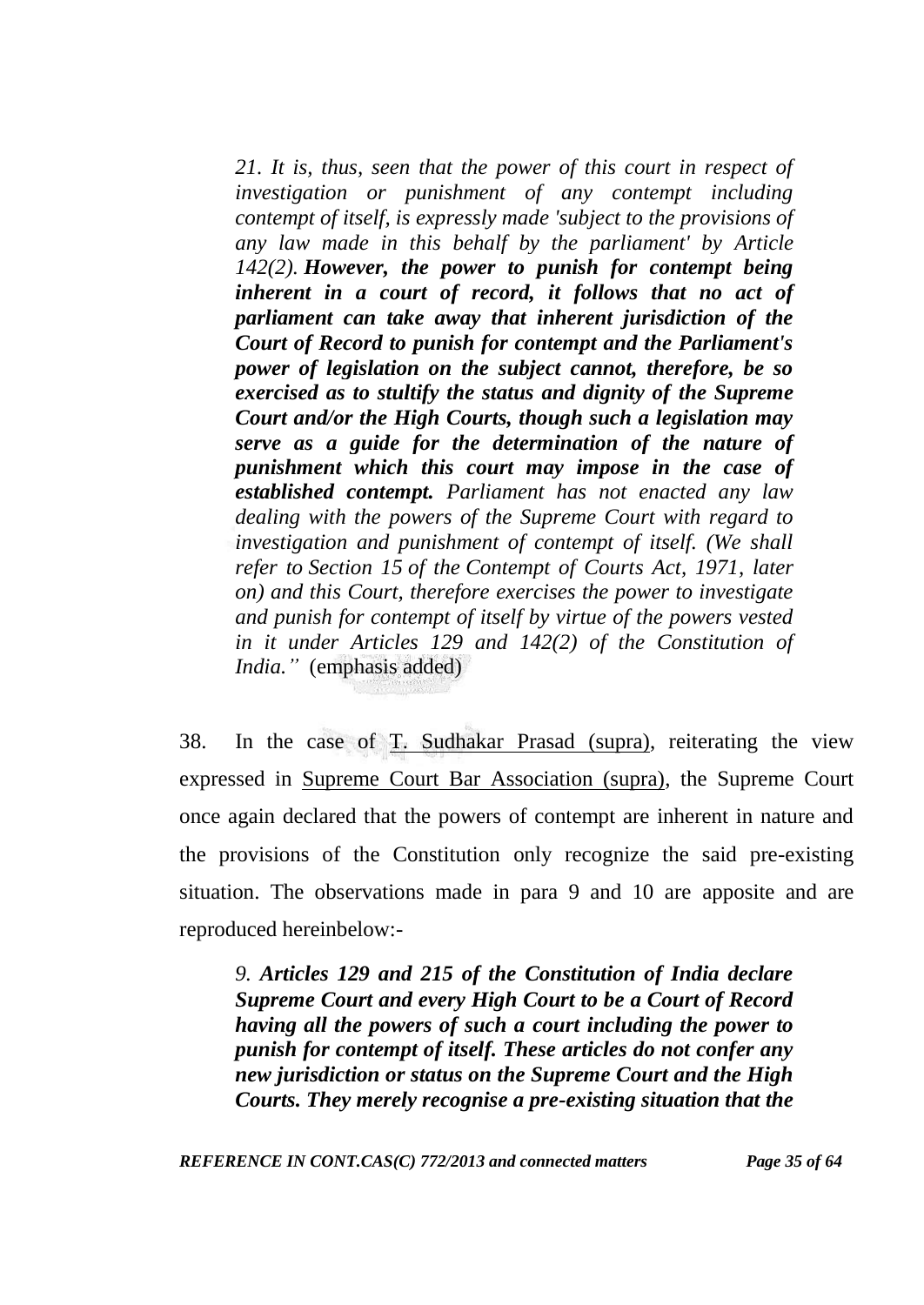*Supreme Court and the High Courts are courts of record and by virtue of being courts of record have inherent jurisdiction to punish for contempt of themselves. Such inherent power to punish for contempt is summary. It is not governed or limited by any rules of procedure excepting the principles of natural justice. The jurisdiction contemplated by Articles 129 and 215 is inalienable. It cannot be taken away or whittled down by any legislative enactment subordinate to the Constitution. The provisions of the [Contempt of Courts Act,](https://indiankanoon.org/doc/1396751/) 1971 are in addition to and not in derogation of Articles 129 and 215 of the Constitution. The provisions of [Contempt of Courts Act,](https://indiankanoon.org/doc/1396751/) 1971 cannot be used for limiting or regulating the exercise of jurisdiction contemplated by the said two Articles.*

*10. In Supreme Court Bar Association Vs. Union of India (1998) 4 SCC 409, the plenary power and contempt jurisdiction of the Supreme Court came up for the consideration of this Court and in that context Articles 129, 142, 144 and 215 of the Constitution were noticed. This Court held that courts of record enjoy power to punish for contempt as a part of their inherent jurisdiction; the existence and availability of such power being essential to enable the courts to administer justice according to law in a regular, orderly and effective manner and to uphold the majesty of law and prevent interference in the due administration of justice (para 12). No act of Parliament can take away that inherent jurisdiction of the Court of Record to punish for contempt and Parliaments power of legislation on the subject cannot be so exercised as to stultify the status and dignity of the Supreme Court and/or the High Courts though such a legislation may serve as a guide for their determination of the nature of punishment which a Court of Record may impose in the case of established contempt. Power to investigate and punish for contempt of itself vesting in Supreme Court flows from Articles 129 and 142 (2) of the Constitution independent of [Section 15](https://indiankanoon.org/doc/1923500/) of the Contempt of Courts Act, 1971 (para 21). [Section 12](https://indiankanoon.org/doc/269047/) of the Contempt of Courts Act, 1971 provides for the punishment which shall ordinarily be imposed by the High Court in the case of an established contempt. This*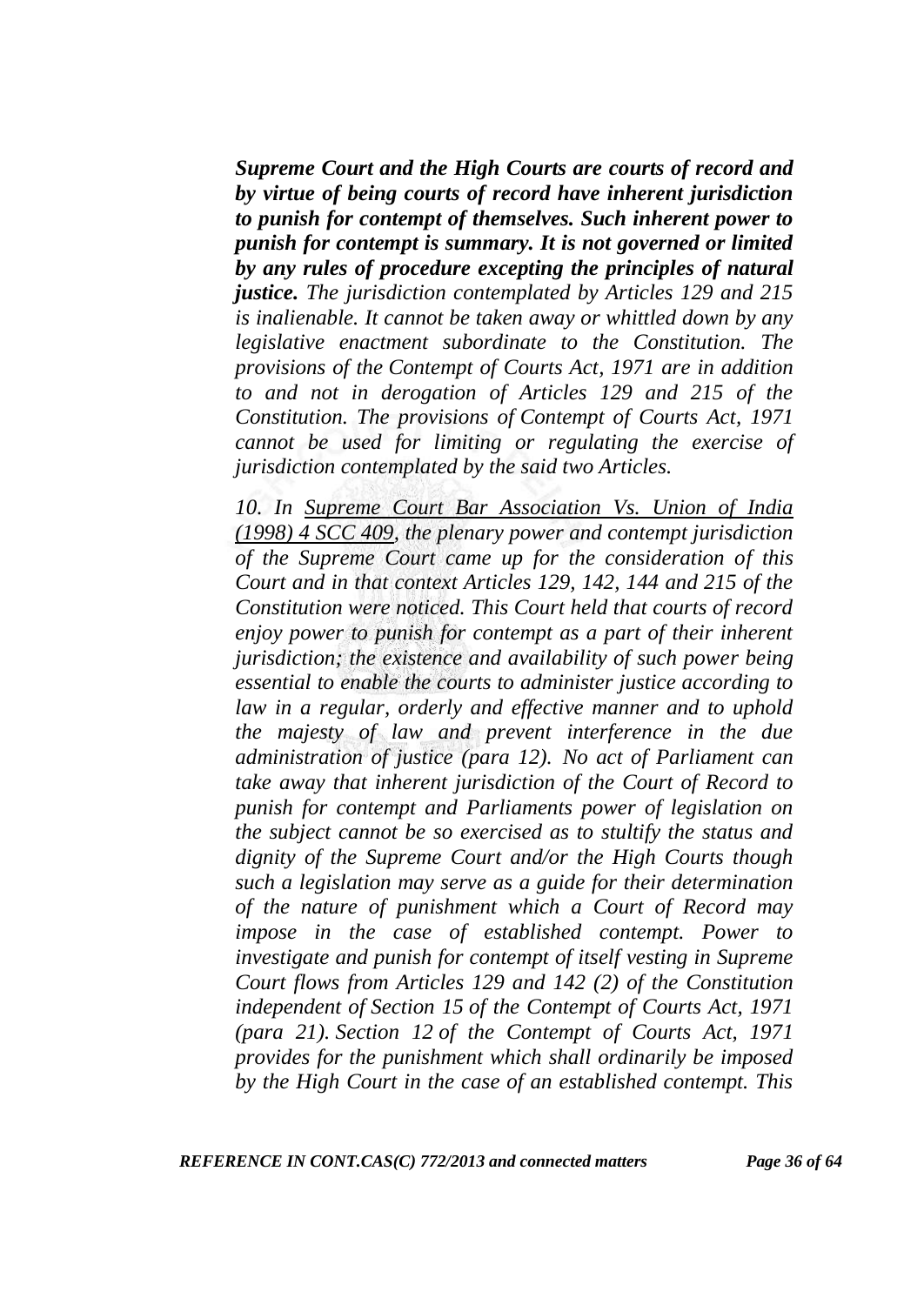*section does not deal with the powers of the Supreme Court to try or punish a contemnor in committing contempt of the Supreme Court or the courts subordinate to it (paras 28, 29,37). Though the inherent power of the High Court under [Article 215](https://indiankanoon.org/doc/207538/) has not been impinged upon by the provisions of the [Contempt of Courts Act,](https://indiankanoon.org/doc/1396751/) the Act does provide for the nature and types of punishments which the High Court may award. The High Court cannot create or assume power to inflict a new type of punishment other than the one recognised and accepted by [Section 12](https://indiankanoon.org/doc/269047/) of the Contempt of Courts Act, 1971.‖* (emphasis added)

39. In the case of Rama Narang (supra), where a preliminary objection was taken by the respondent therein as to the maintainability of the contempt petition filed by the petitioner before Supreme Court by taking a plea that the consent order recorded before the court did not contain an undertaking or an injunction of the court and could not form the basis of any proceedings for contempt. In other words, the mere imprimatur of the court to a consent arrangement was stated to be insufficient to attract contempt jurisdiction. It was also argued that only such consent orders that are coupled with an undertaking or an injunction order of the court, could be the subject matter of contempt proceedings.

40. Exploring the history of the provisions of the Contempt of Court Act, as initially legislated in the year 1952, followed by the 1971 Act, and alluding to the judicial precedents, the Supreme Court interpreted the language of Section 2(b) of the 1971 Act that defines *"civil contempt"*, in the context of a compromise decree and declared as below:-

*"23. ..... As we have earlier noted, the section itself provides that willful violation of any order or decree etc. would* 

*REFERENCE IN CONT.CAS(C) 772/2013 and connected matters Page 37 of 64*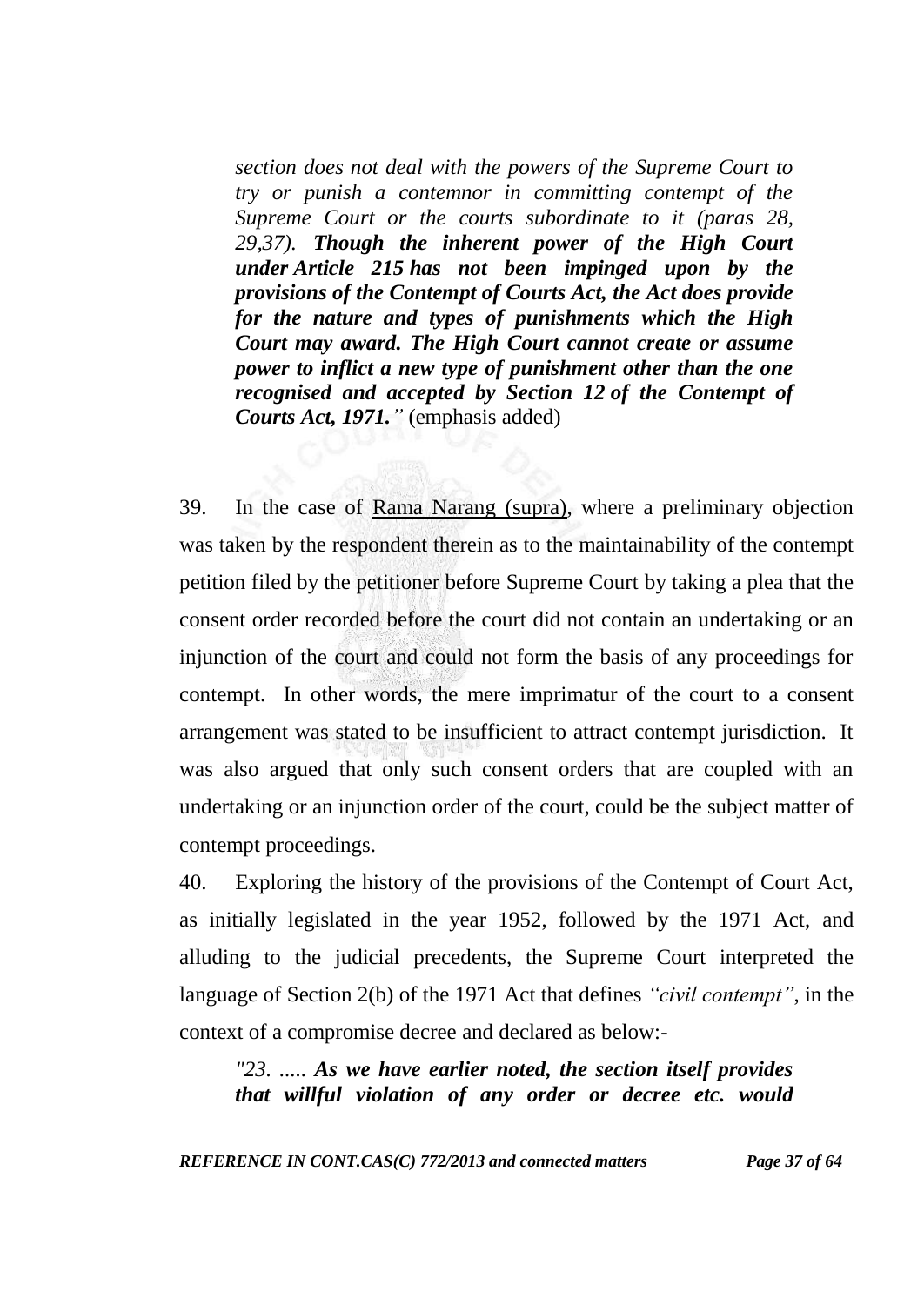*tantamount to contempt. A compromise decree is as much a decree as a decree passed on adjudication. It is not as has been wrongly held by the Calcutta High Court in Nisha Kanto Roy Chowdhury (supra) [AIR 1948 Cal. 294] merely an agreement between the parties. In passing the decree by consent, the Court adds its mandate to the consent. A consent decree is composed of both a command and a contract. The Bombay High Court's view in Bajranglal Gangadhar Khemka (supra) [AIR 1950 Bombay 336] correctly represents the law that a consent decree is a contract with the imprimatur of the Court. 'Imprimatur' means 'authorized' or 'approved'. In other words by passing a decree in terms of a consent order the Court authorizes and approves the course of action consented to. Moreover, the provisions of Order 23 Rule 3 of the Code of Civil Procedure requires the Court to pass a decree in accordance with the consent terms only when it is proved to the satisfaction of the court that a suit has been adjusted wholly or in part by any lawful agreement.*

*24. All decrees and orders are executable under the Code of Civil Procedure. Consent decrees or orders are of course also executable. But merely because an order or decree is executable, would not take away the Courts jurisdiction to deal with a matter under the Act provided the Court is satisfied that the violation of the order or decree is such, that if proved, it would warrant punishment under [Section 13](https://indiankanoon.org/doc/1478730/) of the Act on the ground that the contempt substantially interferes or tends substantially to interfere with the due course of justice. The decisions relied upon by the respondents themselves hold so as we shall subsequently see."* (emphasis added)

41. In the captioned case, the Supreme Court concluded that the consent terms arrived at between the parties before it, having been incorporated in the order passed by the court, any violation of the said terms of the consent order

*REFERENCE IN CONT.CAS(C) 772/2013 and connected matters Page 38 of 64*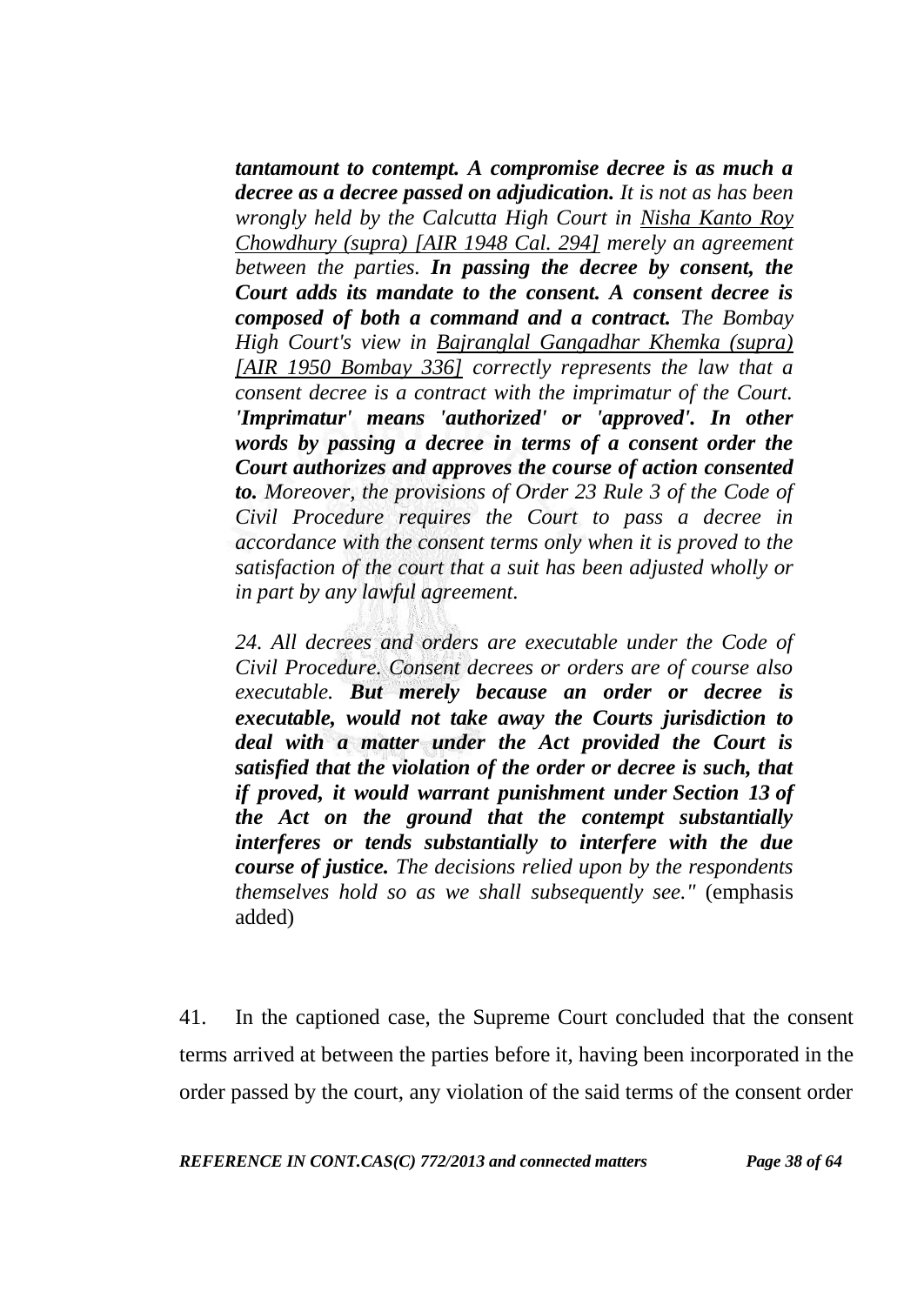would tantamount to violation of the court's order and therefore, be punishable under the first limb of Section 2(b) of the Contempt of Court Act, 1971.

42. In Kanwar Singh Saini (supra), the Supreme Court added a word of caution while examining a case where proceedings for criminal contempt under Section 19(1)(b) of the Act of 1971 were initiated against the appellant therein for breach of an undertaking given by him before the civil court in a suit for permanent injunction filed against him and based on the said undertaking, the suit was disposed of. The Supreme Court held that once the suit stood decreed, if there is a grievance of non-compliance with the terms of the decree passed in the suit, a remedy is available to the aggrieved person to approach the Execution Court but resort cannot had to contempt proceedings, by invoking Order XXXIX Rule 2A of the CPC, as such a provision is available only during the pendency of the suit and not after the conclusion of the trial. The view that contempt jurisdiction cannot be used to enforce a decree passed in a civil suit, was expressed in the following 각식 전기 "繁殖""生" words:-

*―20. The proceedings under Order 39 Rule 2-A are available only during the pendency of the suit and not after conclusion of the trial of the suit. Therefore, any undertaking given to the court during the pendency of the suit on the basis of which the suit itself has been disposed of becomes a part of the decree and breach of such undertaking is to be dealt with in execution proceedings under Order 21 Rule 32 CPC and not by means of contempt proceedings. Even otherwise, it is not desirable for the High Court to initiate criminal contempt proceedings for disobedience of the order of the injunction passed by the subordinate court, for the reason that where a decree is for an injunction, and the party against whom it has* 

*REFERENCE IN CONT.CAS(C) 772/2013 and connected matters Page 39 of 64*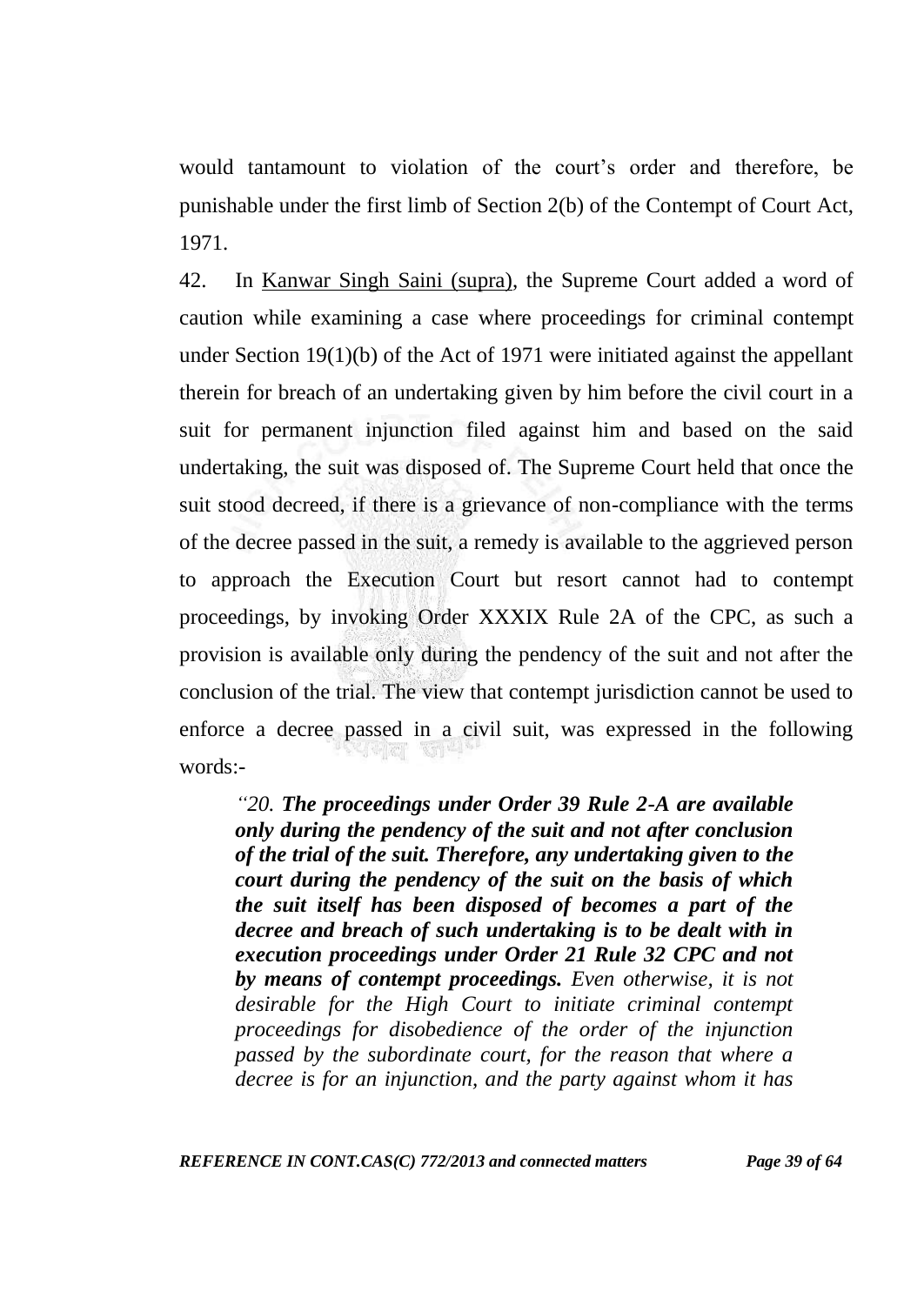*been passed has willfully disobeyed it, the same may be executed by attachment of his property or by detention in civil prison or both.* 

*XXX XXX XXX*

*30. In an appropriate case where exceptional circumstances exist, the court may also resort to the provisions applicable in case of civil contempt, in case of violation/breach of undertaking/judgment/order or decree. However, before passing any final order on such application, the court must satisfy itself that there is violation of such judgment, decree, direction or order and such disobedience is willful and intentional. Though in a case of execution of a decree, the executing court may not be bothered whether the disobedience of the decree is willful or not and the court is bound to execute a decree whatever may be the consequence thereof. In a contempt proceeding, the alleged contemnor may satisfy the court that disobedience has been under some compelling circumstances, and in that situation, no punishment can be awarded to him. {See Niaz Mohammed v. State of Haryana [(1994) 6 SCC 332], Bank of Baroda v. Sadruddin Hasan Daya [AIR 2004 SC 942] and Rama Narang v. Ramesh Narang [AIR 2006 SC 1883]}. Thus, for violation of a judgment or decree provisions of the criminal contempt are not attracted.‖* 

43. In the case of Shailesh Dhairyawan vs. Mohan Balkrishna Lulla reported as **(2016) 3 SCC 619**, the Supreme Court reiterated the view as expressed in the case of Rama Narang (supra) that an order of consent is not a mere contract between the parties, but something more. We may usefully refer to para 21 of the said decision:-

*―21. In fact, as has correctly been pointed out by learned counsel for the respondent, Section 89 of the CPC specifically provides that a Court hearing a suit may formulate terms of settlement between the parties and may either settle the same or refer the same for settlement by conciliation, judicial settlement, mediation or arbitration. On the facts in the present*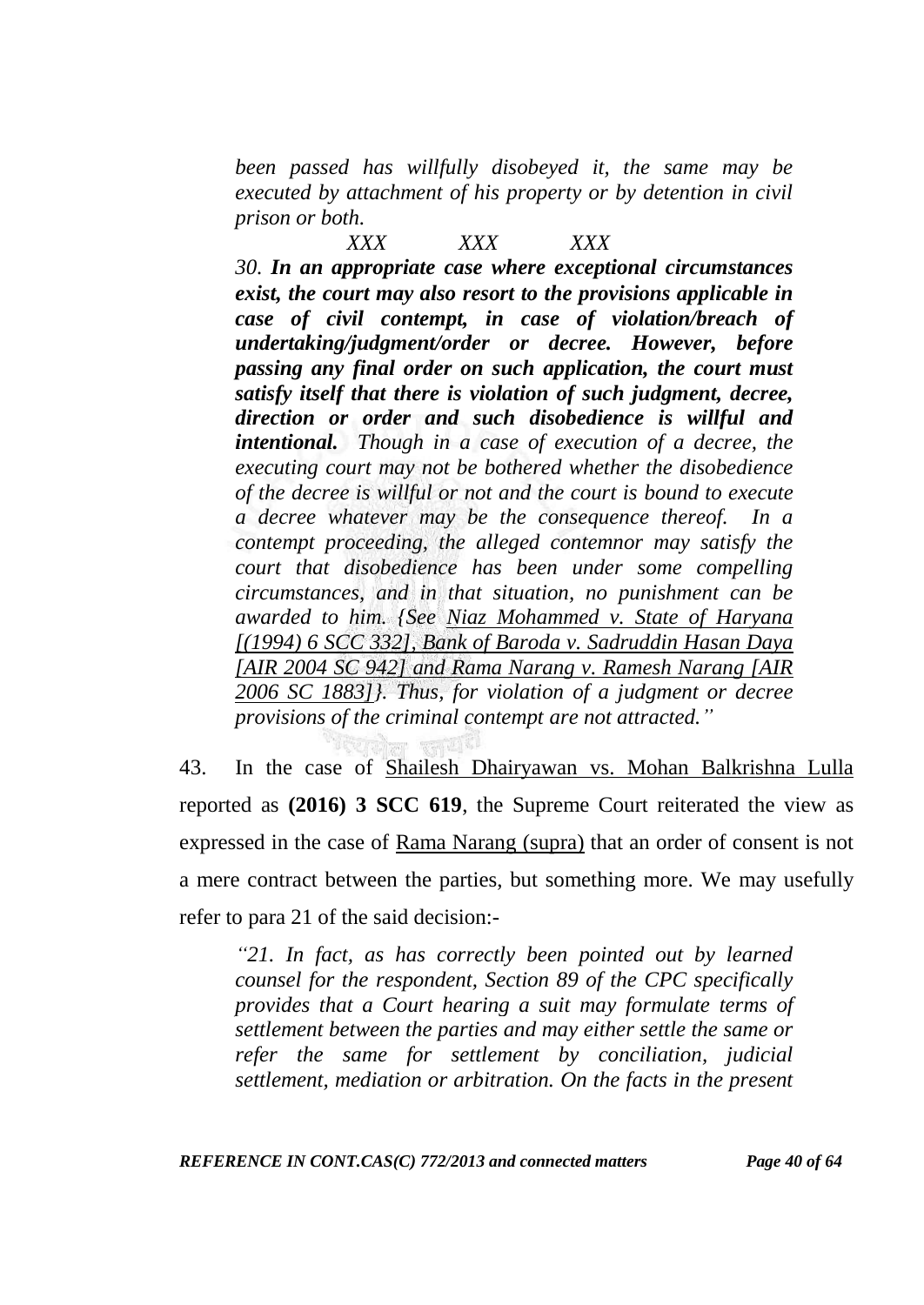*case, it is clear that following the mandate of [Section 89,](https://indiankanoon.org/doc/1306164/) the Bombay High Court disposed of the suit between the parties by recording the settlement between the parties in clauses 1 to 7 of the consent terms and by referring the remaining disputes to arbitration. In the present case therefore it is clear that it is the Bombay High Court that was the appointing authority which had in fact appointed Mrs. Justice Sujata Manohar as arbitrator in terms of clause 8 of the consent terms. We must remember, as was held in [C.F. Angadi v. Y.S. Hirannayya,](https://indiankanoon.org/doc/1422366/) [1972] 1 SCC 191 that an order by consent is not a mere contract between the parties but is something more because there is super-added to it the command of a Judge. On the facts of the present case, it is clear that the Bombay High Court applied its mind to the consent terms as a whole and appointed Mrs. Justice Sujata Manohar as arbitrator for the disputes that were left to be resolved by the parties. The said appointing authority has been approached by the respondent for appointment of a substitute arbitrator, which was then done by the impugned judgment. This would therefore be "according to the rules that were applicable to the appointment of the arbitrator being replaced‖ in accordance with [Section 15\(2\)](https://indiankanoon.org/doc/1937086/) of the Act. We, therefore, find that the High Court correctly appointed another independent retired Judge as substitute arbitrator in terms of [Section 15\(2\)](https://indiankanoon.org/doc/1294263/) of the Arbitration Act,*  1996. The appeal is, therefore, dismissed." (emphasis added)

44. On a conspectus of the judicial pronouncements referred to above, it is clear that the contours of contempt jurisdiction are entirely different. The Supreme Court and High Courts by virtue of being courts of record, have the inherent jurisdiction to punish for contempt of court and the 1971 Act is in addition to the said constitutional powers. Section 2(b) of the 1971 Act not only encompasses willful disobedience to any judgment, decree, direction, order etc. of a court, it also takes in its fold a willful breach of an undertaking given to a court. Breach of an undertaking given to the court is a solemn

*REFERENCE IN CONT.CAS(C) 772/2013 and connected matters Page 41 of 64*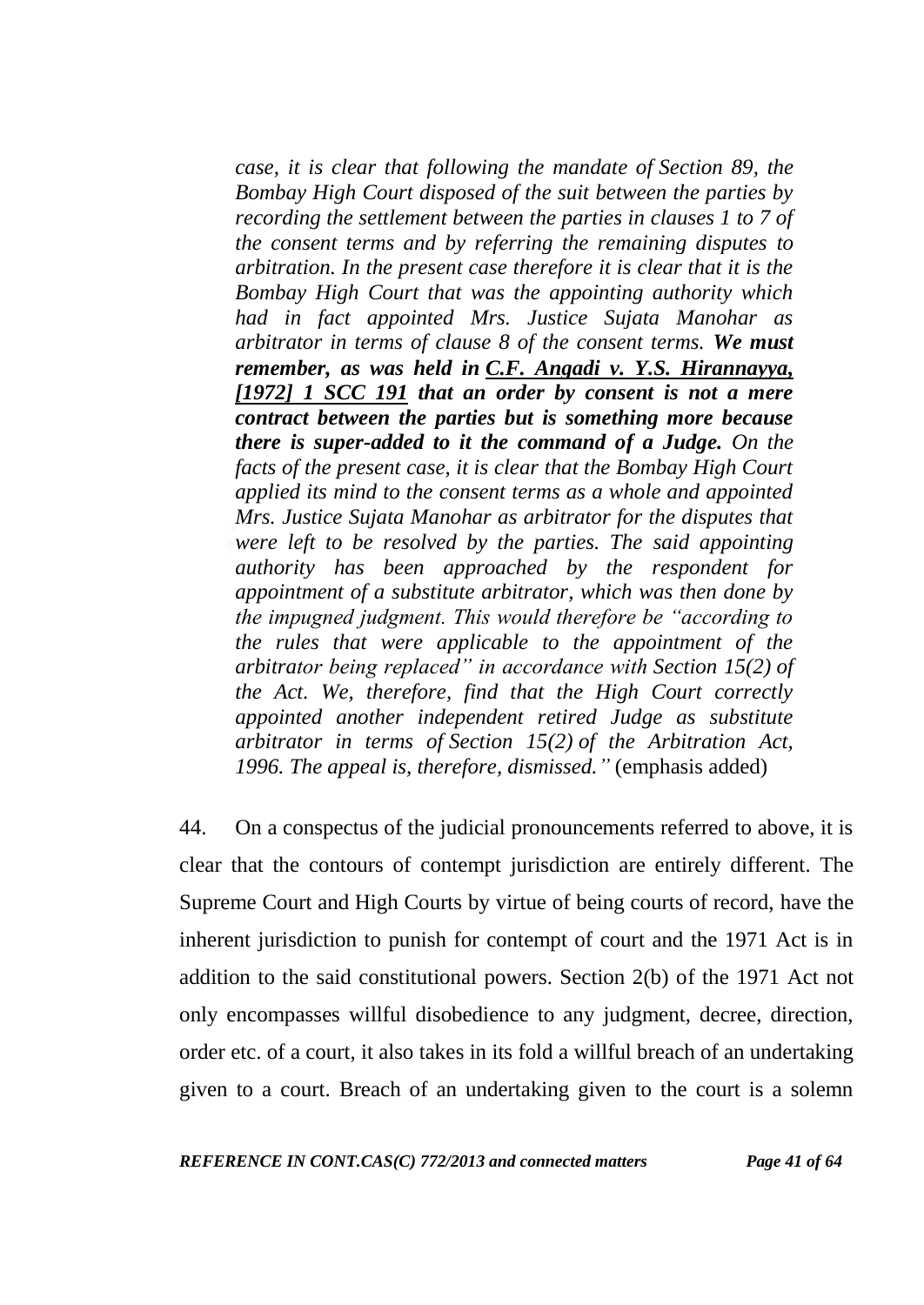matter, more so when the court places its imprimatur on the same by passing a consent order/decree. Simply because a decree/order is executable in law, will not take away the court's jurisdiction to initiate contempt proceedings and if satisfied that the said breach of the undertaking/settlement agreement/consent order or decree on the part of the defaulting party is willful and intentional or substantially interferes or tends to interfere with due course of justice, impose punishment under Section 13 of the 1971 Act.

45. At the same time, the courts have held in several judicial pronouncements that contempt jurisdiction should be exercised sparingly and even if it finds that a party has committed contempt of court, courts can always exercise their discretion to drop contempt proceedings, depending on the facts and circumstances of a case. If the alleged contemnor can satisfy the court that such a disobedience/breach of the undertaking/settlement agreement/consent order/decree was under some compelling circumstances and not on account of any deceit or fraud etc. or that the terms were not executable or enforceable in law, then the court can exercise its discretion to drop the said proceedings and decline to punish the contemnor. The court can also give directions to remedy/rectify the consequences of the actions suffered by the aggrieved party, caused on account of the breach of the undertaking/settlement agreement/consent order/decree. However, a contempt proceeding remains a matter exclusively between the court and the alleged contemnor. In the case of D.N. Taneja vs. Bhajan Lal reported as **(1988) 3 SCC 26** and referred to by Mr. Ashish Virmani, the Supreme Court has highlighted the said position and held that any person, who moves the court for contempt, only brings to the notice of the court certain facts

*REFERENCE IN CONT.CAS(C) 772/2013 and connected matters Page 42 of 64*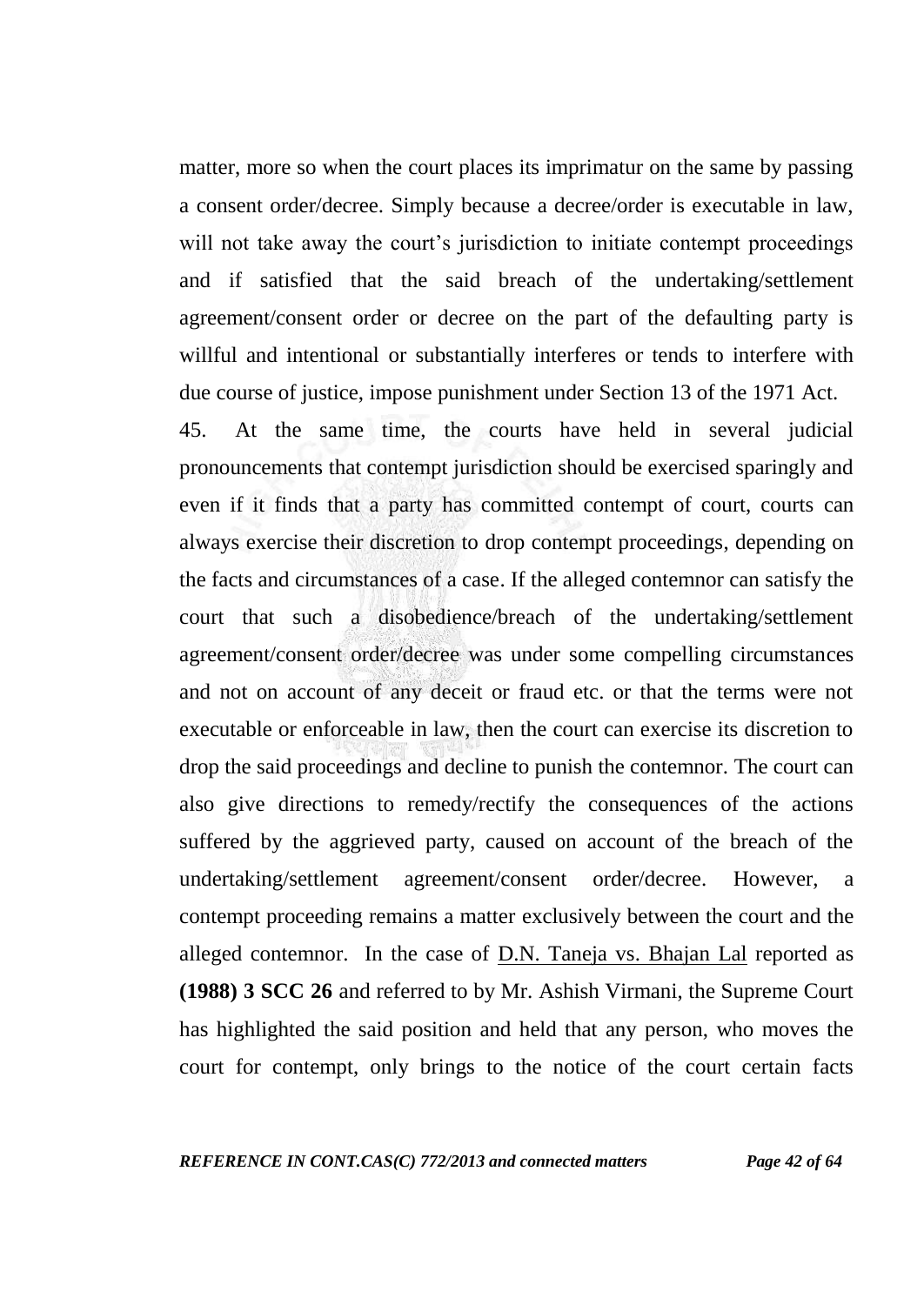constituting contempt of court. After furnishing the said information, he may assist the court but at the end of the day, there are only two parties in such proceedings, the court and the contemnor.

## **NATURE AND EFFECT OF WAIVER AND WHETHER IT INVOLVES PUBLIC RIGHT**

46. It is next considered necessary to examine the nature and effect of waiver in the light of the arguments addressed by one set of counsels before us that either party for whose benefit the requirements or conditions have been provided for in the Statute, can waive such a right, subject to the condition that no public interest is involved therein and therefore, it must be bound by an undertaking given or a consent order passed, foregoing a statutory right.

47. In the case of Krishna Bahadur (supra), the Supreme Court discussed the principles of waiver, vis-à-vis the principles of estoppel and observed as below:-

*"9. The principle of waiver although is akin to the principle of estoppel; the difference between the two, however, is that whereas estoppel is not a cause of action; it is a rule of evidence; waiver is contractual and may constitute a cause of action; it is an agreement between the parties and a party fully knowing of its rights has agreed not to assert a right for a consideration.*

*10. A right can be waived by the party for whose benefit certain requirements or conditions had been provided for by a statute subject to the condition that no public interest is involved therein. Whenever waiver is pleaded it is for the party pleading the same to show that an agreement waiving the right in consideration of some compromise came into being.*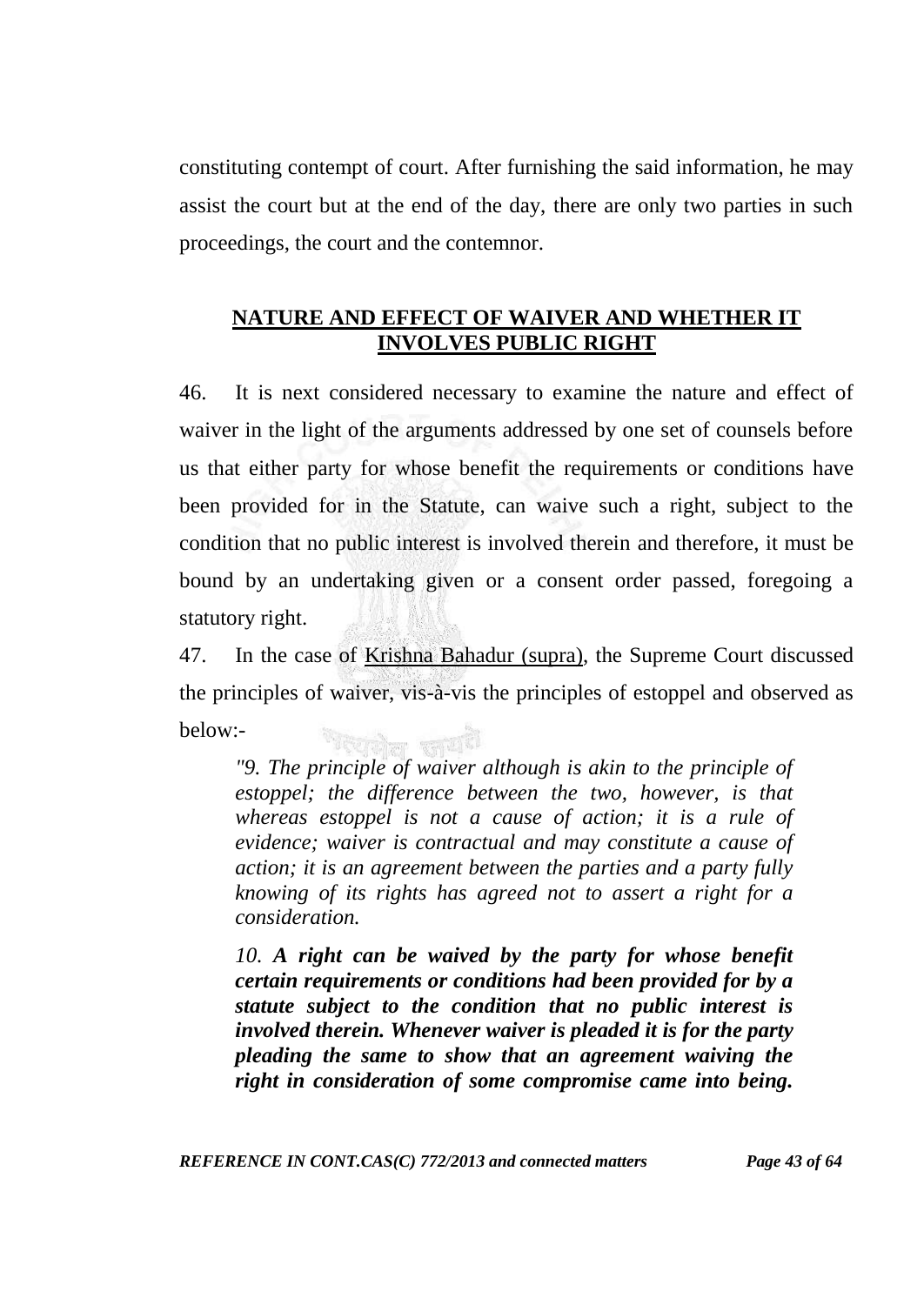*Statutory right, however, may also be waived by his conduct."* (emphasis added)

48. In the case of Lachoo Mal (supra), a Division Bench of the Allahabad High Court explained the doctrine of waiver as follows:-

*―6. The general principle is that everyone has a right to waive and to agree to waive the advantage of a law or rule made solely for the benefit and protection of the individual in his private capacity which may be dispensed with without infringing any public right or public policy. Thus the maxim which sanctions the non-observance of the statutory provision is "cuilibet licat renuntiare juri pro se introducto". (See Maxwell on Interpretation of Statutes, Eleventh Edition, pages 375 & 376.) If there is any express prohibition against contracting out of a statute in it then no question can arise of any one entering into a contract which is so prohibited but where there is no such prohibition it will have to be seen whether an Act is intended to have a more extensive operation "as a matter of public policy". In Halsbury's Laws of England, Volume 8, Third Edition, it is stated in paragraph, 248 at page 143:-*

*"As a general rule, any person can enter into a binding contract to waive the benefits conferred upon him by an Act of Parliament, or, as it is said, can contract himself out of the Act, unless it can be shown that such an agreement is in the circumstances of the particular case contrary to public policy. Statutory conditions may, however, be imposed in such terms that they cannot be waived by agreement, and, in certain circumstances, the legislature has expressly provided that any such agreement shall be void.‖* (emphasis added)

49. Dealing with the Land Acquisition Act, in the case of Pramod Gupta (supra), the Supreme Court has held that a right to claim interest under the said Act, can be waived by a party for whose benefit such a right exists.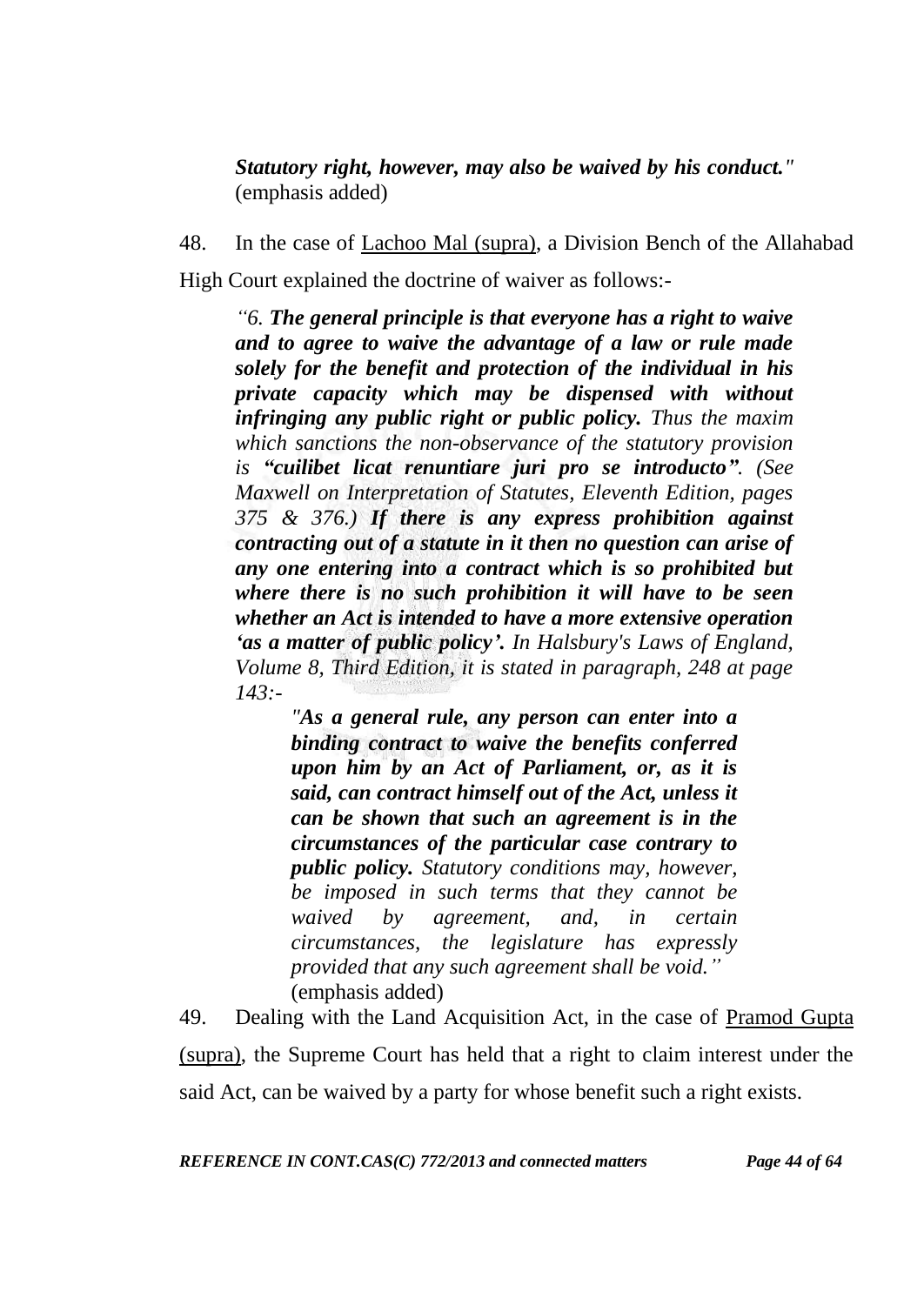50. It has thus been held that ordinarily, waiver is contractual in nature inasmuch as two parties can enter into a contract in their private capacity and agree that one of them being well aware of its rights, will not assert the said right, for a consideration. However, where the Statute prohibits contracting out, then the parties cannot enter into such a contract as it would be opposed to public policy.

51. It is also necessary to examine the inference of waiver arising out of a settlement agreement arrived at between the parties through the ADR routes contemplated in Section 89 of the CPC. Dealing with the elements of a settlement agreement arrived at between the parties before the Delhi High Court Mediation and Conciliation Centre and its implications, a Division Bench of this Court in the case of Angle Infrastructure (supra) had the occasion to examine the nature of the ADR process, as spelt out in Section 89 of the CPC and citing the law laid down by the Supreme Court in the case of Afcons Infrastructure (supra), it was held as below:-

*"75. The reference in Rule 25 of the Delhi High Court Mediation and Conciliation Rules that, on receipt of any settlement, if the court is satisfied with regard to the settlement, it* "shall" pass "a decree" in accordance with terms thereof *would neither override the statutory mandate of the Arbitration & Conciliation Act, 1996 nor the provisions of the Code of Civil Procedure. It cannot proscribe the jurisdiction of the court to pass a decree as well.* 

*76. The Mediation and Conciliation Rules, 2004 derive their existence as well as statutory authority from the Code of Civil Procedure and cannot confer such substantive rights which the enabling Act does not prescribe. The intention of the rule*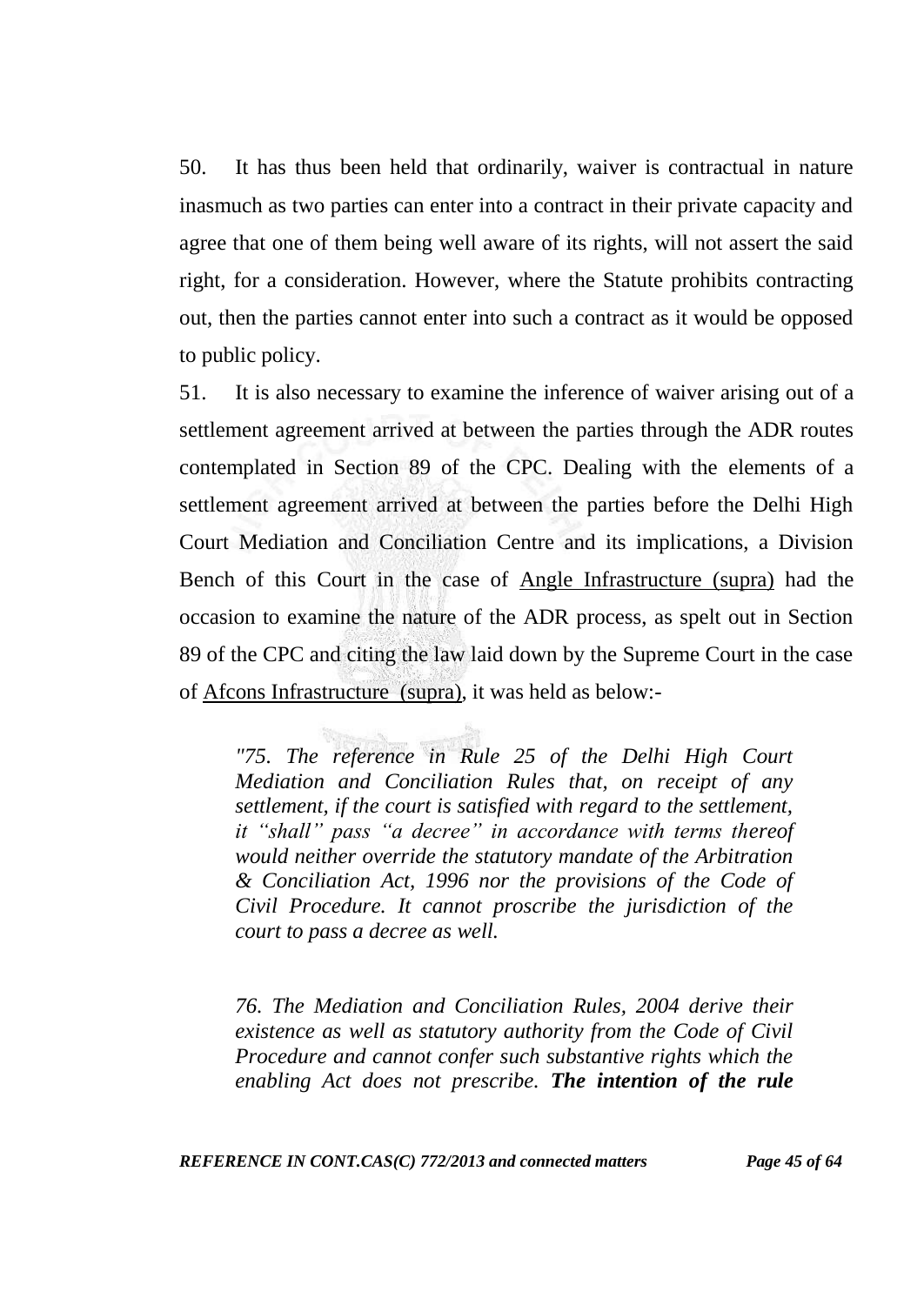*making authority by Rule 25 is to give sanctity to a settlement agreement reached in mediation in accordance with law. Such intention and purpose is achieved if the substantive proceedings are disposed of either by passing a decree in the suit in terms of the settlement or the proceeding only if the substantive law so mandates. It is also achieved by an order accepting and disposing of the proceeding in terms of the settlement in proceedings where the substantive law does not envisage passing a decree as under the Arbitration and Conciliation Act, 1996. Such an order (passed in terms of the settlement agreement) would be executable under Section 36 of the Code of Civil Procedure in the same manner as a decree."* (emphasis added)

52. It is pertinent to note that in Afcons Infrastructure (supra), the Supreme Court has meticulously analyzed the general scope of Section 89 of the CPC and examined the issue as to whether the said provision empowers the court to refer the parties to a suit, to arbitration without the consent of both the parties. On what would be the appropriate stage at which the court should explore whether the matter should be referred to the ADR process, the Supreme Court held that in civil suits, the appropriate stage is after completion of pleadings, but in family disputes or matrimonial cases, the ideal stage for mediation is immediately after the respondent is served and before the objection/written statement is filed, for the reason that in such cases, the relationship between the parties becomes hostile due to various allegations/counter allegations leveled against each other in the pleadings.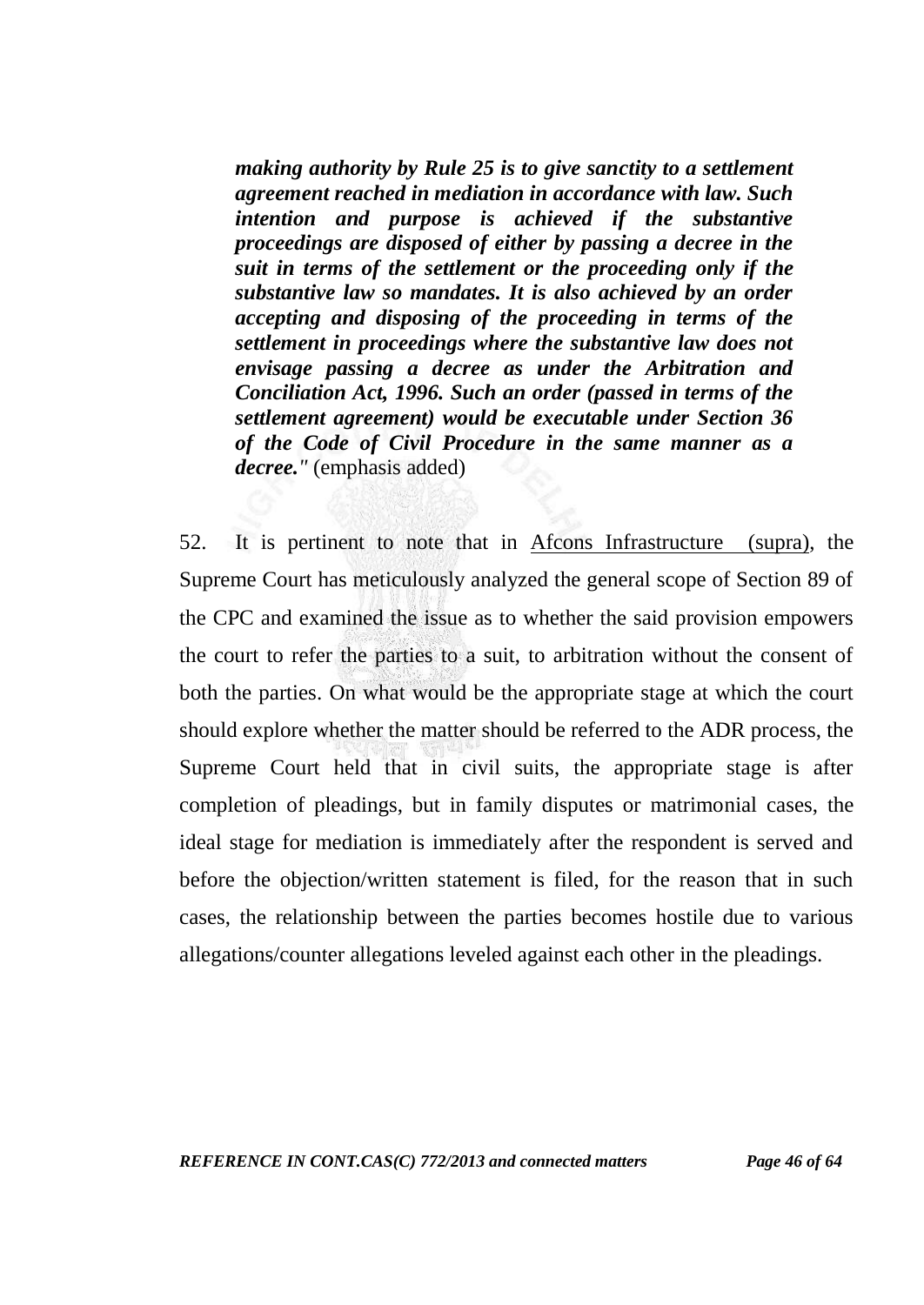53. Dovetailed with the principle of waiver, is the question as to whether an element of public right is involved in a situation where one spouse enters into an agreement with the other and waives a statutory right.

54. As early as in the year 1945, when the petitioner/wife filed an application for fixing maintenance under Section 40 of the Parsi Marriage and Divorce Act, 1936, a Single Judge of the Bombay High Court in Pirojshah Bharucha (supra) was called upon to decide as to whether the consent agreement arrived at between the parties either before or after dissolution of the marriage, would be binding on the wife and whether such an agreement could be treated as contrary to public policy and lastly, whether the court will recognize such an agreement where it has statutory powers under the aforesaid enactment to grant and fix maintenance. Quoting extensively from a judgment of the House of Lords in the case of Hyman vs. Hyman [**1929] A.D.601,** where it was observed that public interest does not allow parties to obtain divorce by mutual consent and that courts cannot forgo their duty and be bound by any estoppels between the parties, on the principle that no such analogy of ordinary action can be applied to the jurisdiction of courts in the matters of divorce, the learned Single Judge held that the question of the wife"s maintenance is a matter of public policy and she cannot barter away such a statutory right. Therefore, any contract entered into by the wife giving up her claim to alimony, was held to be a void contract in the eyes of law, apart from being contrary to public policy.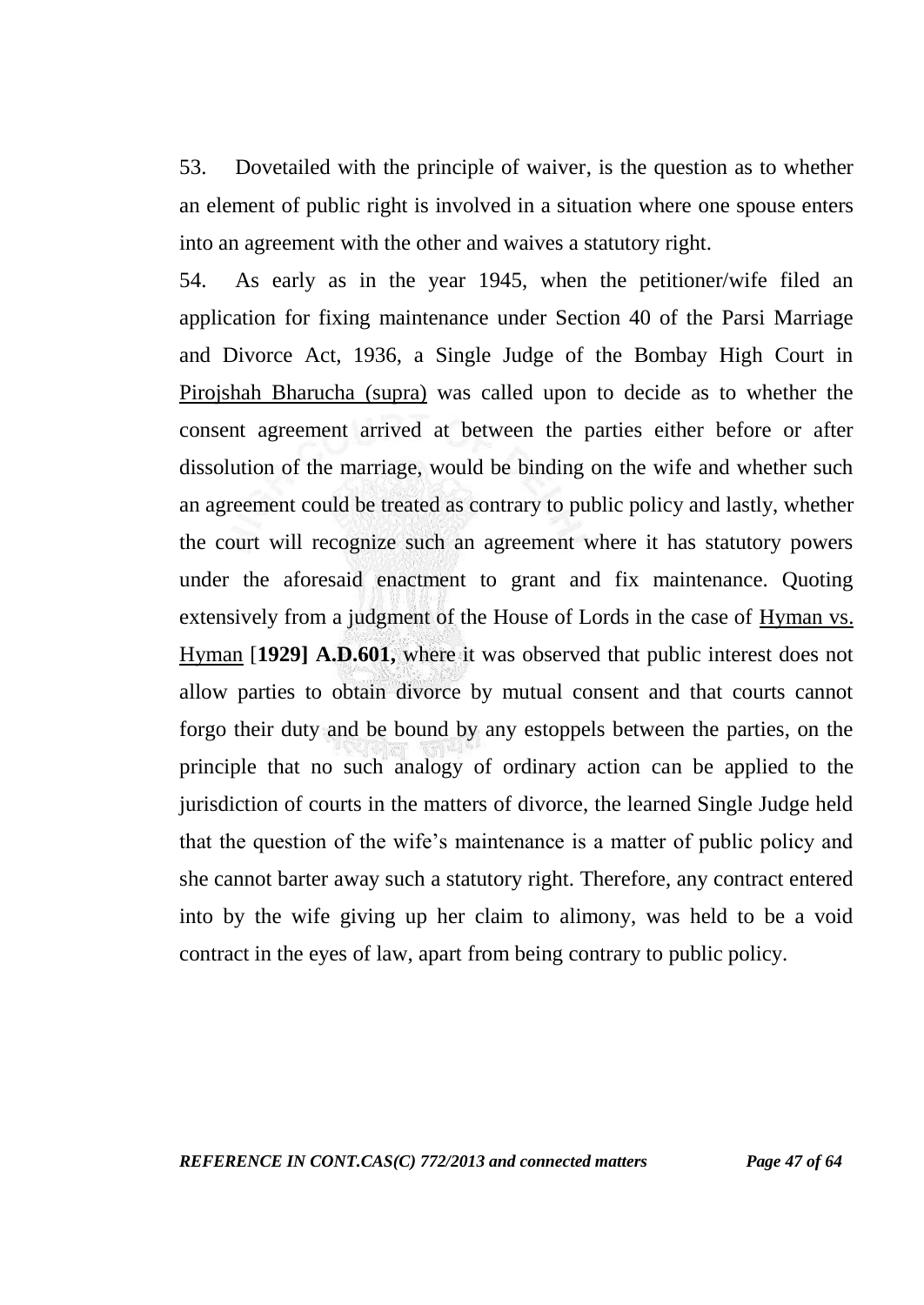55. The social relevance of the institution of marriage was also underscored by the Supreme Court in the case of Smruti Pahariya (supra) in the following words:-

*"24. Marriage is an institution of great social relevance with social changes, this institution has also changed correspondingly. However, the institution of marriage is subject to human frailty and error. Marriage is certainly not a mere "reciprocal possession" of the sexual organs as was philosophised by Immanuel Kant (The Philosophy of Law, p. 110, W. Hastie translation 1887) nor can it be romanticised as a relationship which Tennyson fancied as "made in Heaven" [Alymer's Field, in Complete works 191, 193 (1878)]"*  (emphasis added)

56. In the case of Jyoti (supra), the appellant/wife had challenged a decree of dissolution of marriage granted by the Family Court under Section 13B of the Act on the ground that her consent had been obtained by deceit and fraud and had argued that even if she had given her consent, the husband and wife had not separated for a minimum period of one year, which is an essential ingredient of Section 13B of the Act, due to which dissolution could not have been granted. In the above factual matrix, the Division Bench of the Gujarat High Court had laid much stress on the fact that marriage is an institution that ought to be sustained and the society and courts must make every effort to build broken bridges between spouses and held as below:-

*"37. We are of the opinion that such conditions are statutorily provided before a petition for dissolution for divorce on mutual consent can be presented. It was not even open for the parties to waive such conditions. It is not even the case of the parties that such conditions were waived in any case. Any other view would permit the parties to marriage to present a petition for dissolution of marriage within days of marriage urging the*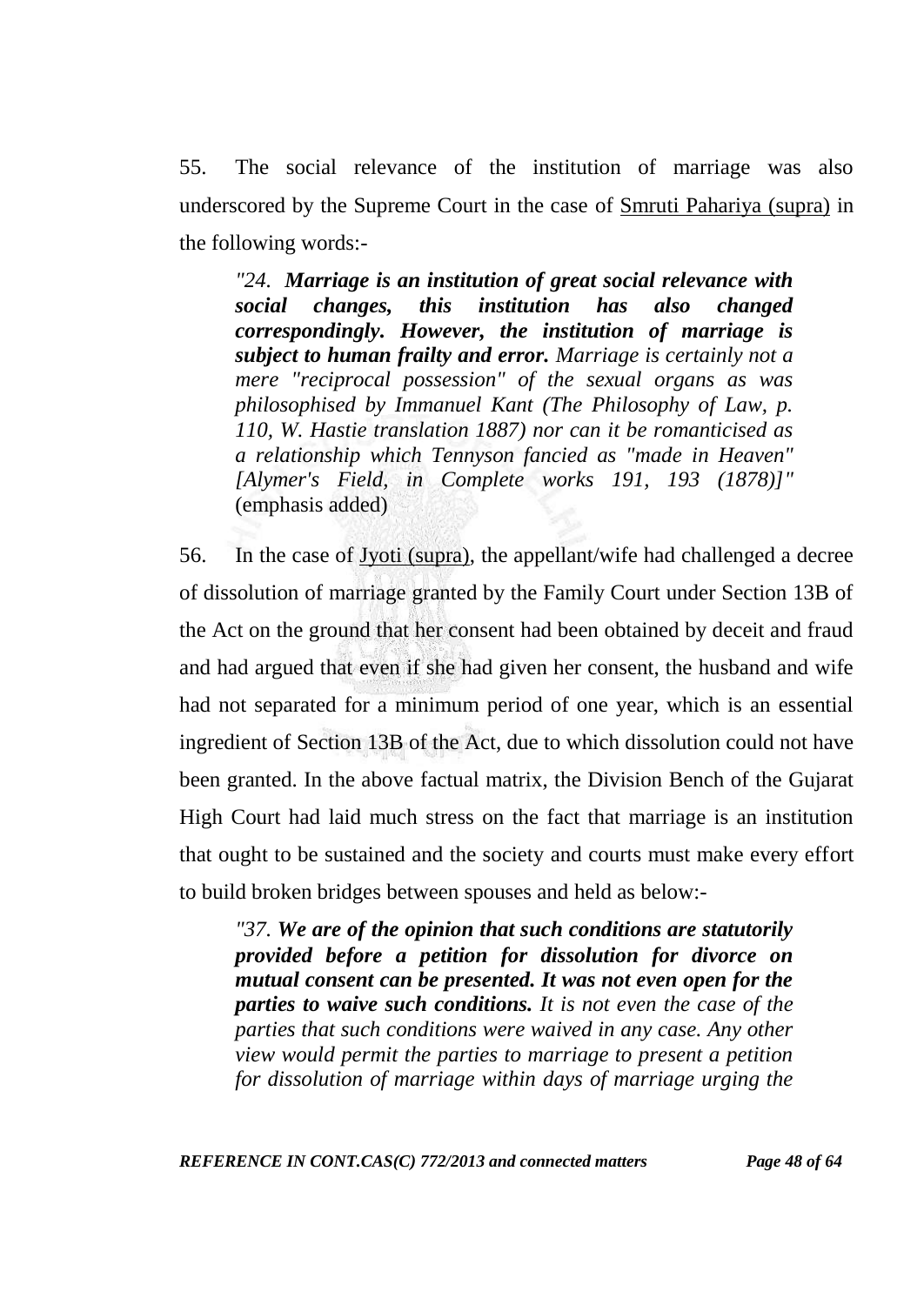*court to accept a consent petition and dissolve the marriage merely on the ground that the parties have agreed to dissolve such a marriage. Such a view would be opposed to the very basic philosophy and principle that as far as possible, the society and the courts make all attempts to ensure that the institution of marriage sustains and is not lightly broken. It is because of these reasons that invariably provisions are made in the statute providing for a cooling-off period before which, no petition for dissolution of marriage can be presented, not only on mutual consent but on any other grounds as well. It is because of this reason that section 23 of the Hindu Marriage Act as well as section 9 of the Family Courts Act make detailed provisions enjoining upon the courts to make all efforts to bring about a settlement and reconciliation between the parties to such divorce petition."* (emphasis added)

57. In the case of Nagendrappa (supra), the question that arose for consideration before the Supreme Court was whether the compromise entered into by the husband and wife under Order XXIII Rule 3 CPC, agreeing for a consolidated amount towards permanent alimony and thereby giving up any future claim for maintenance, once accepted by the court in proceedings under Section 125 of the Cr.PC, would preclude a wife from claiming maintenance in a suit filed under Section 18 of the Hindu Adoption and Maintenance Act, 1956. Describing Section 125 of the Cr.PC as a piece of social legislation that provides for summary and speedy relief to a wife, who is not in a position to maintain herself and her children, an order under the said provision was held to be only tentative in nature, being subject to the final determination of all rights in a civil court. Referring to the provisions of Section 25 of the Contract Act, that contemplates that any agreement which is opposed to public policy, is unenforceable in a court of law and such an

*REFERENCE IN CONT.CAS(C) 772/2013 and connected matters Page 49 of 64*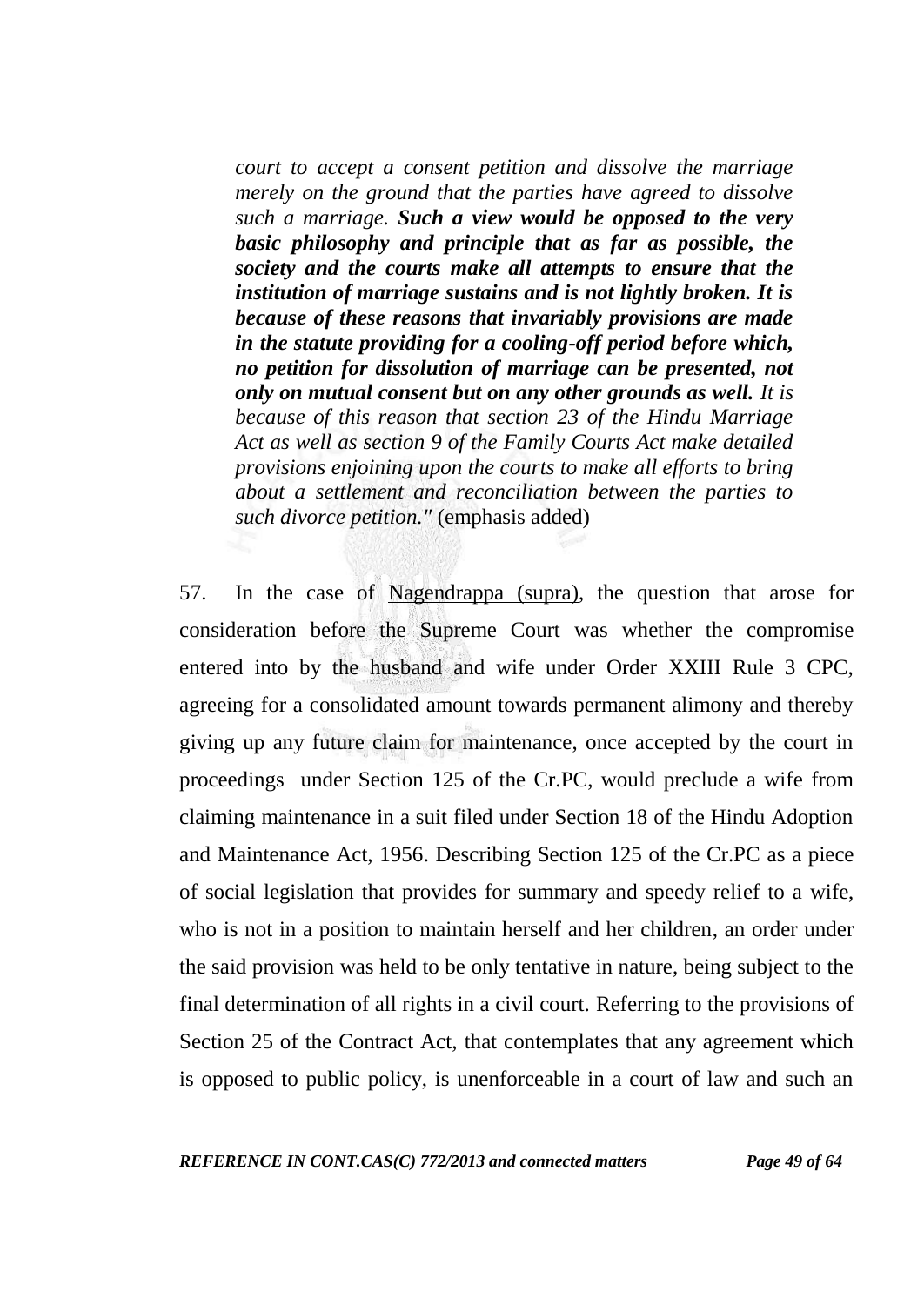agreement is void since the object is unlawful, the Supreme Court declared that any order passed under Section 125 Cr.PC by compromise or otherwise, cannot foreclose the remedy available to the wife under Section 18(2) of the Hindu Adoption and Maintenance Act, 1956.

58. Insofar as waiver of the waiting period prescribed in Section 13B(2) is concerned, in the recent judgment delivered by the Supreme Court in the case of Amardeep Singh (supra), wherein Section 13B(2) has been interpreted to be procedural in nature, the spirit of the said provision has been highlighted and the Court observed that in cases where the marriage has irretrievably broken down, the waiting period can be waived by the court to enable parties to rehabilitate themselves and start their lives afresh. It is the underlying object of the said provision that has prevailed on the Supreme Court to hold that where a court is satisfied that a case for waiver of the statutory *"cooling period"* under Section 13 B(2) of the Act is made out, it may waive the said period in certain circumstances. The above view has been expressed in the following words:-

*―16. We have given due consideration to the issue involved. Under the traditional Hindu Law, as it stood prior to the statutory law on the point, marriage is a sacrament and cannot be dissolved by consent. [The Act](https://indiankanoon.org/doc/590166/) enabled the court to dissolve marriage on statutory grounds. By way of amendment in the year 1976, the concept of divorce by mutual consent was introduced. However, [Section 13B\(2\)](https://indiankanoon.org/doc/1108159/) contains a bar to divorce being granted before six months of time elapsing after filing of the divorce petition by mutual consent. The said period was laid down to enable the parties to have a rethink so that the court grants divorce by mutual consent only if there is no chance for reconciliation.*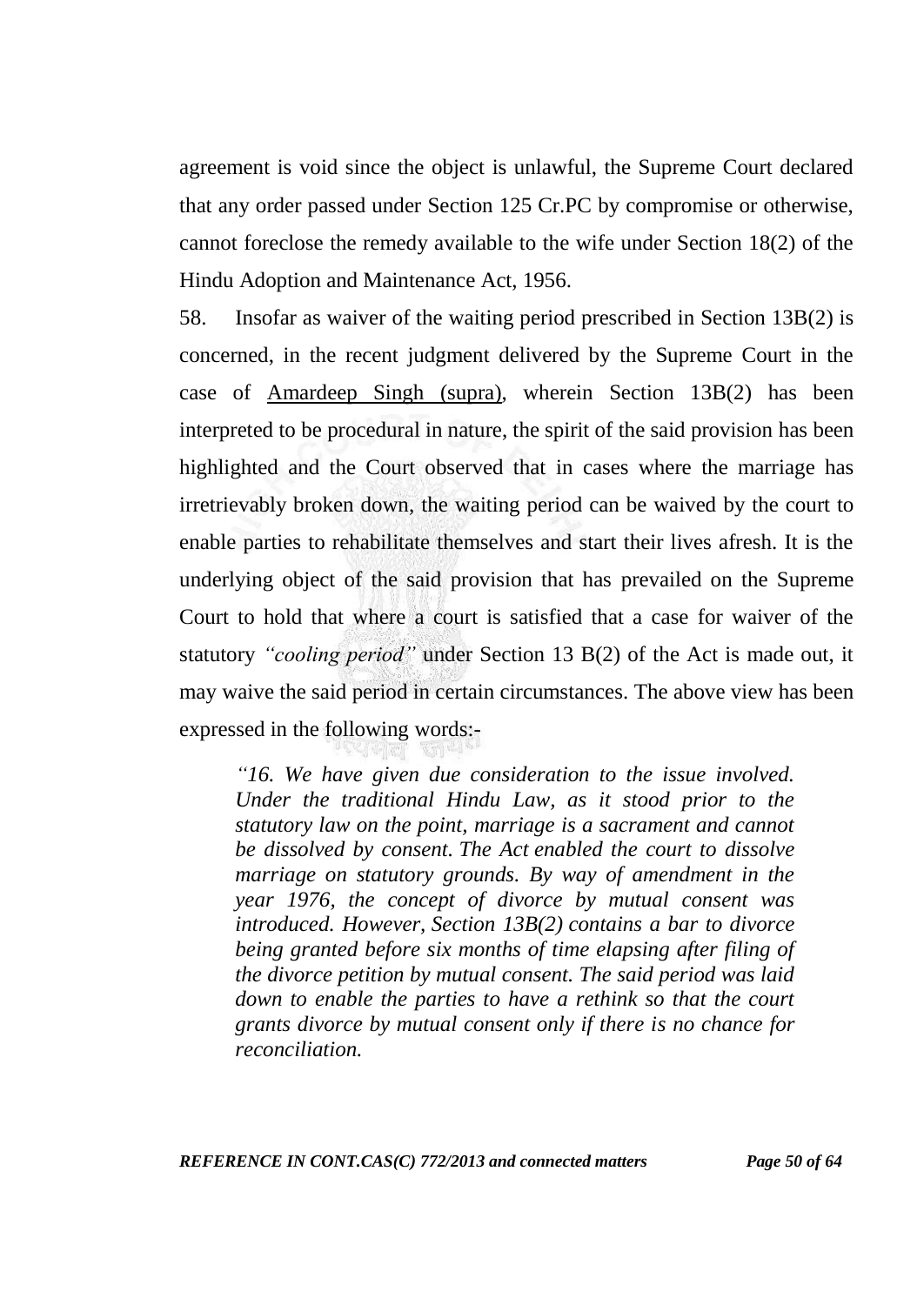*17. The object of the provision is to enable the parties to dissolve a marriage by consent if the marriage has irretrievably broken down and to enable them to rehabilitate them as per available options. The amendment was inspired by the thought that forcible perpetuation of status of matrimony between unwilling partners did not serve any purpose. The object of the cooling off the period was to safeguard against a hurried decision if there was otherwise possibility of differences being reconciled. The object was not to perpetuate a purposeless marriage or to prolong the agony of the parties when there was no chance of reconciliation. Though every effort has to be made to save a marriage, if there are no chances of reunion and there are chances of fresh rehabilitation, the Court should not be powerless in enabling the parties to have a better option.*

*18. In determining the question whether provision is mandatory or directory, language alone is not always decisive. The Court has to have the regard to the context, the subject matter and the object of the provision. This principle, as formulated in Justice G.P. Singh's "Principles of Statutory Interpretation" (9th Edn., 2004), has been cited with approval in Kailash versus Nanhku and ors.[(2005) 4 SCC 480] as follows:*

*XXX XXX XXX*

*19. Applying the above to the present situation, we are of the view that where the Court dealing with a matter is satisfied that a case is made out to waive the statutory period under [Section 13B\(2\),](https://indiankanoon.org/doc/1108159/) it can do so after considering the following :*

> *i) the statutory period of six months specified in [Section](https://indiankanoon.org/doc/1108159/)  [13B\(2\),](https://indiankanoon.org/doc/1108159/) in addition to the statutory period of one year under [Section 13B\(1\)](https://indiankanoon.org/doc/371870/) of separation of parties is already over before the first motion itself;*

> *ii) all efforts for mediation/conciliation including efforts in terms of Order XXXIIA Rule 3 CPC[/Section 23\(2\)](https://indiankanoon.org/doc/1464280/) of the Act[/Section 9](https://indiankanoon.org/doc/1558811/) of the Family Courts Act to reunite the parties have failed and there is no likelihood of success in that direction by any further efforts;*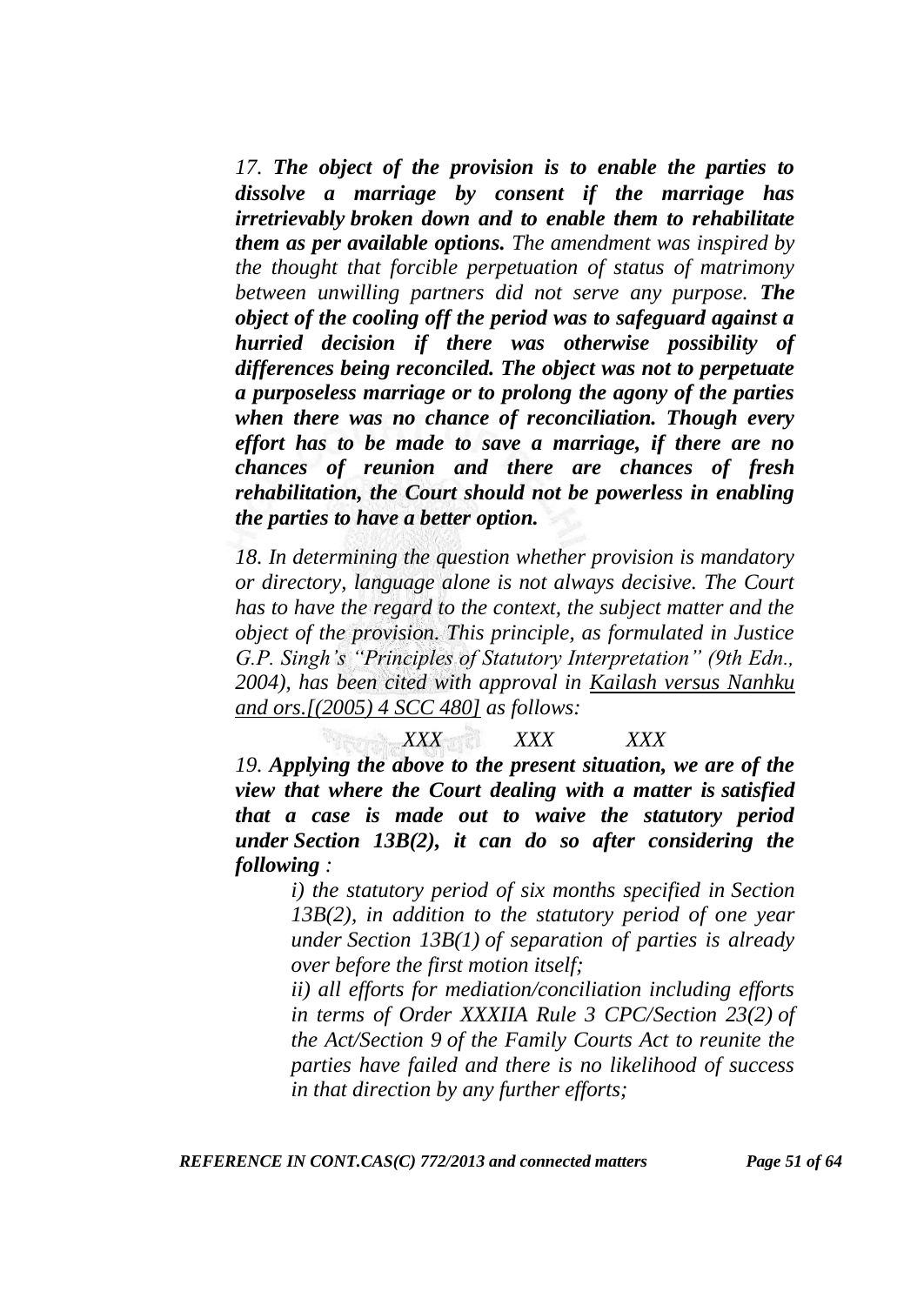*iii) the parties have genuinely settled their differences including alimony, custody of child or any other pending issues between the parties;*

*iv) the waiting period will only prolong their agony.*

*The waiver application can be filed one week after the first motion giving reasons for the prayer for waiver. If the above conditions are satisfied, the waiver of the waiting period for the second motion will be in the discretion of the concerned Court.*

*20. Since we are of the view that the period mentioned in [Section 13B\(2\)](https://indiankanoon.org/doc/1108159/) is not mandatory but directory, it will be open to the Court to exercise its discretion in the facts and circumstances of each case where there is no possibility of parties resuming cohabitation and there are chances of alternative rehabilitation.‖* (emphasis added)

59. In the light of the above decision, wherein the waiting period prescribed in Section 13B(2) of the Act has been declared to be directory in nature and not mandatory, the parties have the option of jointly approaching the court for waiving the said waiting period, which request can be considered and allowed by the court only if it satisfies the parameters laid down in the said decision.

#### **REFERENCE ANSWERED**

60. On a conspectus of the case law discussed above, the four questions of law framed by the learned Single Judge are answered thus:-

**Question (A)** *Whether a party, which has under a settlement agreement decreed by a Court undertaken to file a petition under Section 13B(1) or a motion under Section 13B(2) of the Act, 1955 or both and has also undertaken to appear before the said Court for obtaining divorce can be held liable for*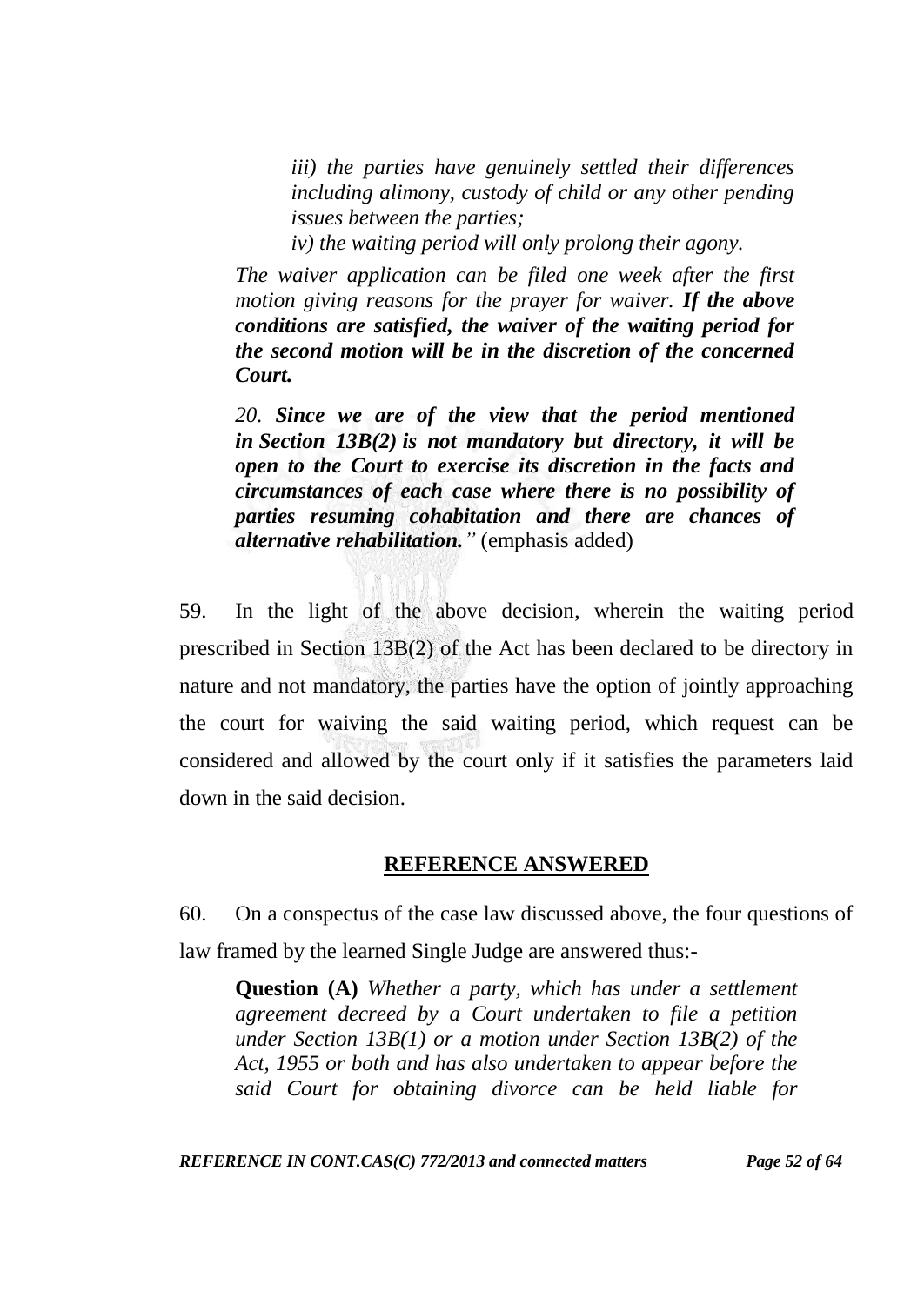*contempt, if the said party fails to file or appear in the petition or motion or both to obtain divorce in view of the option to reconsider/renege the decision of taking divorce by mutual consent under Section 13B(2) of the Act?* 

**Answer:** (a) The answer to Question (A) is yes. The distinguishing feature of Section 13B of the Act, 1955 is that it recognizes the unqualified and unfettered right of a party to unilaterally withdraw the consent or reconsider/renege from a decision to apply for divorce by mutual consent, notwithstanding any undertaking given in any legal proceeding or recorded in any settlement/joint statement, in or outside the court, resulting in a consent order/decree, to cooperate with the other spouse to file a petition under Section 13B(1) or a second motion under Section 13B(2) of the Act, or both. Withdrawal of the consent even at the stage of the enquiry, as contemplated under Section 13B(2), is also in exercise of the right available to a party under the very same provision. In other words, the mutuality of the consent to divorce should commence from the stage of filing the First motion under Section 13B(1) and it should continue at the time of moving the Second motion under Section 13B(2) of the Act, till such time that the court completes the enquiry and a decree of divorce is finally passed. The said element of mutual consent is a *sine qua non* for passing a decree of divorce. This being the legal position, the defaulting party cannot be compelled to file or appear in the petition or motion or both, to obtain divorce by mutual consent.

(b) Any other view will not only impinge on the jurisdiction of the court which has an obligation under the Statute to undertake an independent enquiry before passing a decree of divorce by mutual consent, it will also

*REFERENCE IN CONT.CAS(C) 772/2013 and connected matters Page 53 of 64*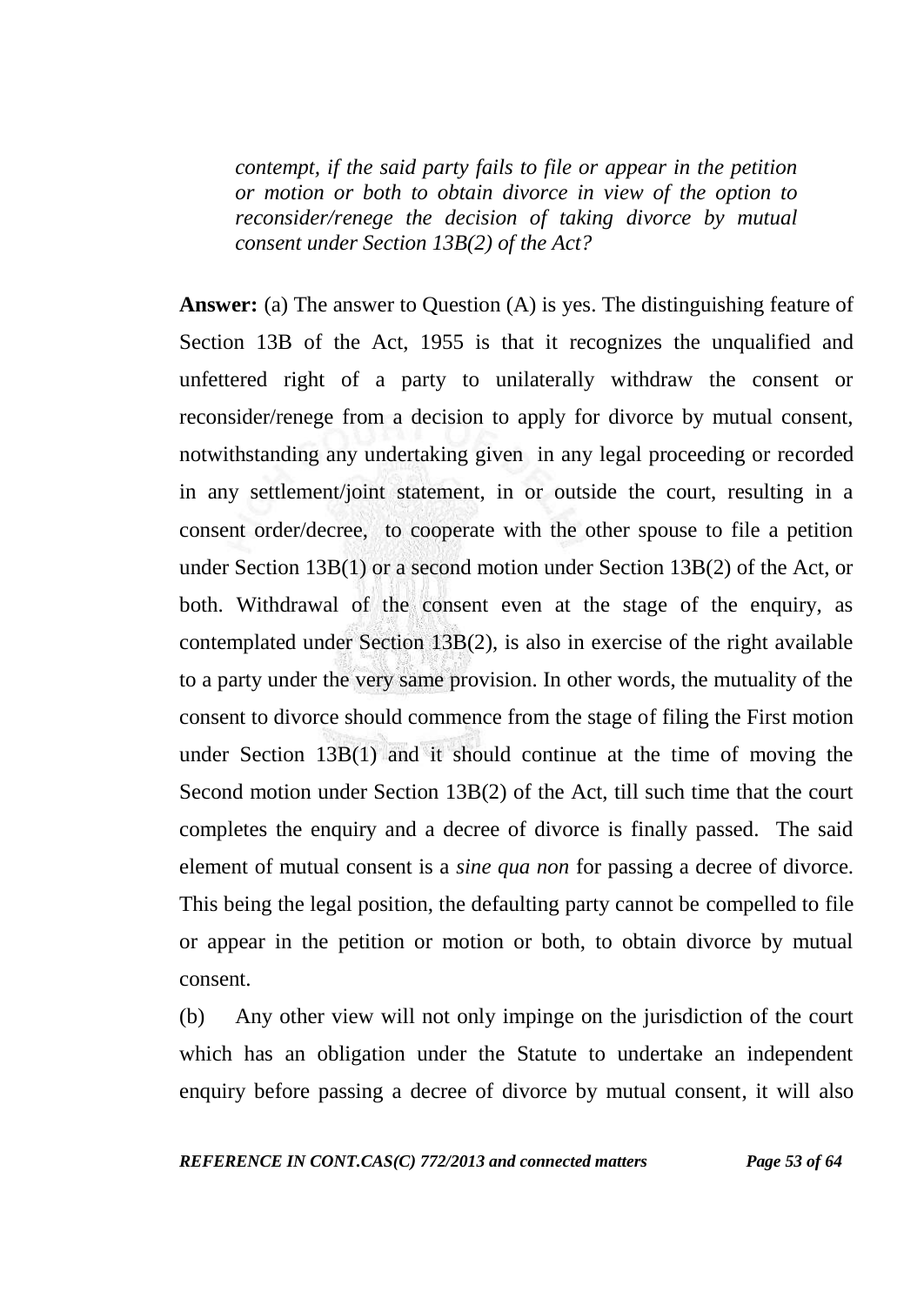encroach upon a statutory right vested in a party under Section 13B(2) of the Act and go against the very spirit of the provision, at the heart of which lies the right of a party to reflect/revisit and retract from its decision of going ahead for grant of divorce by mutual consent, during the cooling off period.

(c) At the same time, a defaulting party can be held liable for civil contempt on the ground of breaching the terms and conditions incorporated in an undertaking given to the court or made a part of a consent order/decree. In the event the aggrieved party approaches the court for initiation of contempt proceedings against the defaulting party for willful/deliberate breach of any of the terms and conditions of an undertaking/settlement agreement/consent order or a decree and takes a plea that as a consequence thereof, he/she has been placed in a disadvantageous position or has suffered an irreversible/grave prejudice, the court in exercise of its inherent powers of contempt, supplemented by the 1971 Act has the requisite jurisdiction to entertain the petition and direct restoration of *status quo ante* in every possible way. Besides directing the defaulting party to disgorge all the benefits/advantages/privileges that have/would have enured in its favour and restoring the parties to the position that was before they had arrived at such a settlement/agreement/undertaking and/or before the consent order/decree was passed in terms of the settlement arrived at/undertakings recorded, the court has the discretion to punish the defaulting party for civil contempt, depending on the facts of a given case. Thus, contempt jurisdiction operates in a different field and is uninfluenced by the fetters imposed on a court under the Act of 1955. The only rider to the above is that no direction can be issued even in contempt proceedings to compel the defaulting party to give

*REFERENCE IN CONT.CAS(C) 772/2013 and connected matters Page 54 of 64*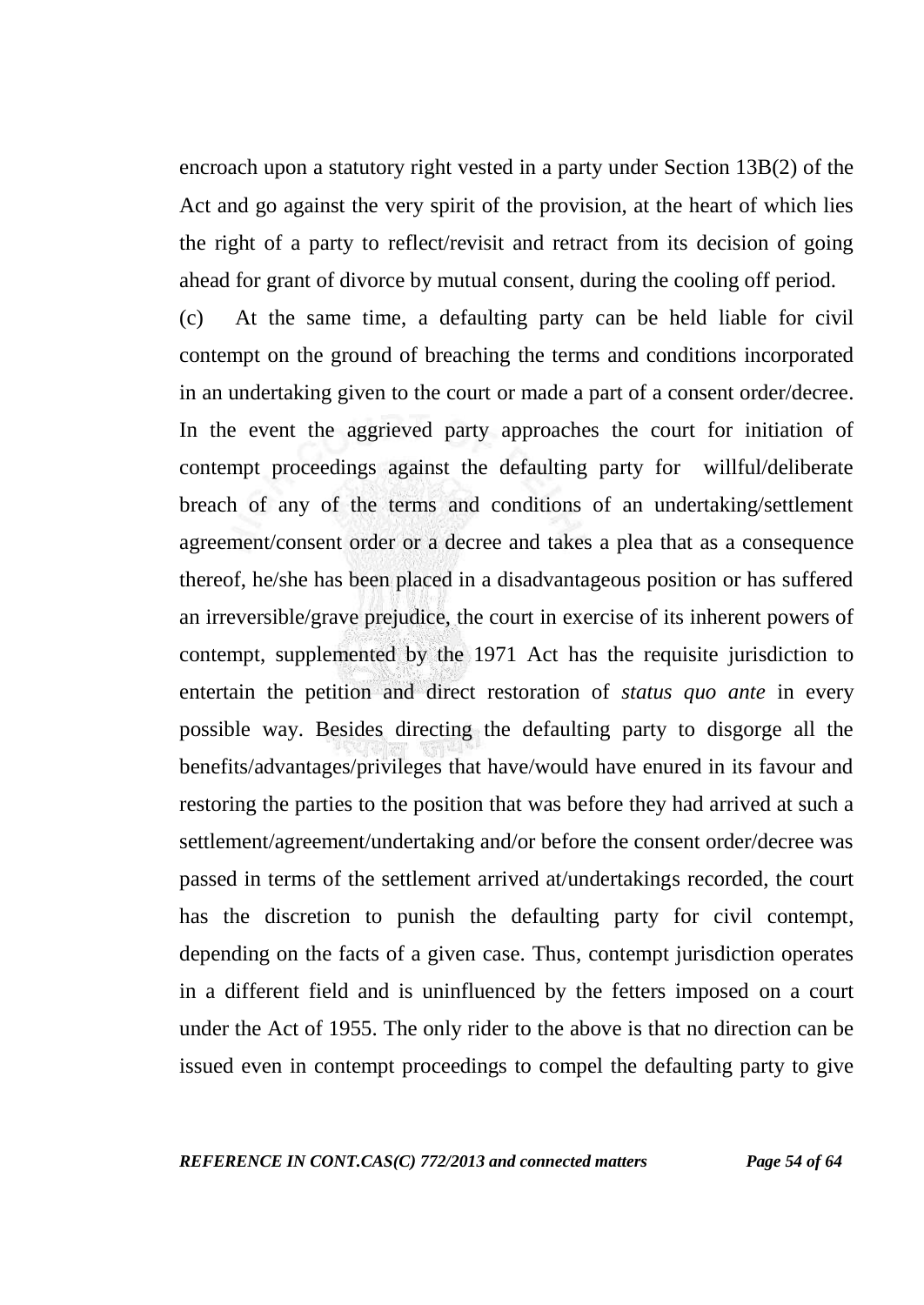its consent for a decree of divorce by mutual consent, as it is opposed to the object, policy and intent of Section 13B of the Hindu Marriage Act.

61. *Question (B) Whether by undertaking before a Court to file a second motion under Section 13B(2) of the Act, 1955 at Section 13B(1) stage or by giving an undertaking to a Court to that effect in a separate court proceeding, a party waives its right to rethink/renege under 13B(2) of the Act, 1955? If yes, whether such right can be waived by a party under Section 13B(2) of the Act, 1955?* 

**Answer:**(a) The answer to the first limb of Question (B) is no. Notwithstanding any undertaking given by a party before a court to file a Second motion under Section 13B(2) or at the Section 13B(1) stage or in any separate court proceedings, its right to rethink/renege under Section 13B(2) of the Act, cannot be waived for the reason that such a waiver is proscribed by the Statute that keeps a window open for the parties to withdraw their consent at any stage till the decree of divorce is finally granted. The element of mutual consent remains the *leitmotif* of the said provision and its existence is a salient and recurring theme that like warp and weft, weaves its way through the entire process set into motion at the Section 13B(1) stage, followed by the Section 13B(2) stage, till the very end when a decree of divorce is granted. The right of withdrawal of consent in the above proceedings can be exercised at any stage and exercise of such a discretion cannot be treated as being opposed to public policy. Any other interpretation given to the aforesaid provision would negate the underlying aim, object and intent of the said provision. Once a party decides to have a second thought and on reflection, backs off, the concerned court cannot compel the

*REFERENCE IN CONT.CAS(C) 772/2013 and connected matters Page 55 of 64*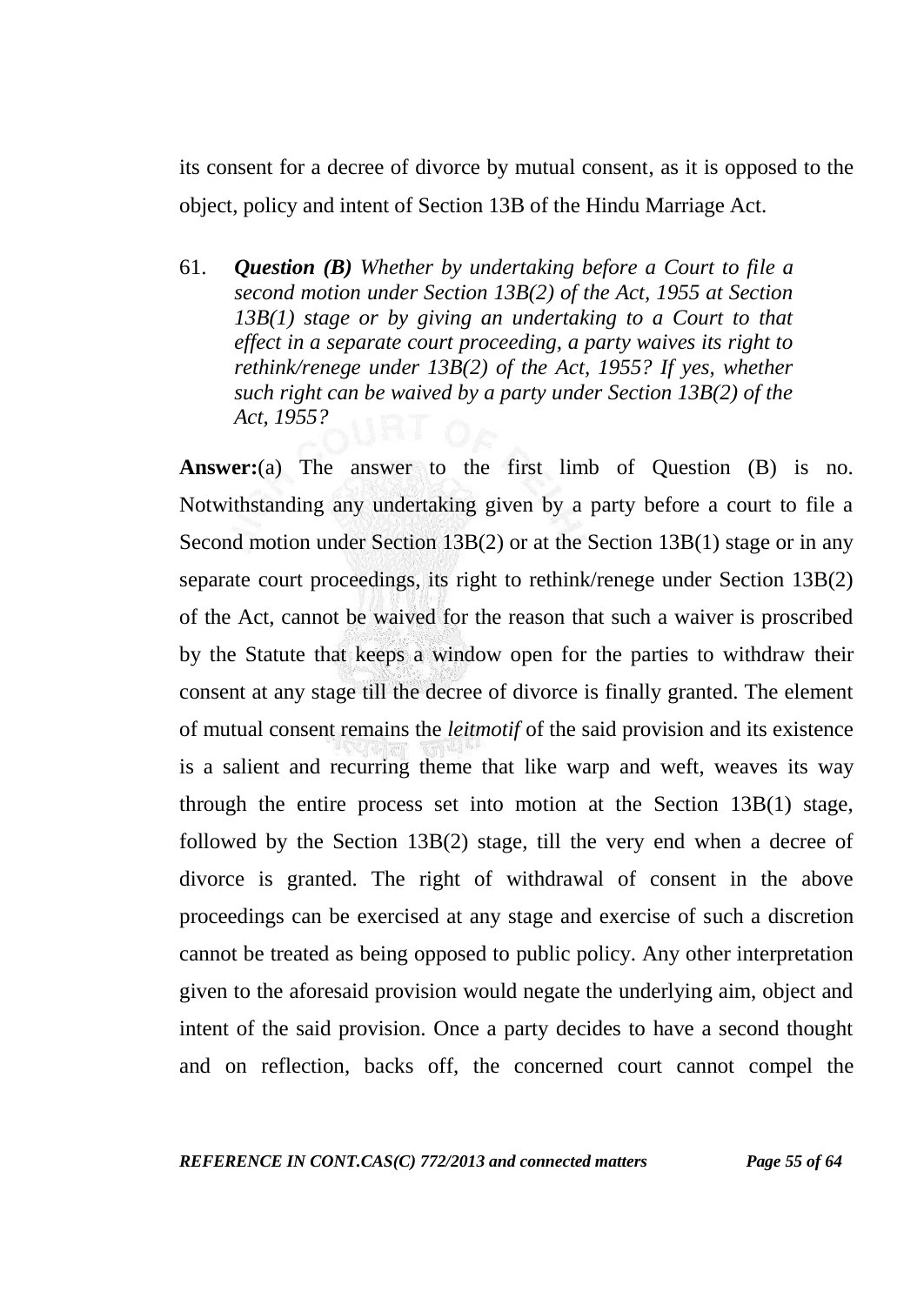defaulting party to give its consent on the basis of an earlier settlement/undertaking.

(b) In view of the answer given to the first limb of Question (B), the second limb of the said question needs no answer.

62*. Question (D) Whether the judgment in Avneesh Sood (supra) and Shikha Bhatia (supra) are good law in view of the doubts expressed by this Court in paras 19 to 28 and in view of the Division Bench judgment in Dinesh Gulati (supra).‖*

**Answer:** (a) The correct position in law has been expressed by the Division Bench in the case of Dinesh Gulati (supra), where it was held that once the parties do not wish to proceed with the agreement for a mutual consent divorce, then the only appropriate course would be to restore the *status quo ante* by reviving the divorce petition pending between the parties. The only discordant note that the aforesaid judgment appears to strike is the consequential order of quashing the *suo moto* proceedings initiated by the learned Family Court against the defaulting party therein, namely, the husband. Having carefully perused the brief two pages order where one of us (Deepa Sharma, J.) was a member of the Division Bench, it is evident that the said order was passed in the circumstantial facts of the case. There is no discussion on the legal principles governing contempt proceedings, in circumstances where an aggrieved spouse approaches the court alleging breach of the undertaking/settlement agreement/consent order/decree by the defaulting spouse. Nor is there an analysis of the judicial precedents on the said subject. Therefore, it cannot be said that the said order would have a precedential value or has laid down the law on the aspect of the powers of

*REFERENCE IN CONT.CAS(C) 772/2013 and connected matters Page 56 of 64*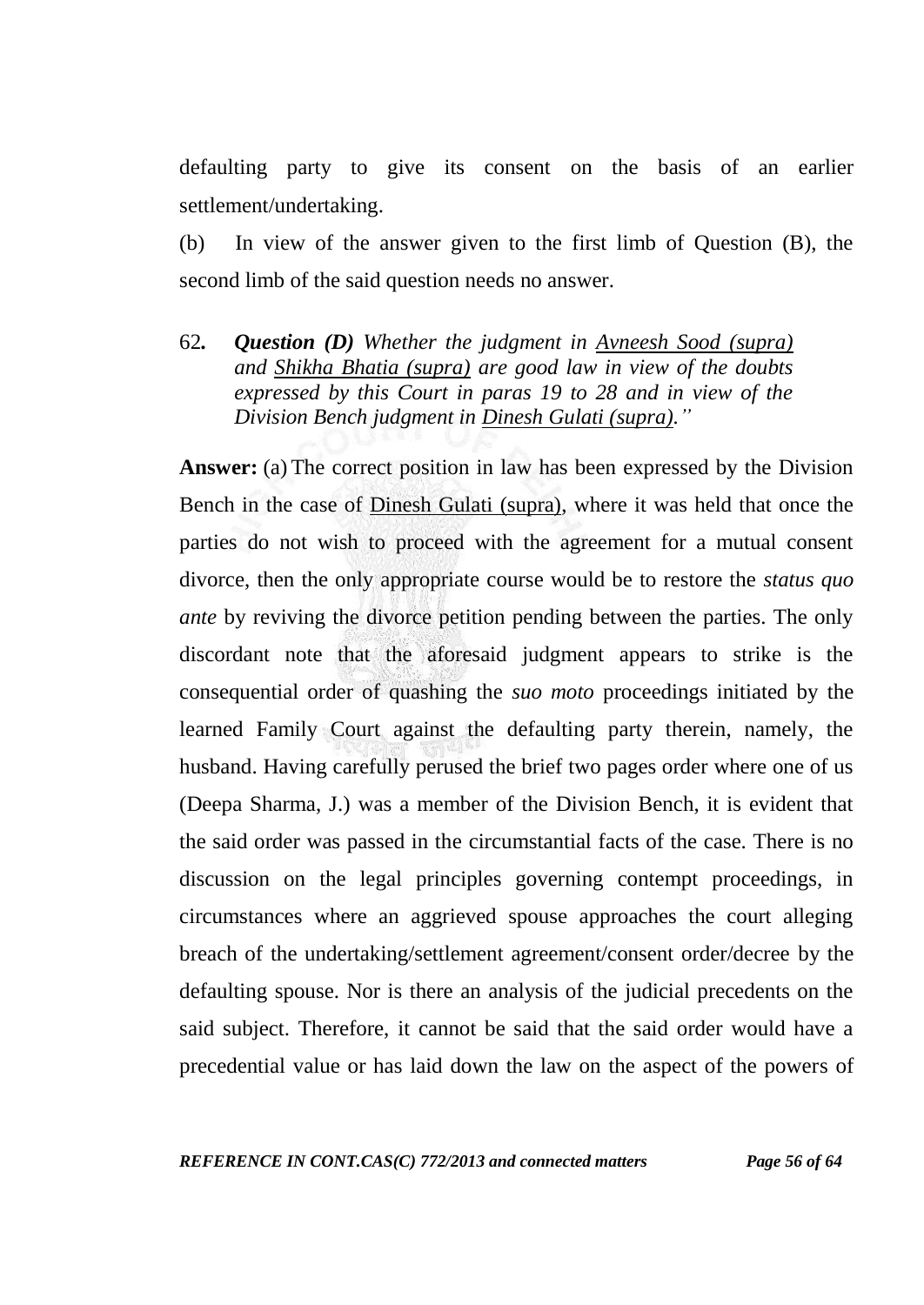the court to initiate contempt proceedings for violation of the terms of the consent order/decree/undertaking. It is a settled law that a case is an authority only for what it decides and not for what may incidentally follow therefrom [Refer: Ambica Quarry Works and Anr. vs. State of Gujarat and Ors., **(1987) 1 SCC 213;** Bhavnagar University vs. Palitana Sugar Mill (P) Ltd. and Ors., **(2003) 2 SCC 111;** Bharat Petroleum Corporation Ltd. and Anr. vs. N.R.Vairamani and Anr.**, AIR 2004 SC 778** and U.P. State Electricity Board vs. Pooran Chandra Pandey and Ors., **(2007) 11 SCC 92**].

(b) In the case of Shikha Bhatia (supra), where an amicable settlement between the husband and wife was recorded and an order was passed by the Delhi High Court on an anticipatory bail application filed by the husband and his parents and later on, the husband had willfully violated the undertakings given by him in the agreement, compelling the wife to file a contempt petition, the learned Single Judge arrived at a conclusion that the husband had willfully and deliberately disregarded the settlement recorded in court and on the strength of the said settlement, had virtually stolen an order of bail from the court. It was therefore held that the husband had interfered in the judicial process and was guilty of contempt of court.

(c) In the case of Avneesh Sood (supra), the learned Single Judge was of the view that once the wife had given her consent to file a joint petition for grant of divorce by mutual consent and after crossing the first stage under Section 13B(1), given an undertaking to the court in terms of a settlement recorded in the MOU executed by the parties that she will move the Second motion petition, she could not have reneged from the said undertaking accepted by the court as it would undermine the majesty and authority of the

*REFERENCE IN CONT.CAS(C) 772/2013 and connected matters Page 57 of 64*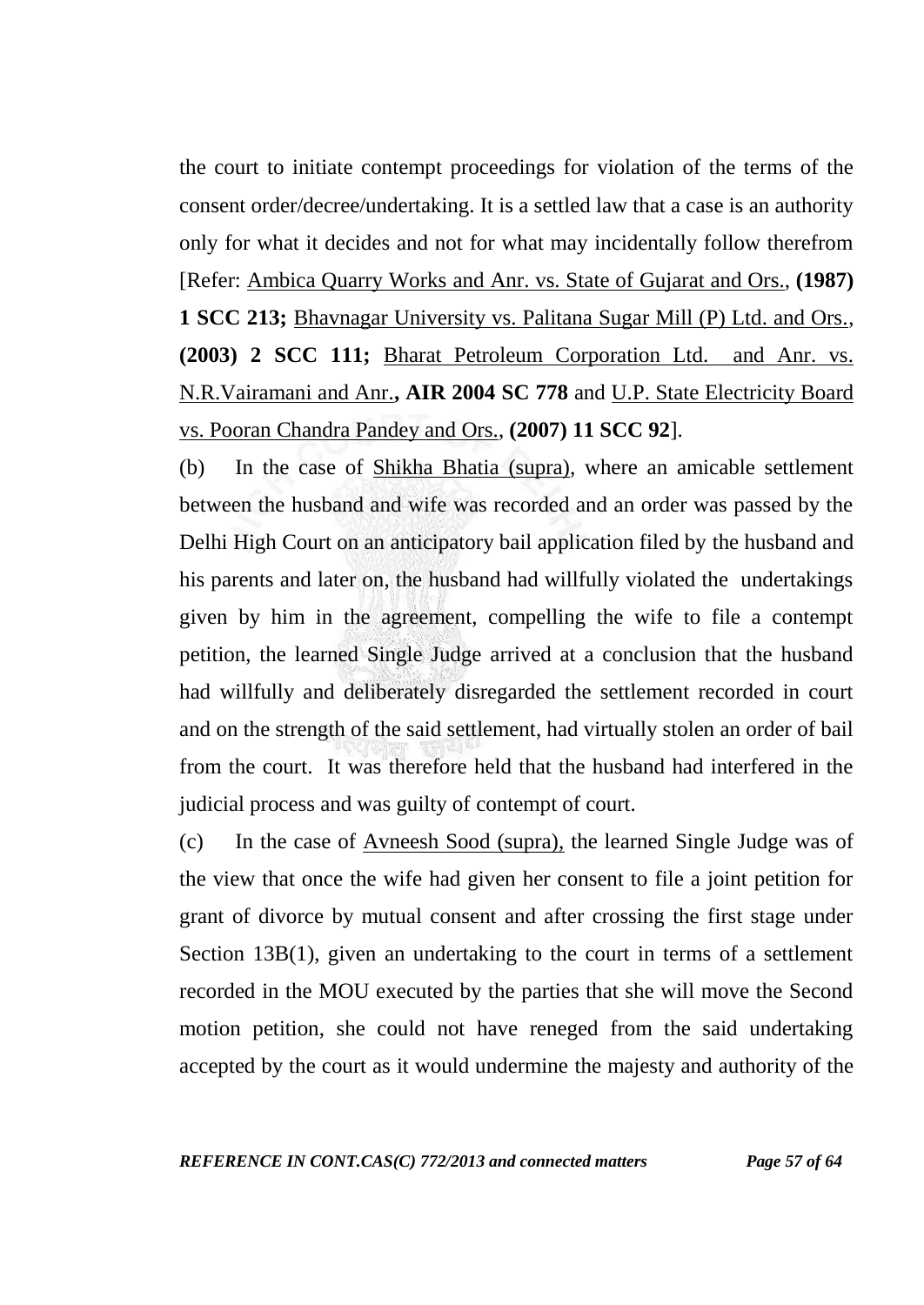court and amount to an abuse of the process of the court. In the concluding para of the said judgment, while holding the wife guilty of contempt of court for having breached the undertaking given by her to the Family Court in the First motion petition moved under Section 13B(1) of the Act, notice to show cause was issued to her as to why she should not be punished for contempt of court, primarily on the ground that she had derived benefits and advantages from the settlement executed with her husband.

(d) That the court was mindful of the fact that under the Statute, the wife could not have been compelled to give her consent for moving a Second motion petition, as she had a right to withhold such a consent, can be gleaned from the following observations:-

*―39. The issue which arises for my consideration is whether the conduct of the respondent in resiling from her undertaking given to the Court, by which she was bound, tantamounts to contempt of Court. "Civil Contempt" is defined to mean willful disobedience of any judgment, decree, direction, order, writ or other process of the Court or wilfull breach of an undertaking given to a Court. The respondent has sought to confuse the issue by asserting that she has a right not to give her consent to proceed further under Section 13-B(2) of the Hindu Marriage*  Act after the "cooling off" period of 6 months has expired. No *doubt, the respondent cannot be compelled to give her consent for moving the second motion petition under Section 13-B(2), and she has the right to withhold such consent. .....*"

(e) In both the captioned cases, the learned Single Judges have in exercise of the powers vested in them under Sections 10 and 12 of the Contempt of Courts Act, 1971 declared the respondents therein as guilty of contempt of court for having breached the undertakings given by them to the court. For holding so, notice was taken of their conduct of violating/breaching the terms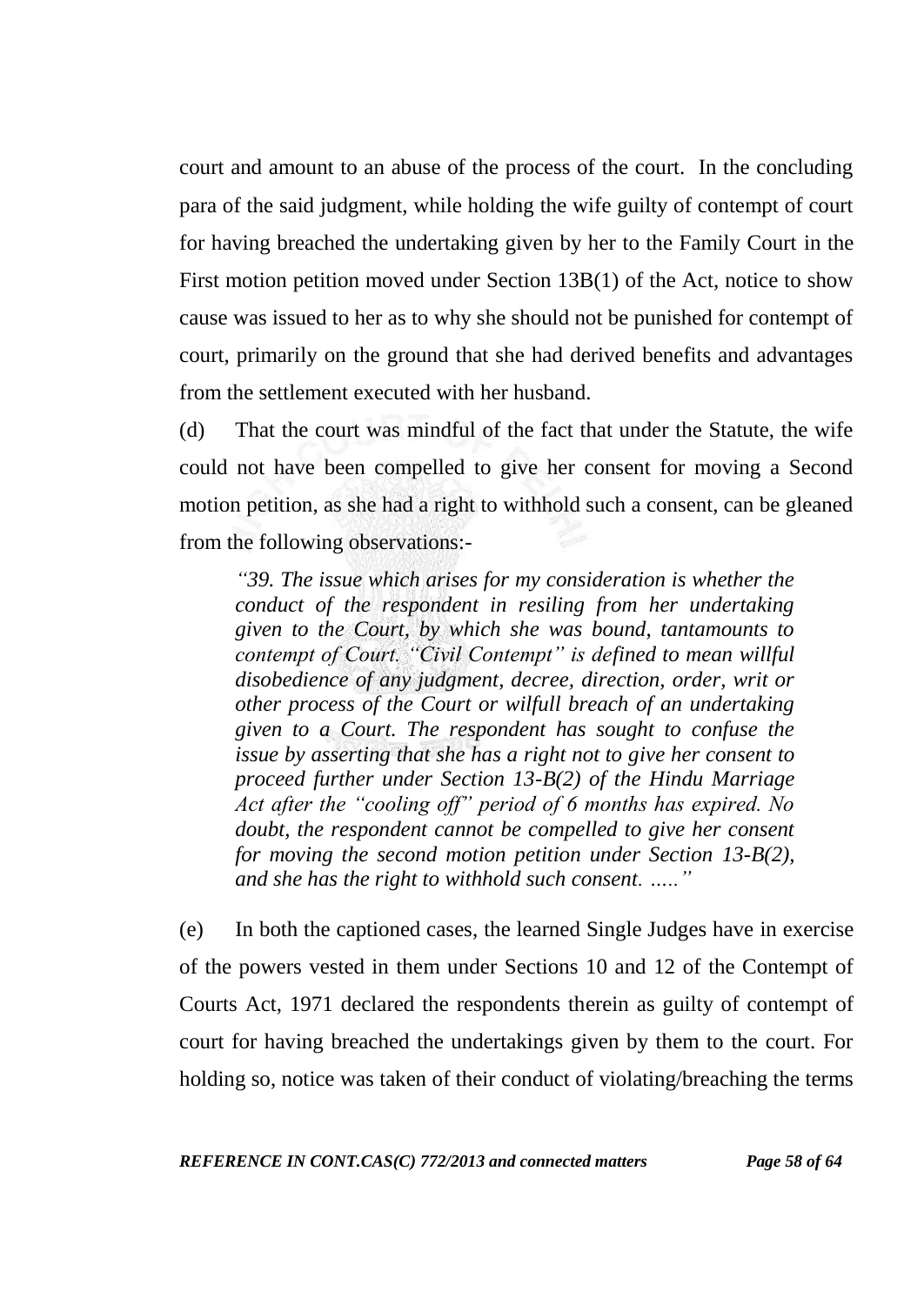of settlement and their undertakings given to the court and at the same time, seeking to gain advantages/benefits under the very same agreement.

(f) In our respectful submission, the learned Single Judges have correctly expounded the law on the inherent powers of the court to initiate contempt proceedings against the respondents therein for contempt of court in the given facts and circumstances of those cases. Therefore, there is no conflict in the views expressed by the Division Bench in the case of Dinesh Gulati (supra) vis-à-vis the views expressed by the Single Judges in the cases of Avneesh Sood (supra) and Shikha Bhatia (supra).

63. *Question (C) Whether any guidelines are required to be followed by the Court while recording the undertaking/agreement of the parties with respect to a petition under Section 13B(1) or a motion under Section 13B(2) of the Act, 1955 or both for obtaining divorce?* 

**Answer:** The general guidelines suggested to be followed by the Court while recording undertaking/agreement of the parties are as below:-

- (1) If the parties amicably settle their *inter se* disputes and differences, and arrive at a settlement, whether of their own accord, or with the aid and assistance of the court or on exercising the ADR processes (mediation/conciliation/Lok Adalat), or otherwise, the settlement agreement that may be drawn up, must incorporate the following:-
- i) Record in clear, specific and unambiguous language, the terms/stipulations agreed upon between the parties;
- ii) Record in clear, specific, simple and unambiguous language, the mode, manner, mechanism and/or method for the implementation or compliances of the terms/stipulations agreed upon between the parties;

*REFERENCE IN CONT.CAS(C) 772/2013 and connected matters Page 59 of 64*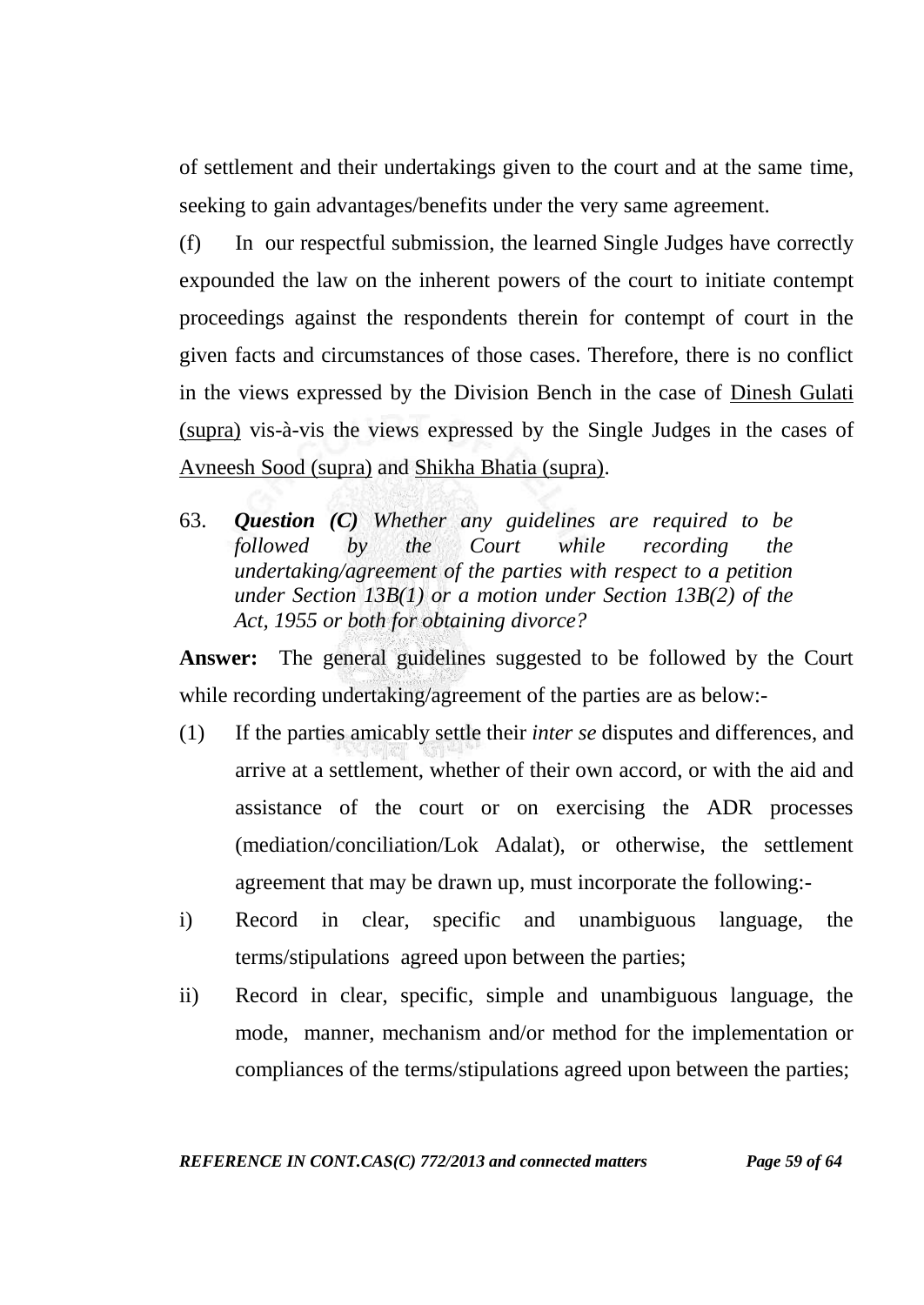- iii) Record an undertaking of the parties that they will abide by and be bound by the agreed terms /stipulations of the settlement agreement;
- iv) Stipulate a fine or penalty as may be agreed upon, in the event of a default of the agreed terms/stipulations of the settlement agreement by either side;
- v) Provide for the consequences of the breach of the terms/stipulations of the settlement agreement;
- vi) Record a declaration of both the parties in unequivocal and unambiguous terms that they have agreed on each and every term recorded in the settlement agreement, after carefully reading over and fully understanding and appreciating the contents, scope and effect thereof, as also the consequences of the breach thereof, including payment of the fine/penalty, if so agreed;
- vii) The settlement agreement must state that the terms have been settled between the parties of their own free will, violation and consent and without there being any undue pressure, coercion, influence, misrepresentation or mistake (both of law and fact), in any form whatsoever. It should also be stated that the settlement agreement has correctly recorded the said agreed terms.
- (2) The settlement agreement may include a term/stipulation that the parties have agreed that they would dissolve their marriage by mutual consent, which necessarily has to be in accordance with the law, as provided under Section 13B of the Hindu Marriage Act.
- (3) The settlement agreement may include other terms/stipulations settled between the parties including payment of money, transfer of

*REFERENCE IN CONT.CAS(C) 772/2013 and connected matters Page 60 of 64*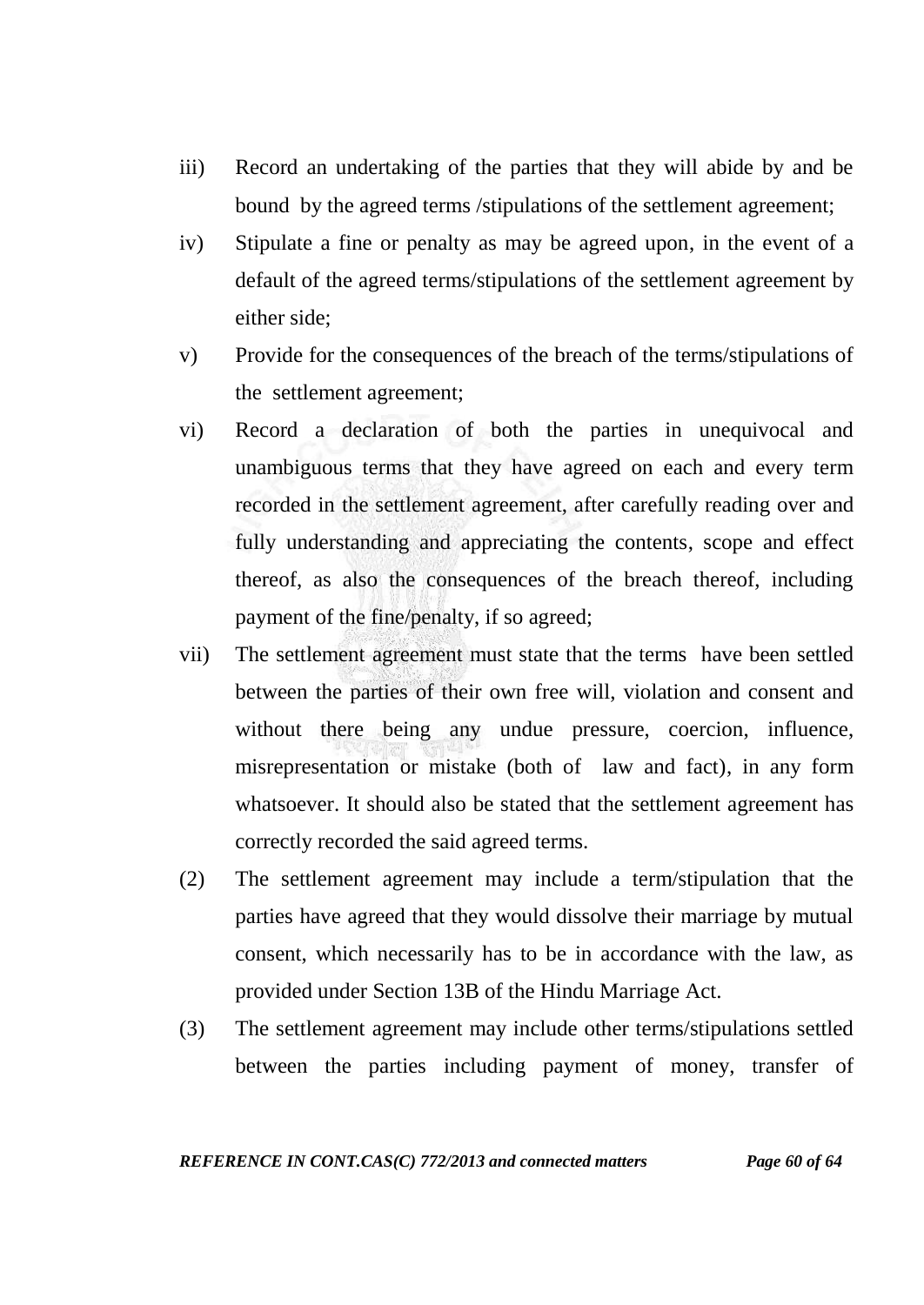moveable/immovable properties as for example, jewellery/*stridhan*, maintenance amounts, alimony etc. or plans for the custody of the children/visitation rights of children. The said terms must be scrutinized by the court to satisfy itself that they are in accordance with the spirit of law and are enforceable and executable.

- (4) On the said settlement agreement being presented, along with a report (in the event the settlement is arrived at through mediation or conciliation or Lok Adalat) to the court where the proceedings between the parties are *sub judice*, the said court should apply the procedure and principles to be followed by a civil court under and/or analogous to the provisions of Order XXIII Rule 3 of the Code of Civil Procedure.
- (5) To avoid any ambiguity or misunderstanding on the part of either of the parties, at a later stage, a clear and unambiguous undertaking to the court must be recorded.
- (6) The statements of the parties may be recorded by the court after putting them on oath in the following manner:-
- a) the parties should affirm the terms of the settlement;
- b) the fact that they have executed the settlement agreement after fully understanding the terms, consents, effect and consequences thereof;
- c) that the same has been arrived at of their own free will and volition;
- d) that they would be liable for penal consequences in case of breach.
- (7) In the alternative, the court may direct the parties to file their respective affidavits affirming the terms and conditions of the settlement. If considered necessary, the court may ask the parties to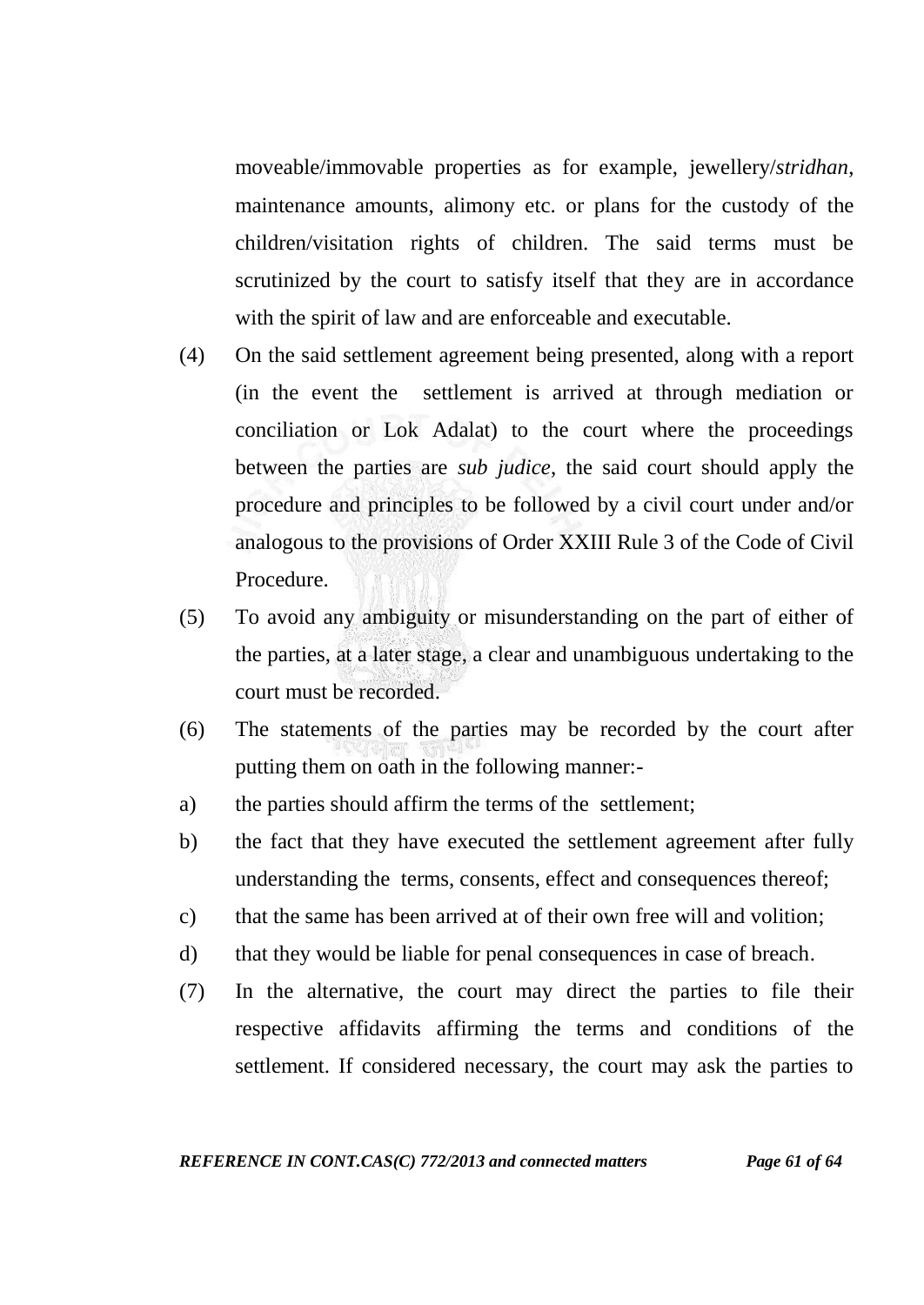formally prove not only the said affidavits, but also the settlement agreement executed by them.

- (8) The Court must apply its judicial mind to satisfy itself that the settlement arrived at between the parties is not only bonafide, equitable and voluntary in nature, but is enforceable in law and is not opposed to public policy. The court must also satisfy itself that there is no impediment of any nature in accepting the said settlement and the undertakings of the parties and binding them down thereto.
- (9) After perusing the settlement agreement, recording the statements of the parties and/or examining the affidavits filed by them, as the case may be, the Court must specifically accept the statements of the parties and/or the undertakings given by them as also the terms/stipulations of the settlement agreement and direct that they shall remain bound by the same.
- (10) Depending upon the jurisdiction of the Court, appropriate orders/decree be passed. The said order/decree, as the case may be, should clearly spell out the consequences of breach, violation of any of the terms of the settlement agreement. In the event any fine/penalty has been agreed to be paid under the terms of the settlement agreement or in case of breach of the same, the order shall state that the said amount will be recovered from the defaulting party. The parties must be informed that they will be liable to be punished for contempt of court in the event of any breach/violation/willful/deliberate disobedience of the terms of the settlement agreement.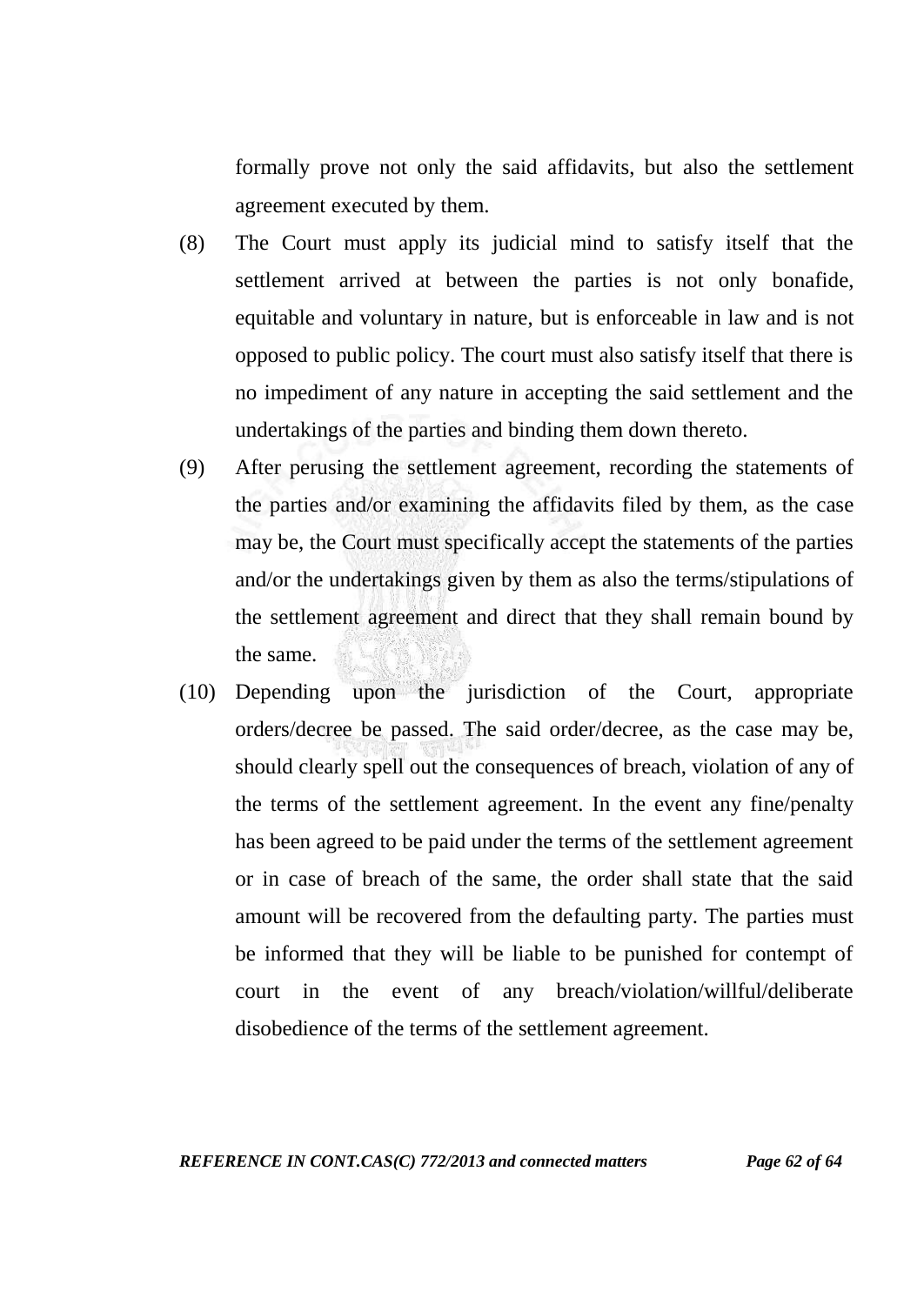- (11) A decree/order shall be passed by the Court in respect of the subject matter of the suit/proceedings. For those matters/disputes that are not the subject matter of the suit/proceedings, where a settlement has been reached before a non-adjudicatory ADR fora, the Court shall direct that the settlement agreement shall be governed by Section 74 of the Arbitration and Conciliation Act (in case of a settlement through conciliation) and/or Section 21 of The Legal Services Authorities Act, 1987. (in respect of a settlement by a Mediator or a Lok Adalat) [Refer: Afcons Infrastructure Ltd. (supra)]
- (12) If the obligations under the settlement agreement/undertaking/consent order/decree are breached by one party, then, at the instance of the aggrieved party, appropriate orders shall be passed in accordance with law.
- (13) For breach of the undertaking given to the concerned court or willful/deliberate violation of a consent order/decree, if so approached or otherwise, the court would take appropriate action as permissible in law to enforce compliance by the defaulting party by exercising contempt jurisdiction as contemplated under Section 2(b) of the Contempt of Court Act, 1971. This will however exclude any coercive orders compelling the defaulting party to give its consent for grant of a decree of divorce by mutual consent, notwithstanding any settlement/undertaking given by the parties before any fora.
- 64. The present Reference is answered in the above terms.

65. Before parting with this case, we would like to place on record our deep appreciation for the worthy assistance rendered by the learned Amicus